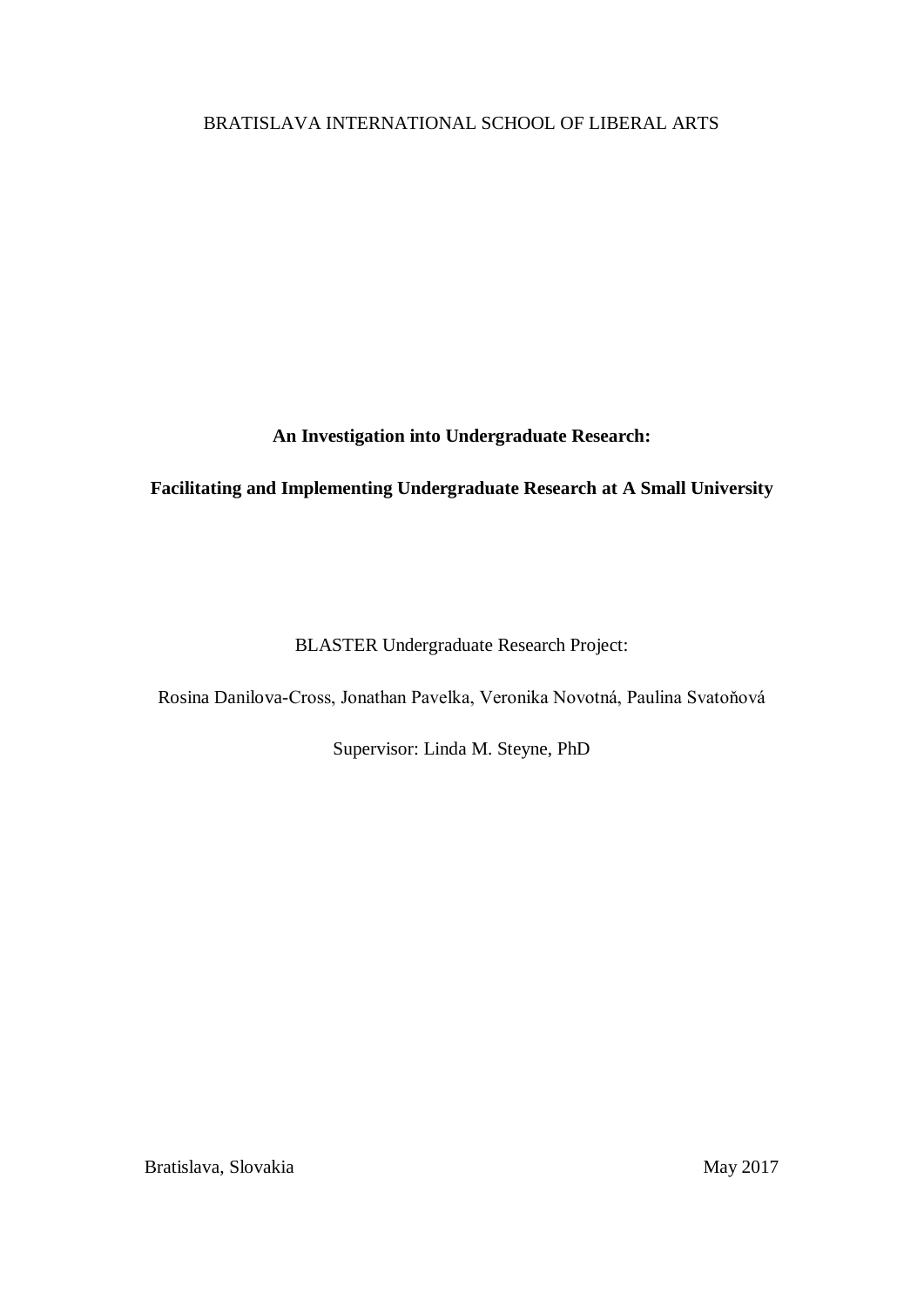#### Abstract

Undergraduate research, or research in general, is part of the academic life of most universities around the world. It is takes the form of an individual research project for either coursework or the final bachelor thesis. Large universities have the possibility to include undergraduate research in curriculum due to their larger scale, capacity and modern facilities. Small-scale schools are less fortunate when it comes to undergraduate research. Nevertheless, that does not mean they are not able to provide opportunities for such research. The purpose of this research project was to analyze the potential of Bratislava International School of Liberal Arts (BISLA) in relation to the possibility of conducting undergraduate research. BISLA is a small university with a total of 46 students in a three-year BA program. The analysis was based on interviews conducted with professors, current third-year students, and alumni. While professors are optimistic about the feasibility of research at BISLA, students and alumni are not satisfied with more than one aspect relevant to conducting research. Students believe that improving facilities and better-structured curriculum is needed to prepare them for any type of research whether for coursework or their bachelor thesis.

*Keywords*: undergraduate research, liberal arts education, small universities, bachelor theses, BLASTER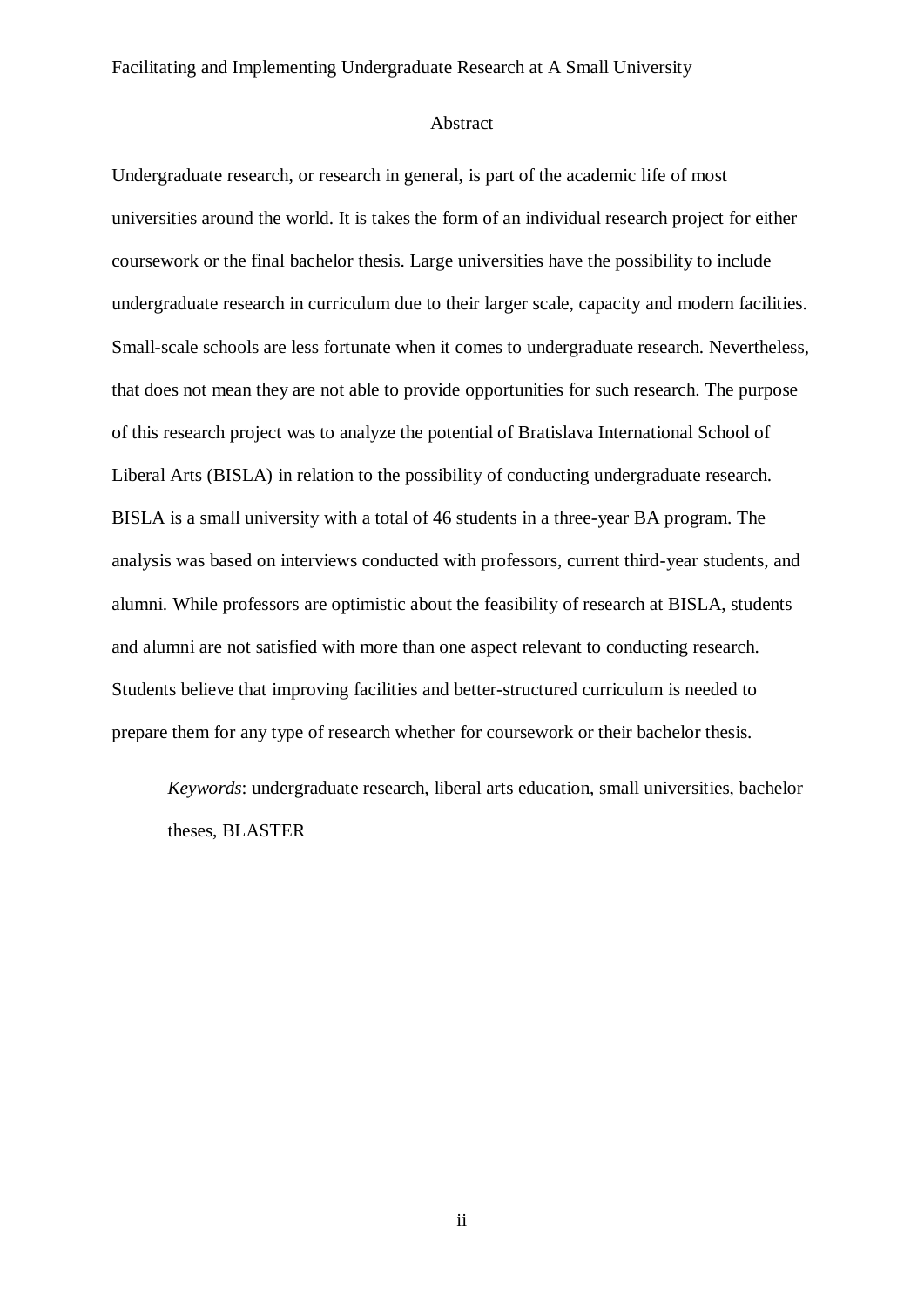# Table of Contents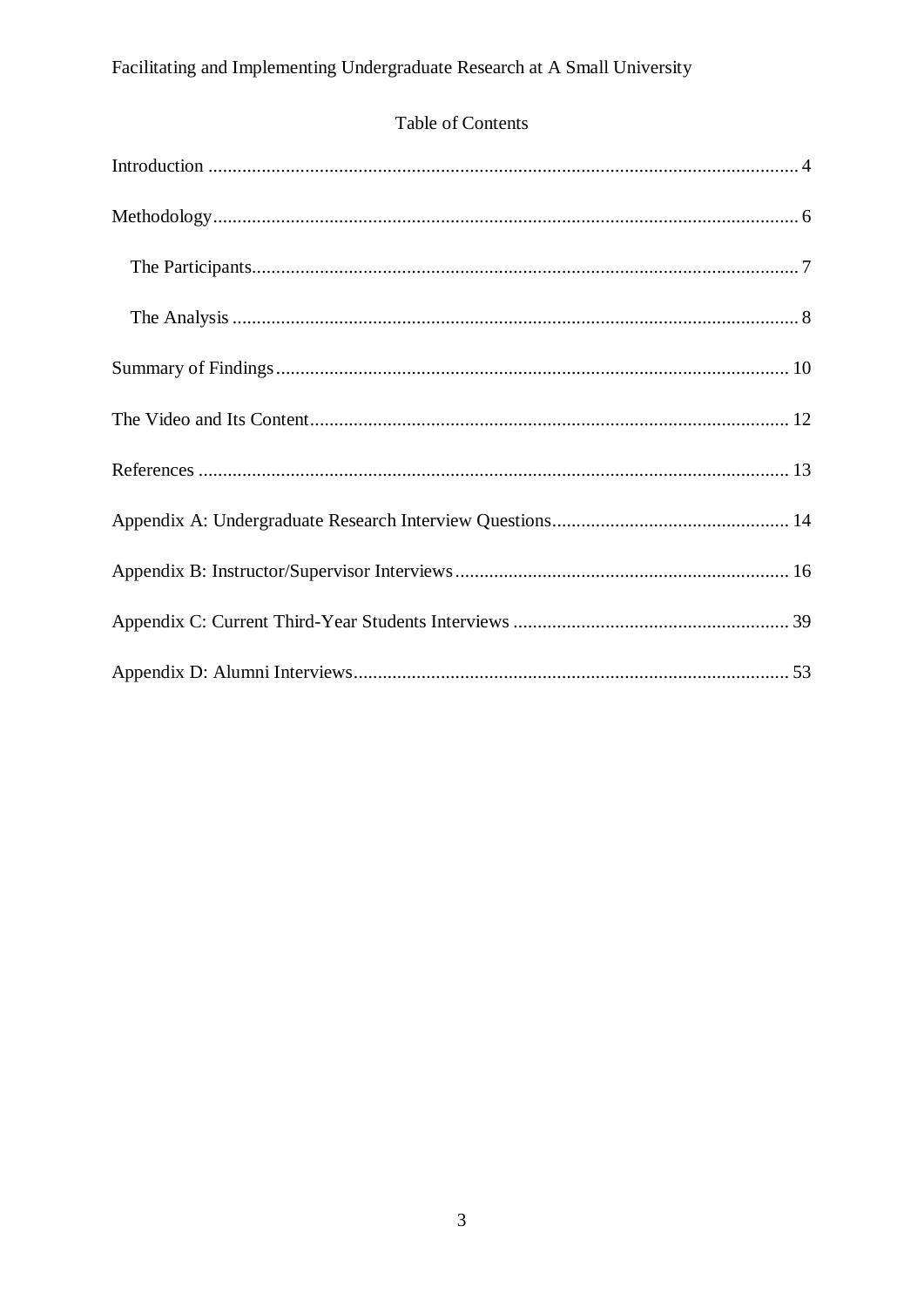#### Introduction

<span id="page-3-0"></span>Often enough, students have many possibilities available at their schools. Some less, some more. Bratislava International School of Liberal Arts (hereafter: BISLA) is a small university with only 46 students and six full-time instructors. One might believe undergraduate research would be impossible to conduct at BISLA. We might have believed it as well. Undergraduate research experience is highly valued at many institutes. Research universities offer students to participate in undergraduate research. Even though, there is no data on what schools need to conduct undergraduate research, David Lopatto, a professor at Grinnell College, a private liberal arts university in Iowa, has conducted surveys on the benefits of doing such research (Lopatto, Undergraduate Research as a Catalyst for Liberal Learning 2007).

According to Lopatto, it not only teaches students to be engaged in a project, but helps them grow and work on their communication, problem solving and teamwork skills. Most of all it teaches responsibility (Lopatto, Undergraduate Research as a Catalyst for Liberal Learning 2007). Conducting undergraduate research might not make a student-researcher pursue a career in the topic of their research, but it will teach them skills. Students will grow personally "including the growth of self- confidence, independence, tolerance for obstacles, interest in the discipline, and sense of accomplishment, centers on the increasing understanding of one's self and one's capabilities" (Lopatto, The Essential Features of Undergraduate Research 2003). As the benefits of doing undergraduate research have been researched and surveyed, a different question is needed.

Large colleges and universities are either already research-based or have the potential for its development due to their facilities, faculty and many offered fields of study. Small-scale universities might find it harder. BISLA's undergraduate research primarily takes the form of the bachelor thesis. Students spend nearly a year collecting data, assembling and analysing it, and finally produce their findings in the shape of a thesis paper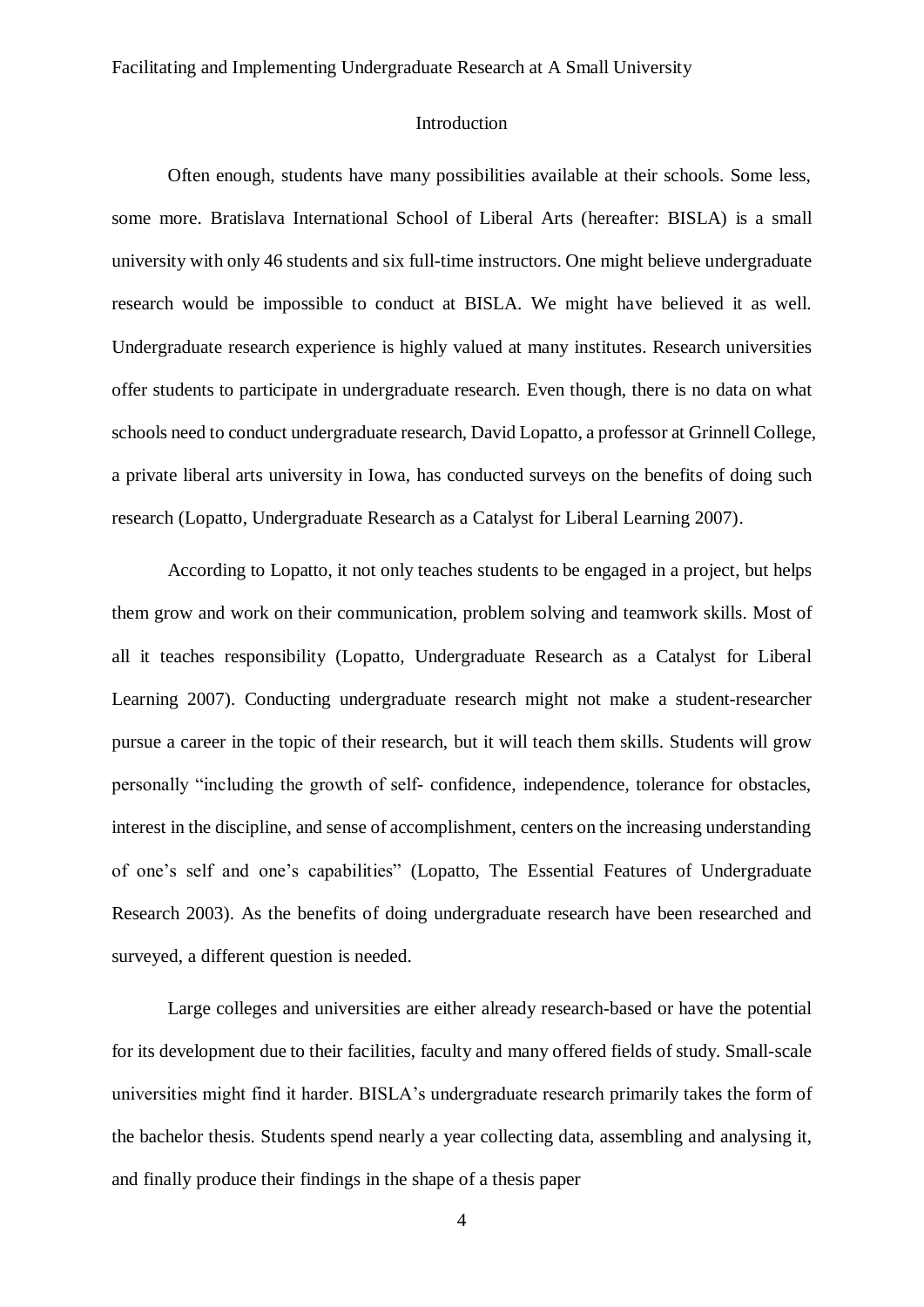The question of "Is it enough?" comes to mind. Are BISLA students well enough prepared to conduct research even though the scale of research offered at BISLA (mostly in the shape of student's bachelor thesis) is not as broad as other undergraduate research may be? Is 'enough' only a matter of research-friendly facilities, comfortable space and the availability of mentors/supervisors? The assumption is that if students experienced conducting research in some shape and form before working on their bachelor's thesis, they would be more confident in, and perhaps more capable of, producing a high-quality paper. Thus, the question follows: What would it take for a tiny school like BISLA to implement/facilitate undergraduate research?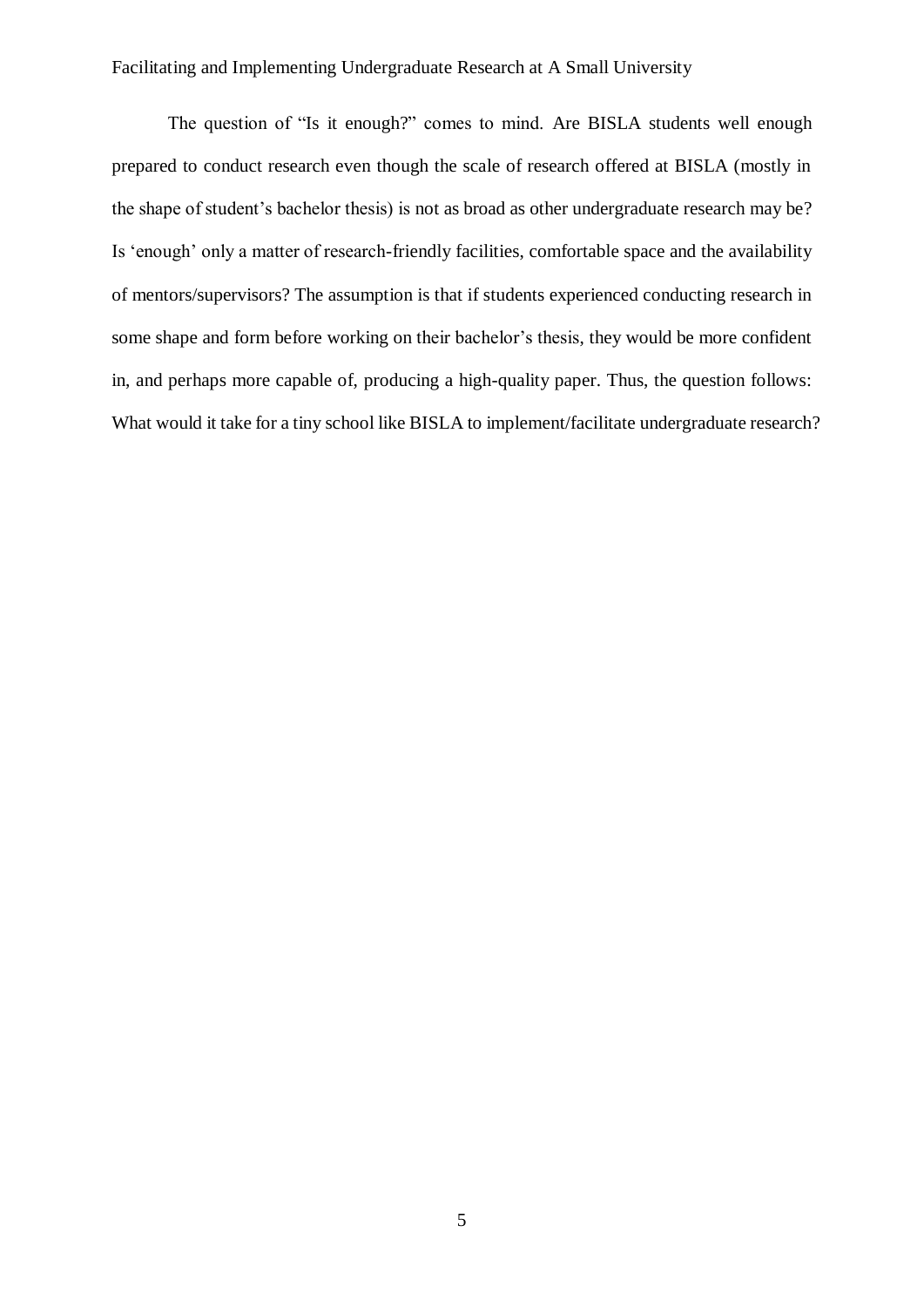#### Methodology

<span id="page-5-0"></span>To find out if undergraduate research is possible at a small university, the team had to first find out the current situation at their own small school, Bratislava International School of Liberal Arts (BISLA). They decided to conduct qualitative research by doing interviews on the subject with current instructors, current graduating students, and recent alumni.

There were three sets of questions, one set for every interviewed group (see Appendix A). There were only four closed-ended questions out of 27 questions asked. Three members of the research team were each responsible for interviewing one specific group. This was done to ensure that the conditions for those in that group were consistent. The interviews were conducted mainly on BISLA premises between January and April 2017. The language of the interviews depended on the language the interviewees felt most comfortable; however, most were conducted in English.

Conducting the interviews with participants was not difficult in itself; however, it was challenging for the interviewer to keep the interviewee to actually answering the questions. With regards to professors, often enough, instead of providing a clear answer, their answers were off topic, thus making it difficult for the research team to properly analyse and find appropriate answers. Some answers were, therefore, irrelevant.

A total of ten interviews was carried out, recorded, and transcribed. Complete transcripts can be found in the Appendices B, C and D.

6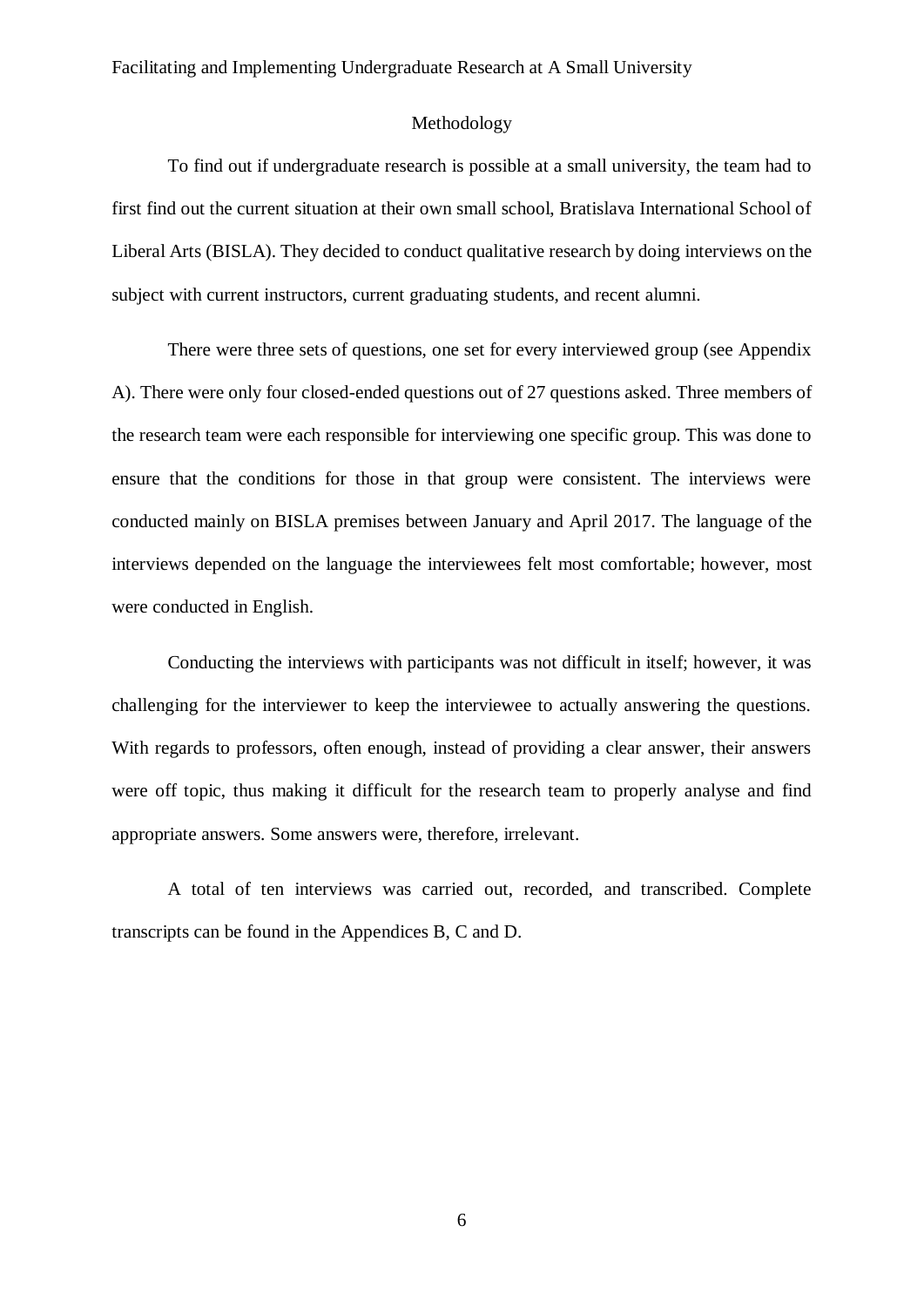<span id="page-6-0"></span>The Participants

#### **The Teachers (Appendix B)**

Since BISLA as a small school does not have a high number of teachers, the research team did not have a problem choosing among them. The criteria the team found important, however, was each teacher's understanding of research, their own experience in such activity, and their academic background. In addition, a variety of types of teachers was important in order to get different perspectives. Thus, the selection was based on whether the teacher is a full-time or adjunct professor, where the teacher comes from (i.e. their country of origin), and which field they focus on. The final decision on which professors are most suitable for an interview came down to their experience in differing academic backgrounds making their responses relevant due to their ability to objectively compare BISLA with other institutions.

The research team interviewed four teachers, of which two are adjuncts and two are full-time university staff, representing vast teaching experience spanning from 10 to over 30 years of active participation in academia and research. Three have taught in both Slovak and non-Slovak institutions. One is non-Slovak with long experience in an English-speaking country. Two, though Slovak, have experienced teaching in various non-Slovak educational systems, therefore having the ability to compare the environments. Three of those interviewed were female and one male.

#### **The Students (Appendix C)**

When it comes to current students, the team chose students with the most experience at BISLA – those in their final year. Moreover, it was important to pick students who are active, those having the initiative to improve in connection to their studies. Out of the four students interviewed, only one was female due to the fact that there are three times as many males as females in the current third-year class. Of those interviewed, two of four students plan to pursue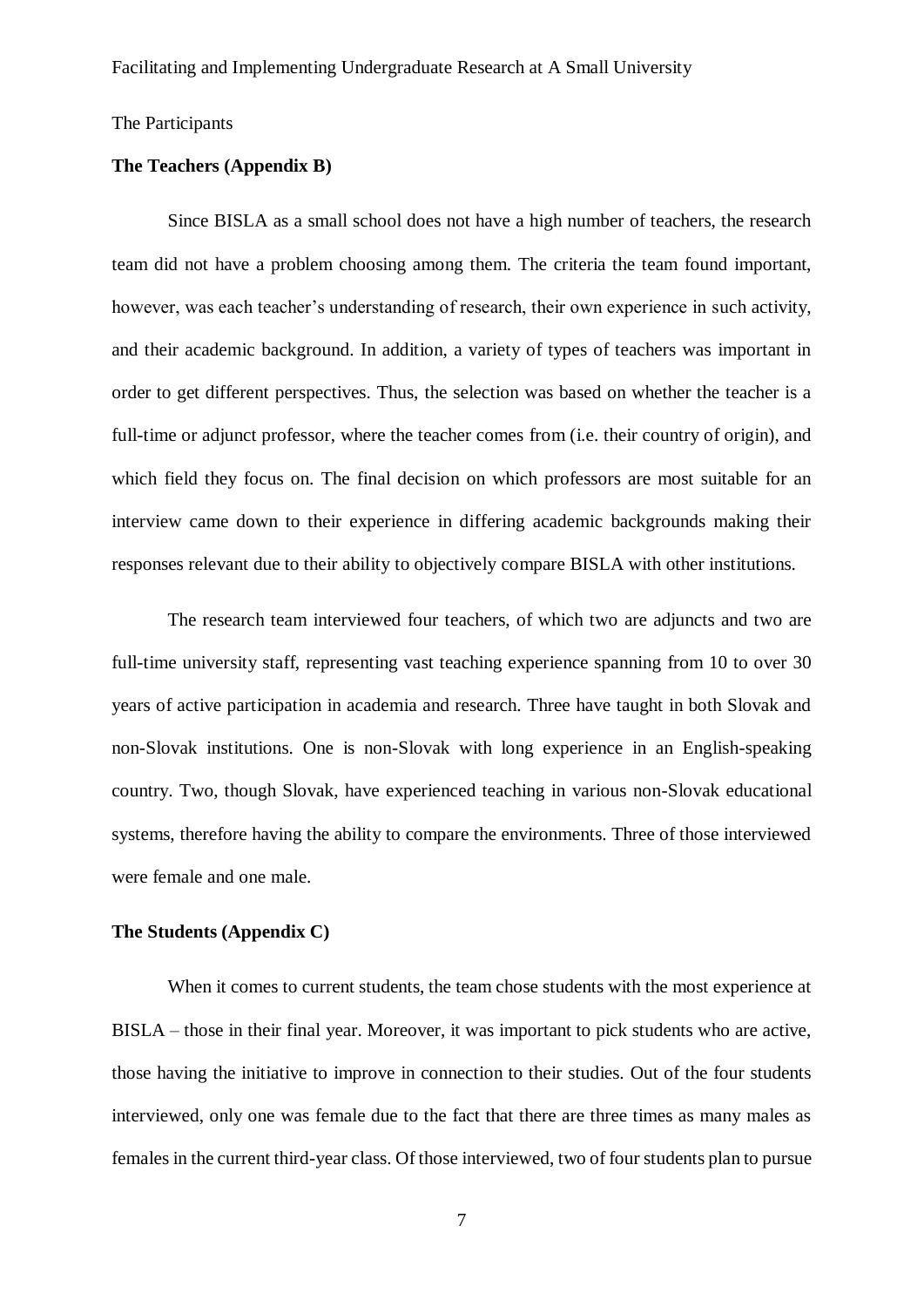an MA, one has not decided yet on his future studies, and one will start work fulltime after graduating.

#### **The Alumni (Appendix D)**

Talking to BISLA alumni students was challenging. Many of them are not in Slovakia, most are busy, or few responded to the emails that were sent to them. Once again, the variety of opinions was important in this research. The goal was not only about finding out 'yes or no' information. The team needed to find alumni who had been active in their bachelor studies as well as those still active within academia. The research team looked at where the alumni are located, what they are doing now, and whether they finished their studies, went to work right after graduating, or are still in the process of pursuing their MA or PhD. In the end, three recent alumni were interviewed, two females and one male. One is pursuing an MA, another is pursuing a PhD, while the third is working for a multinational non-profit organisation after getting her MA degree.

#### <span id="page-7-0"></span>The Analysis

The analysis of the interviews was done by collating individual answers for each question in each group. We focused on similarities and put emphasis on the statements that occurred most frequently. In the analysis sample that follows, the similar answers to one question (*2. What do you think would be the effect of conducting undergraduate research?*) given by the participants in one group (*Alumni*) are shown:

## *Alumni 2*

- *Beneficial for future career, future academic achievement, good basics 2*
- *Basis of building up following research – resulting statement from the interview*
- *Contribution to the field 2*
- *Methodology and skill of conducting research*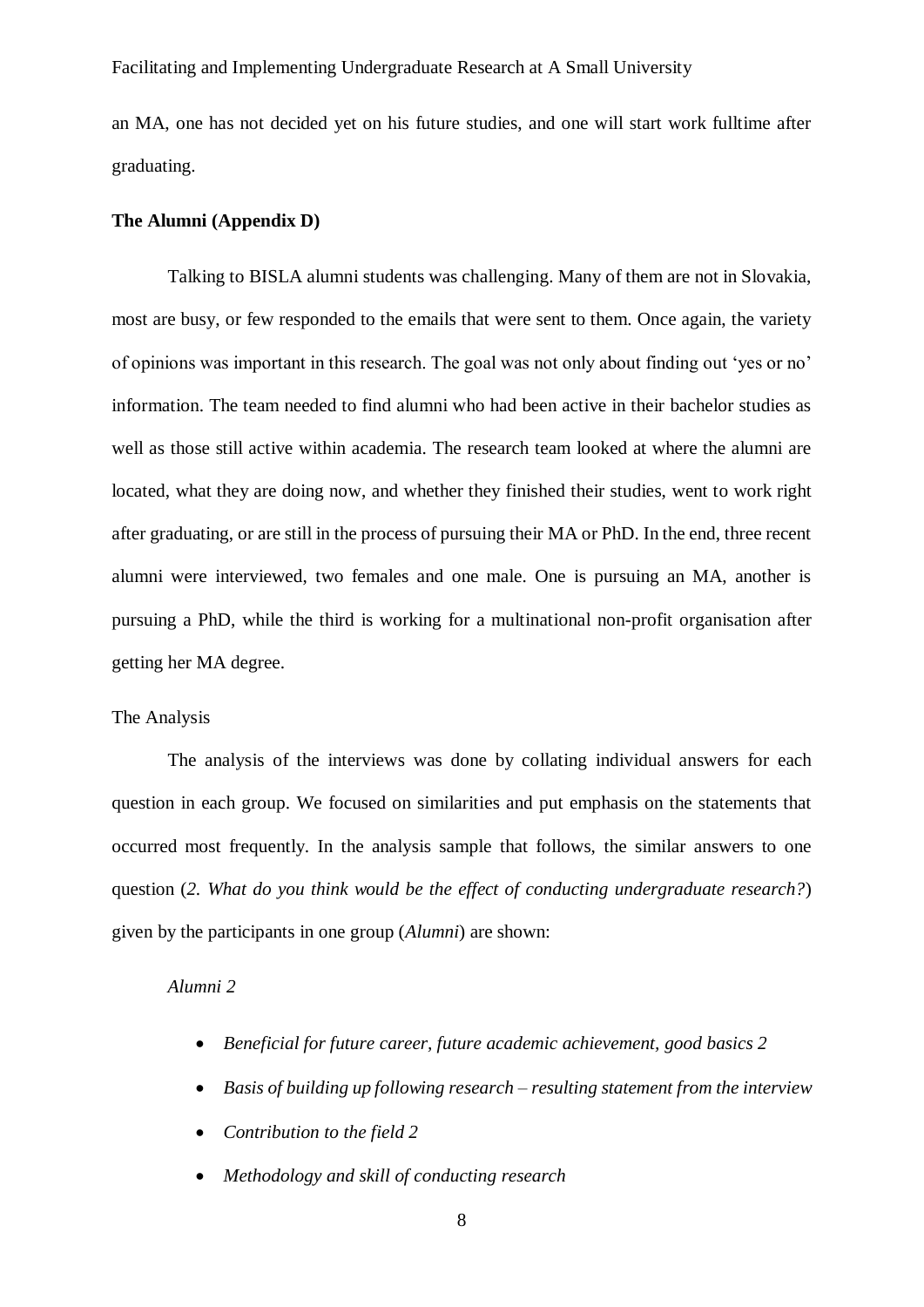The numbers at the end of lines (in this example, the '2' at the end of the first and third answers) indicate the how often this answer was given by participants. This was done for all the groups, questions, and participants' answers. Then, based on this analysis, the team created a summary derived from the sets of answers. Those summaries provided the basis for the script of the video presenting the research results, "Sorrows of a Young Undergrad".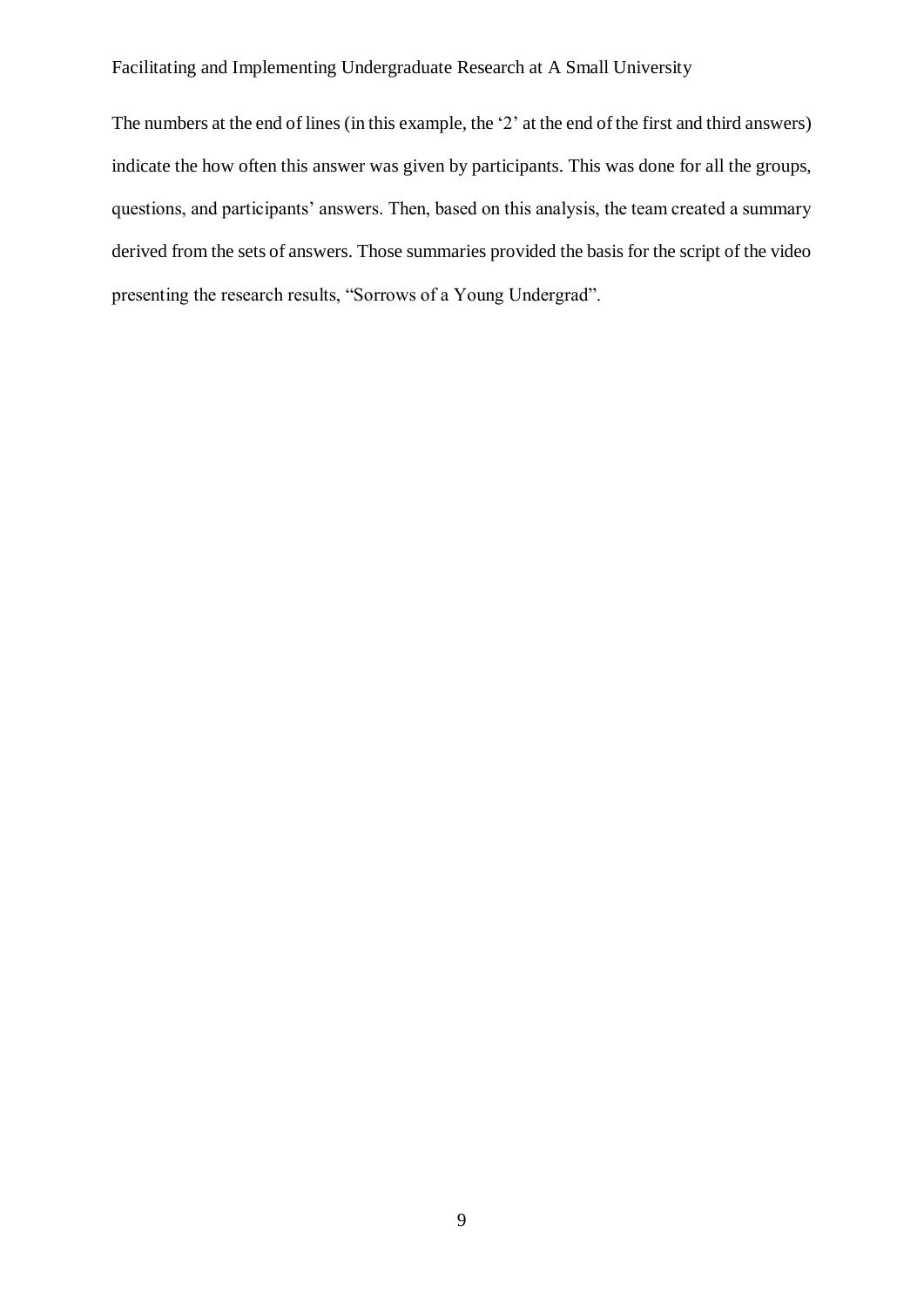### Summary of Findings

<span id="page-9-0"></span>Based on the analysis of the interviews conducted, the research team discovered, that research is not that difficult to conduct. After all, as one student participant said in an interview, "You can conduct research from your grandma's basement." However, is it going to be well facilitated research? This initial question of the research team of whether it is possible to facilitate and implement undergraduate research in a small university such as BISLA.

BISLA professors believed that undergraduate research is possible at BISLA. Based on the analysis of interviews, it can be said that BISLA has everything needed to conduct successful research. It has well furnished and maintained facilities. It has its teachers who are ready to help students with anything they need. And last but not least, it has its resources in the shape of books, articles, and journals, as well as online databases available to students anytime.

Current BISLA students had similar answers to their professors. They did not say undergraduate research isimpossible. However, they disagreed in that, students believed they were not ready enough, because they were missing one main component: methodology. Another aspect mentioned was facilities. Current students agreed that BISLA has great facilities available to their students. Nevertheless, it does not have one spacious room in which they could do their research, use printers or databases, and relax as well and not be closed in a basement.

BISLA alumni had similar opinions to those given by the current third years with small deviations. They would appreciate a better situated research space as well as a course on methodology. One former BISLA student, mentioned that different fields require different kinds of research.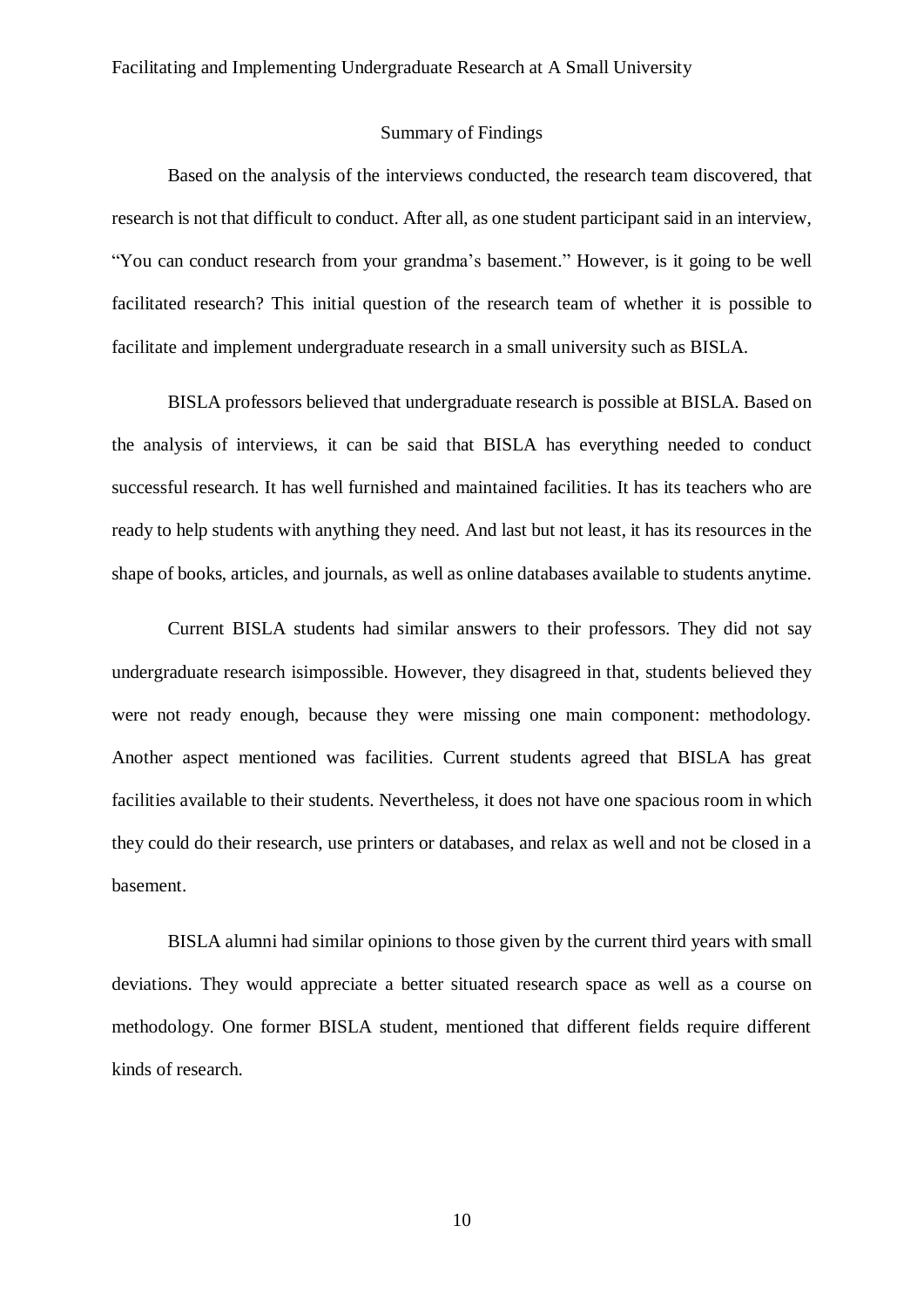It is important to look at that aspect, because research in philosophy would be conducted differently than in comparative politics. Lucky for BISLA, they offer courses for both, but not methodology for both.

Overall, all three groups interviewed by the research team agreed that BISLA is ready for undergraduate research. It provides every necessary tool to conduct research ranging from space to supervision. However, it is recommended to improve the course on methodology, provide training in different ways to conduct research and create a space needed for such projects. Even though the research team focused on BISLA, it can be concluded that facilitating undergraduate research at small universities is not difficult; however, implementing it successfully into schools' curriculum and daily college life can be more challenging.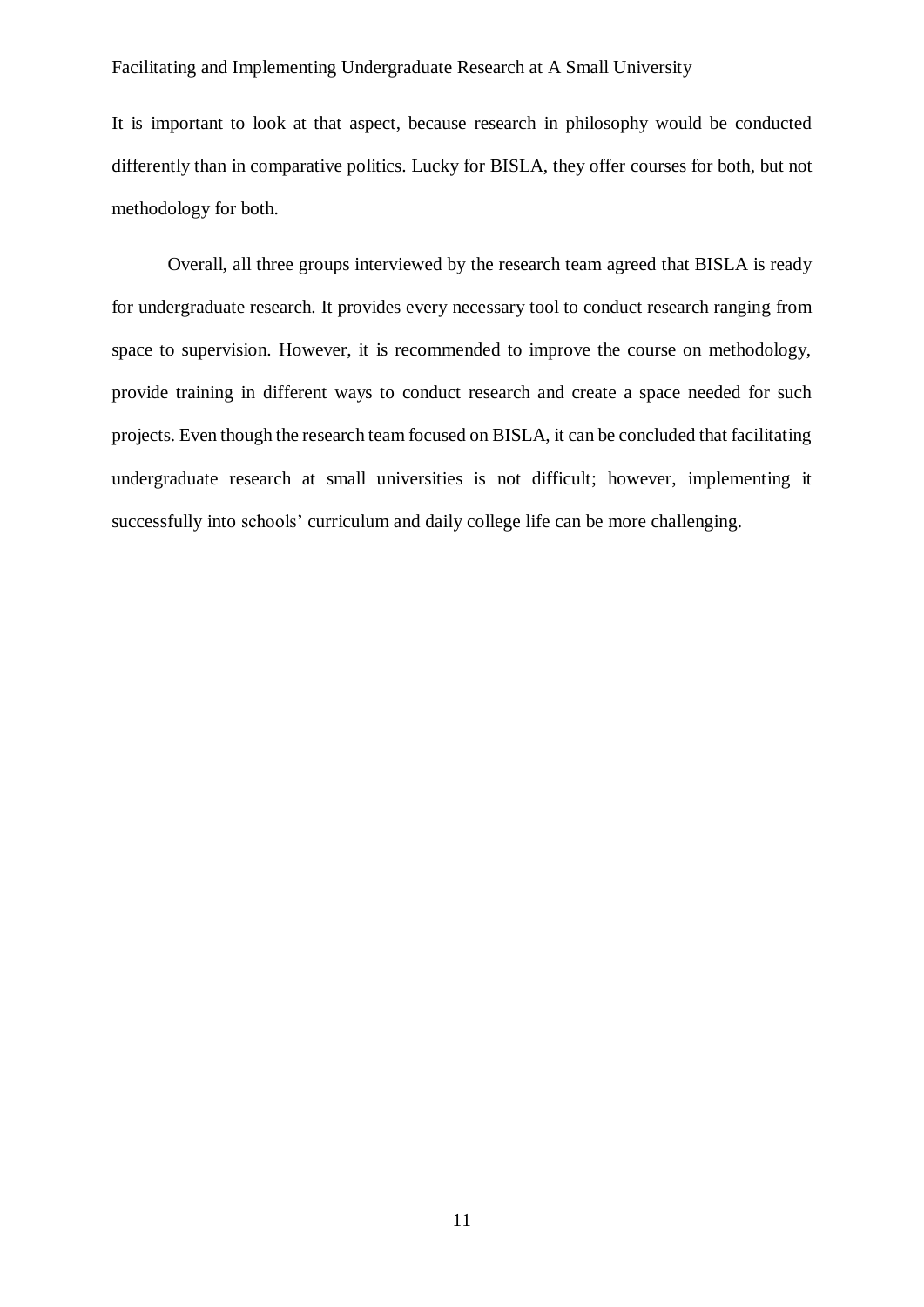#### The Video and Its Content

<span id="page-11-0"></span>"Sorrows of a Young Undergrad" is an 8-minute video introducing the viewer to the issues surrounding conducting undergraduate research at small university such as BISLA. Since the researchers do not have any experience with any other university large or small, they focus on the only university they have attended thus far: BISLA. The team looks at what undergraduate research entails and what an undergraduate researcher needs to end up with high-quality results. Thus, this video covers the questions interviewers asked and gives the viewer a quick summary and analysis of what BISLA as a liberal arts institution does well, what it needs and what it lacks from the perspective of three groups of people associated with it: its instructors – all of whom are thesis supervisors; its graduating students – all of whom completed their bachelor theses this last year; and its alumni – all of whom are now studying or have studied in degree programs around the world.

The research team decided on this form of presenting their findings because the whole project is personal. The research team, all being students of BISLA, chose a topic close to their hearts and closely analysed it. The video shows the positive as well as the negative aspects of BISLA in relation to undergraduate research and preparation.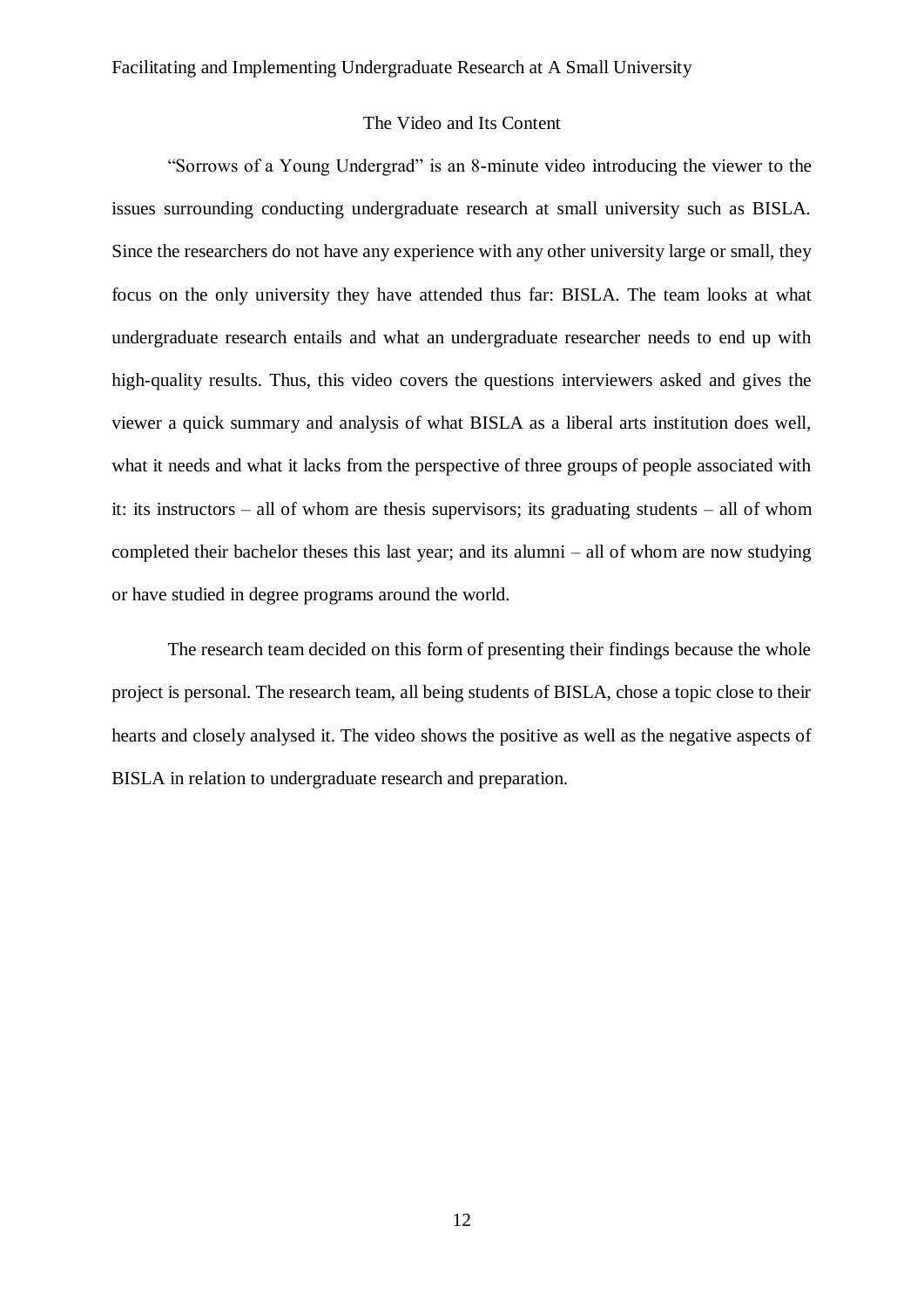# <span id="page-12-0"></span>References

- Hensel, Nancy. 2009. "Making Explicit the Implicit: Defininf Undegraduate Research." *Quartetly*, Summer: 40-44.
- Lopatto, David. 2003. "The Essential Features of Undergraduate Research." *Council on Undergraduate Research Quaterly*, March: 139-142.

Lopatto, David. 2007. *Undergraduate Research as a Catalyst for Liberal Learning.* Undergraduate research report, Grinnell: Grinnell University.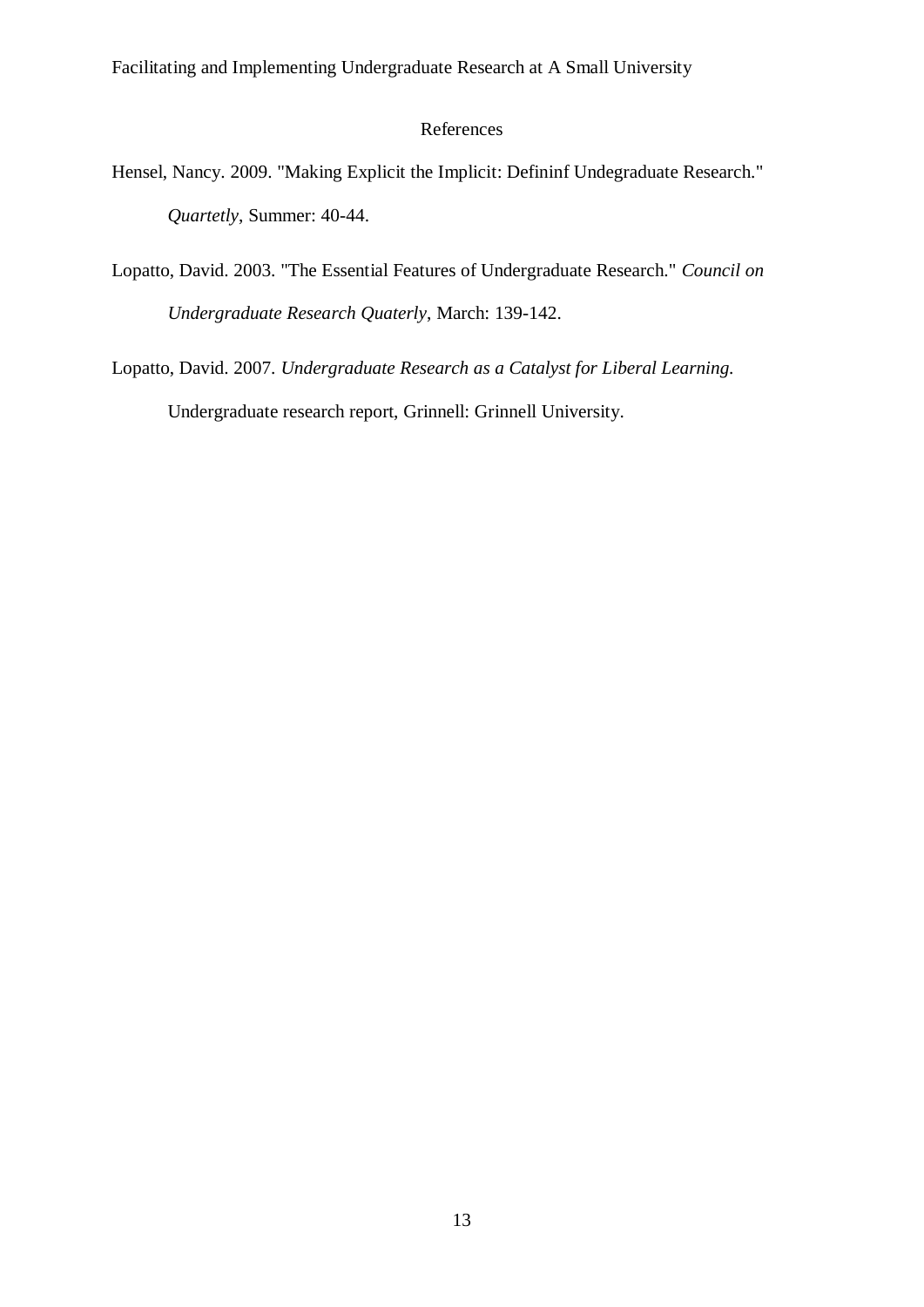#### <span id="page-13-0"></span>Appendix A: Undergraduate Research Interview Questions

#### **Questions for BISLA Instructors**

- 1. How would you define research?
- 2. What are the suitable conditions for research?
- 3. To what extent does BISLA provide conditions for research?
- 4. What are the differences between undergraduate research and professional research?
- 5. How would you define undergraduate research?
- 6. What would you say is the goal of Undergraduate Research?
- 7. What would BISLA need to implement/facilitate in order to conduct Undergraduate Research?
- 8. What product/result (we could not decide) would you expect from Undergraduate Research conducted at BISLA?

# **Questions for Third-Year BISLA Students**

- 1. How would you define undergraduate research?
- 2. What do you think would be the effect of conducting undergraduate research?
- 3. Do you think BISLA is giving you necessary skills for conducting research?
- 4. What problems/lack of preparation did you encounter or are encountering in relation to conducting research on BISLA?
- 5. If you could start BISLA all over again what would you want to be taught in order to help you with conducting research?
- 6. Do you believe UR requires supervision? Why? Why not?
- 7. Please describe the supervision you received.
- 8. While conducting research, what facilities did BISLA provide?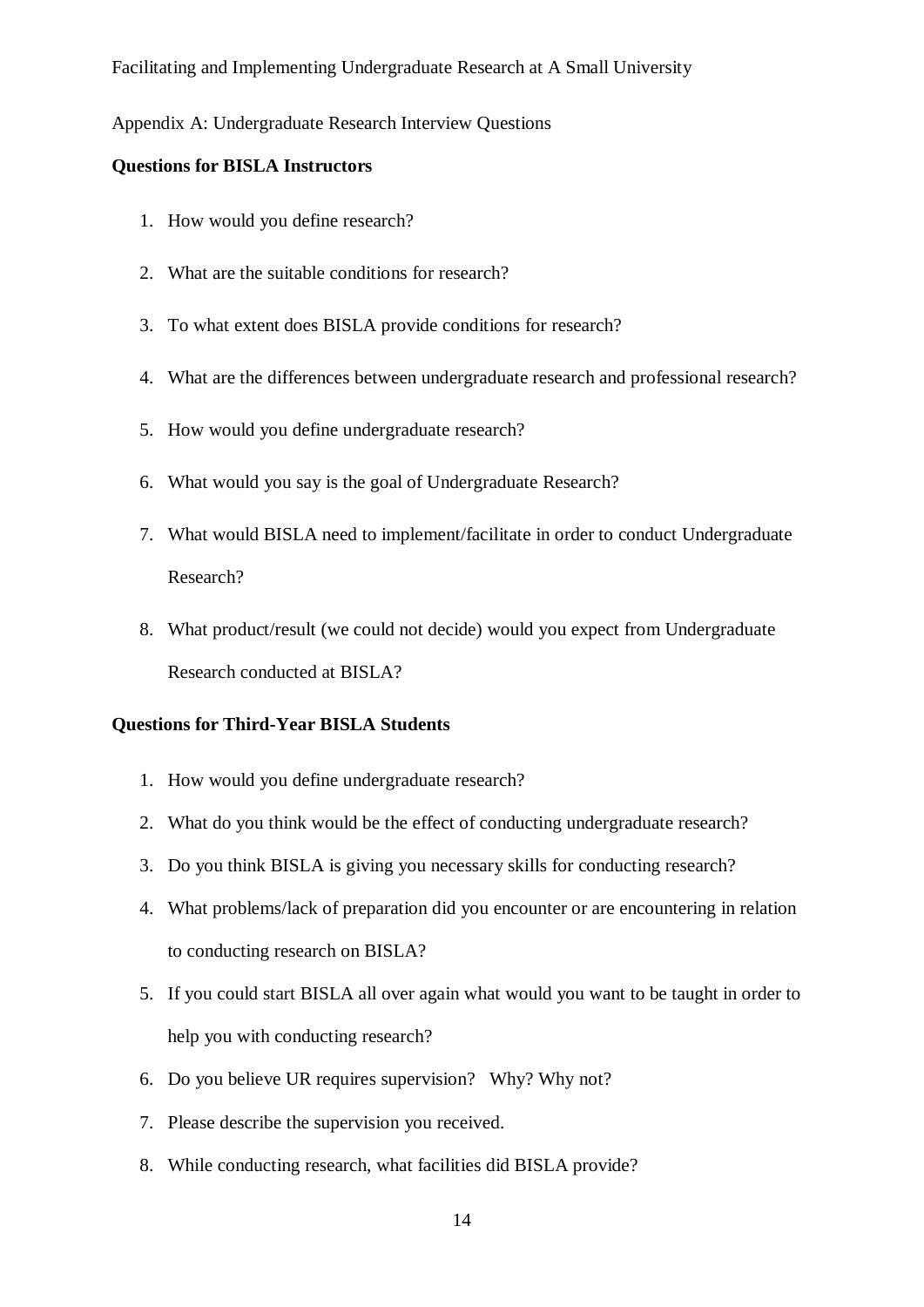9. Are the facilities of BISLA sufficient for conducting UR?

# **Questions for BISLA Alumni**

- 1. How would you define undergraduate research?
- 2. What do you think would be the effect of conducting undergraduate research?
- 3. Did BISLA give you necessary skills for conducting research?
- 4. What problems/lack of preparation did you encounter on BISLA in relation to conducting research?
- 5. If you could return to BISLA, what sort of skills would you teach yourself in order to help you with research?
- 6. Do you believe UR requires supervision? Why? Why not?
- 7. Please describe the supervision you received.
- 8. While conducting research, what facilities that BISLA provides did you use?
- 9. Were the facilities of BISLA sufficient for conducting UR?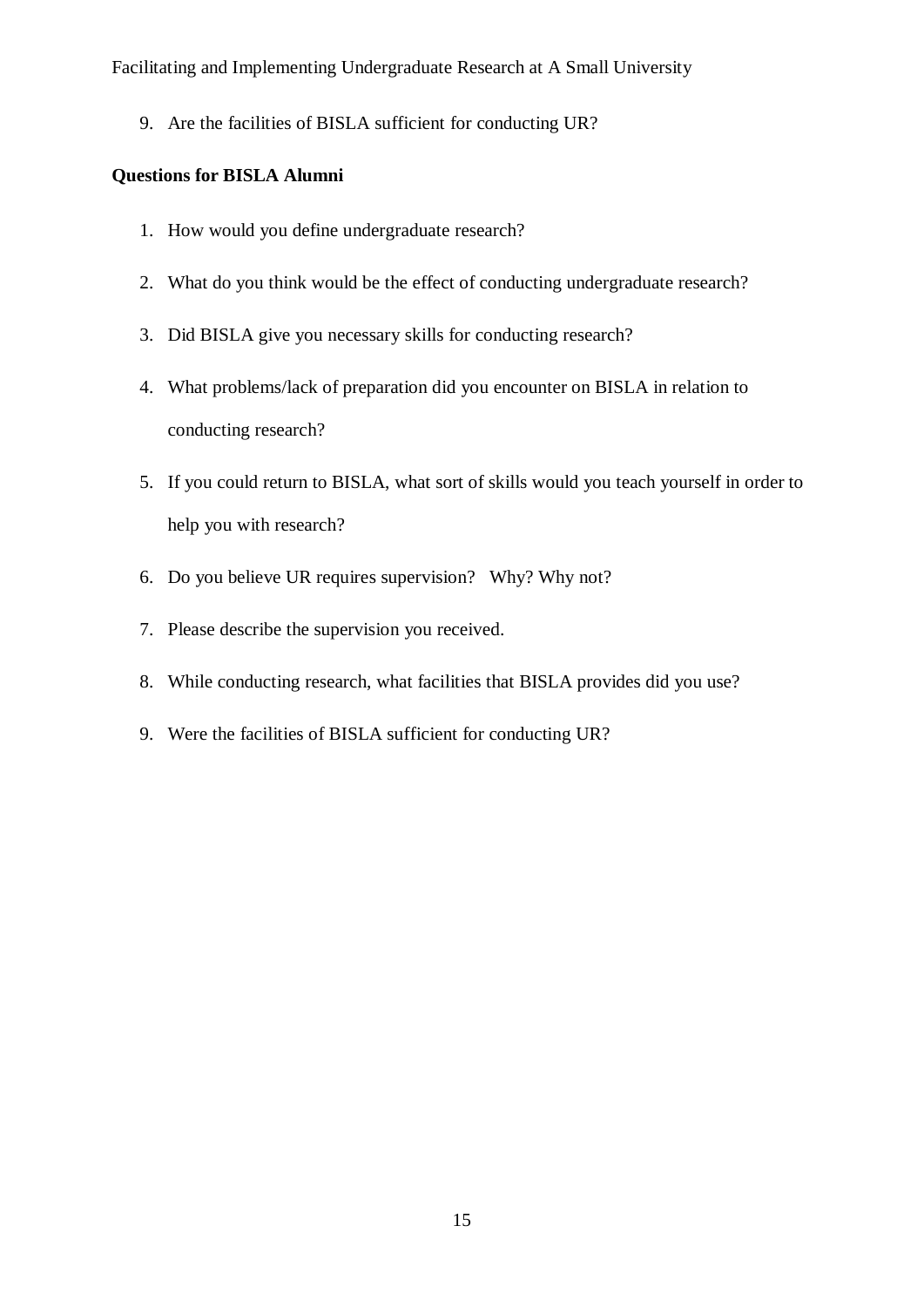<span id="page-15-0"></span>Appendix B: Instructor/Supervisor Interviews

#### **Participant 1 (female, over 30 years in academia)**

I: How would you define research?

P: Research is looking for information and knowledge from a variety of sources and trying to go beyond what is already being written. Though there is a difference between secondary research and original research and generally it's not expected for example that undergraduates would do original research, sometimes they do, but generally, it's accepted that a PhD level for a research degree you would do original research or generate original ideas using secondary sources.

I: What would you consider are suitable conditions for research?

P: That depends entirely on the discipline and also the sort of research. Scientists are very tight down because they tend to need quite well equipped labs in order to do research. People in the area of the arts find it much easier because they don't need a large research infrastructure and a historian for example can work well on their own but they will have to travel around consult archives and things like this. Political science research is different for example from sociological research. Sociological research in many respects is more demanding in the conditions it has than politics research. The classis problem being interviewing in sociological research you need a large sample and you will frequently employ people to go around questioning respondents. Political science research you are more likely to be doing elite interviewers so the principle investigator the main researcher will probably do the interviewing themselves because they're dealing with quite experienced interviewees and they need to be able to do what normally in political science you are much more likely to do a semi structured interview whereas in sociology you'd be more likely to do structured interview where every question, respondent gets the same questions.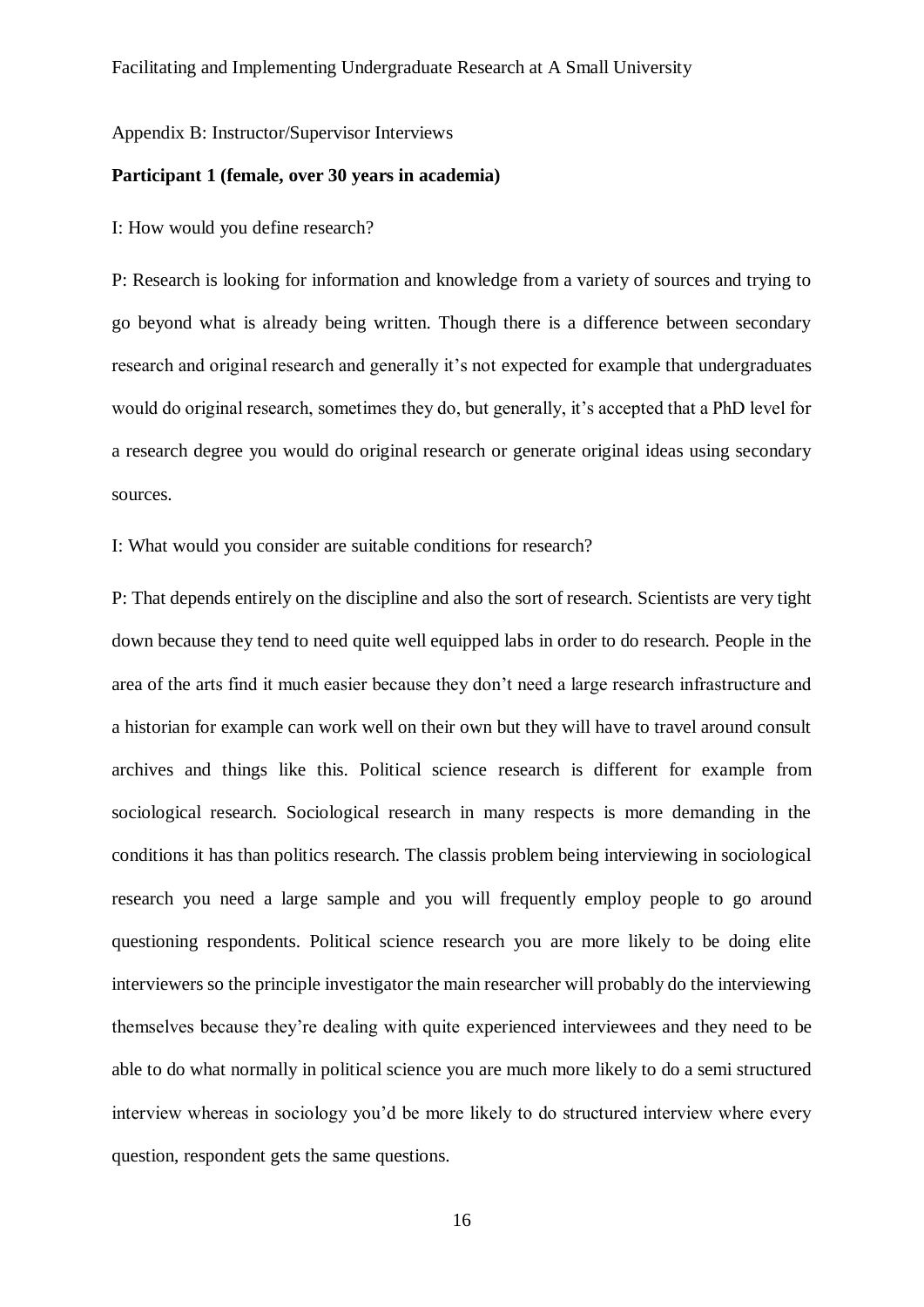I: To what extent does BISLA provide these conditions for research?

P: In some respects, I think the conditions for research here are better than at most universities, particularly for undergraduate research, because there is far more individual attention and individual supervision at BISLA which can be quite important for high quality research by inexperienced researchers and that in a sense can be more important than huge buildings and large numbers of people.

I: What would you consider are the differences between undergraduate research and professional research you mentioned earlier?

P: By professional research you mean?

I: Graduate research. (laugh).

P: Okay, PhD research, research degrees or a post-doctoral research okay. Because professional research it can have the other meaning of market research by companies. I think the main difference is that the chances of original research being done are much less at undergraduate level. Simply because the time available is less the space you have to write up your results is less and the experience of the researcher is less, so it's more in scope.

I: And how would you define undergraduate research by itself?

P: Undergraduate research is designed to equip students with what they need to carry out more research later. It introduces the fundamentals of how to search out secondary resources. It should acquaint students with ethical issues if they are going to deal with what are called human subjects and the human subjects typically comes from medical research or can be sociological research, but some of the issues also relate to interviewing politicians so the basis of research ethics using of sources, citing of sources. Introducing students to the importance of theoretical frameworks of acquainting themselves with existing research. I mean one of the limitations of undergraduate research, particularly because of the limited time students have, is that the first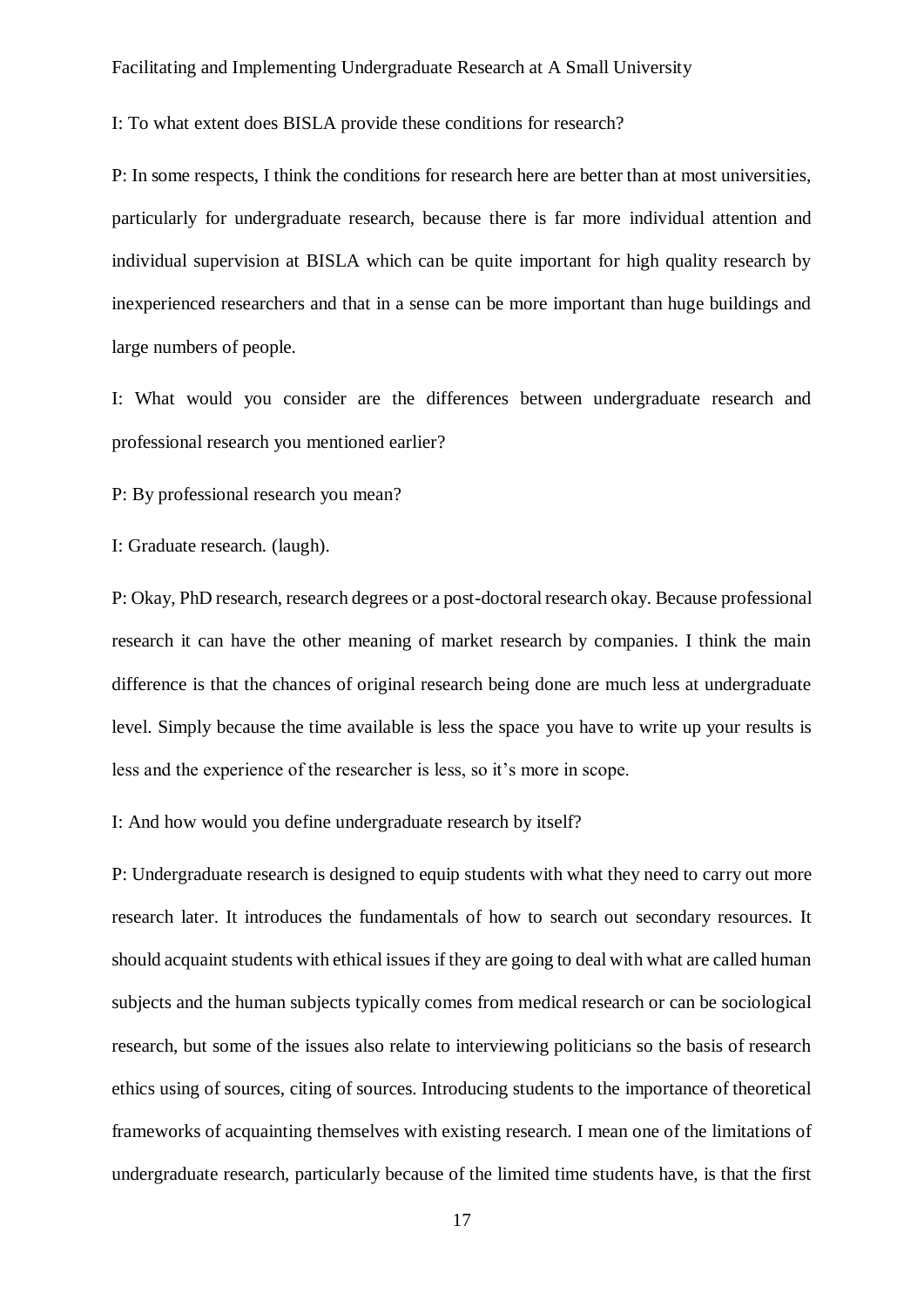thing a PhD student does, someone who is researching full time for number of years, is they read all the secondary literature. They look at everything that's being written on a subject as well. Some people who are dealing with quite new fields find that not much is being written but they have to look the what's being written in the nearest field and work how and why it's different so I think the huge amount of background reading you need to do before you can identify what's needed in terms of empirical original research is there, so in a sense there is that problem with undergraduate research.

I: So what would you say is the goal of undergraduate research?

P: The goal of undergraduate research is to allow students to think for themselves to a much greater extent than they can do in individual courses and give them an open field to explore where that not being closely led where they can literally research, explore, going different directions, but at the same time trying produce a coherent, constructive project for what they doing. This is the same also, it is necessary for them to gain basic research skills.

I: What would BISLA need to implement or facilitate in order to conduct undergraduate research or allow conducting undergraduate research?

P: It seems to me that a current structure of the bachelor's dissertation places quite a lot of emphasis on research and original research. The idea that you do, what did I call it? A practical part. There seems to be an expectation that people will go and interview people, which would not be the case of the British university. British universities are very nervous about undergraduates interviewing people. Because you can easily find that certain subjects become saturated by too many students interviewing them and then access is harder for more advanced researchers and also I think you need to differentiate between students who definitely do want to go on and do academic research, who will be prepared to sort of look at the technical details of interviewing things like this. And weaker students, who probably won't be doing this kind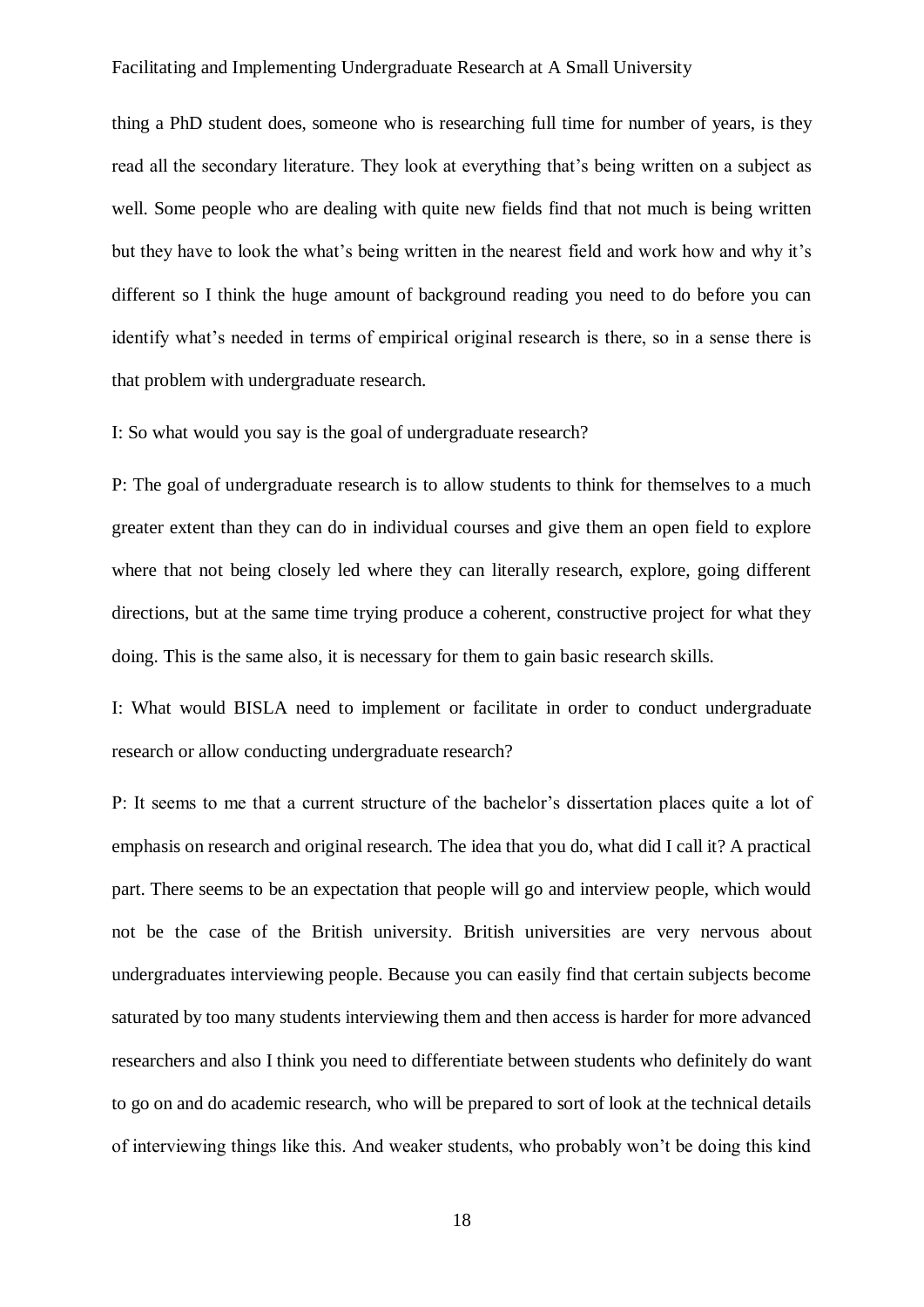of research, so you know using secondary sources is adequate. I find generally in Slovakia, this applies to all universities, the emphasis on research ethics is much weaker than in Britain. For example, in a British university, where I worked, you every student with the supervisor had to fill in a form and one of the first question is: Are you using human subjects, are you doing any interviewing? And if you'd be doing any interviewing then you had to fill in another research ethics form, to show that you reflected on the issues concerned. And you would have to a read a section on this and I think that's quite important. And I have actually noticed, once with a set of PhD students*,* taught myself another lecture, were telling them different things regarding a research ethics dilemma about actually about material being used (inaudible) for years down the line for a different purpose, because the British view is that you explain to the subject what the research is being used for. And even if it becomes very interesting, for years down the line, he said (inaudible) now he is saying this, you have to tell yourself that. You're not a journalist, you're not looking for sensualism, whereas I think the Slovak view I counted on this was that a if the interviewee agrees that you use, the interview is on record, and you can use the material you can't keep on going back to them and getting you know renewed consent if you want to use it for something else so you know you get these issues and I raise it as an important one because Slovakia in particular is more dependent than some countries at PhD and postdoctoral level on EU funding and you're likely to have to fill in there a section there about having a reflected on research issue, ethics issues, so I think that, that's quite an important issue to look at with undergraduate research. As I said, the supervision conditions here, at BISLA, are much better than some places but you know it is an important thing to, it is an important thing to look at.

I: So the ethics of research is needed to be?

P: Yes, it's quite a difficult area. I mean one when they did it Britain, one of the problems we found was that it tended to assume that you had none elite interviewees and that you were, you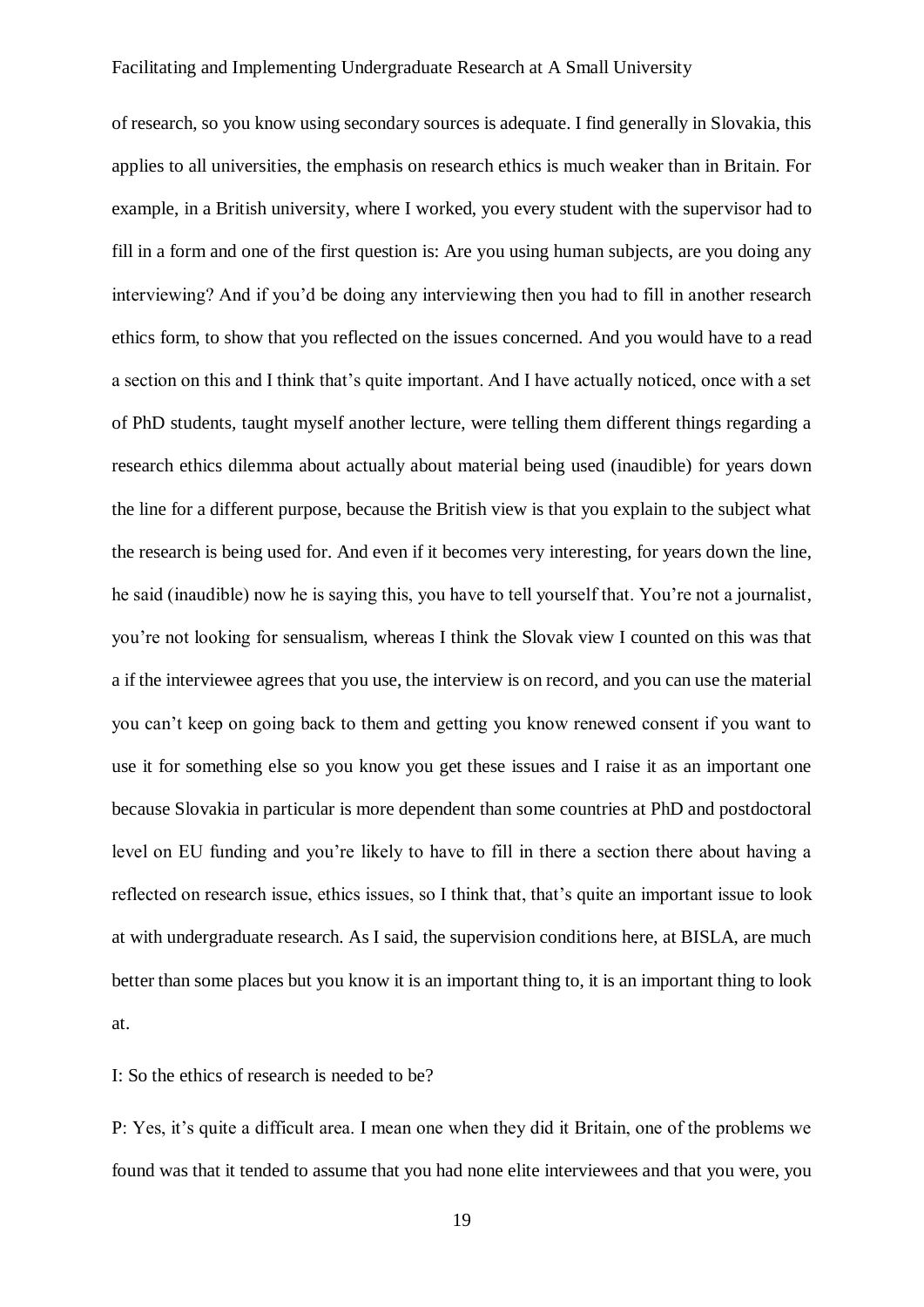were working in the same culture as your university in other words, that you weren't operating in in foreign countries and one of the favorite ones that, people like myself who studied postcommunists countries, came across was that there was a requirement for interviewees to sign a piece of paper, saying that you know, things being explained to them and they'd understood. We just said: "Hey, this is a country where people don't like signing piece of paper". You know that, this isn't going to be that easy, plus of course, if you're doing elite interview, if you're interviewing politicians, they have a limited amount of time and they don't necessarily want going want you to impose your complicated agenda on them so you know, you get these issues, but it is at the same time quite important because one of the problems you get when interviewing politicians is trying to explain to them that you're not a journalist, you're an academic. And as long as you've got academics using, or if you've got academics using information in a way that embarrasses politicians and let's face it, in this country, there are quite a lot of politicians who deserve to be embarrassed. You know the boundaries can get blurred and long term for quality academic research that is a problem.

I: What product would you expect from undergraduate research, what should be the outcome of it?

P: Well, we're dealing here with two sorts of outcomes. The tangible outcome, what is actually written – the product. And then the intangible outcome of how the mind is being trained and how you prepared someone. So, in a sense I think both are equally important. Because of the importance of assessment for students, people tend to look a lot about the product that's being produced, which to an extent is only partly a result of the research, it's also a result of the other skills that are required for writing up research. So, you're making sure that student can gather material from a wide range of sources and structure and order them and present them in a coherent manner. You're looking at that one point. And then you're looking that you have trained someone who can do better research. For example, someone who could go to university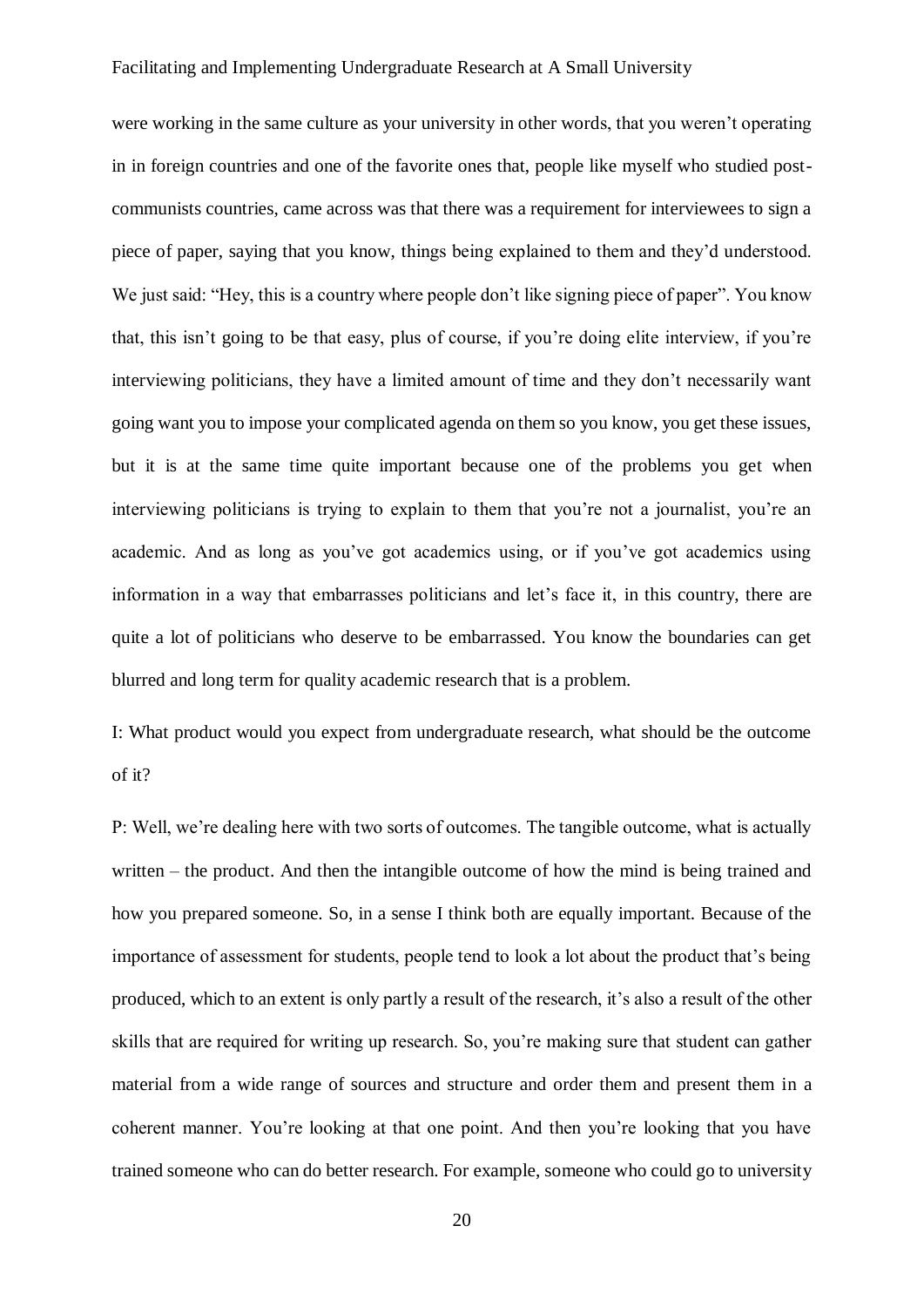abroad to do a master's degree and would understand how to search secondary resources and some of the issues concerned in conducting original research for master's dissertation.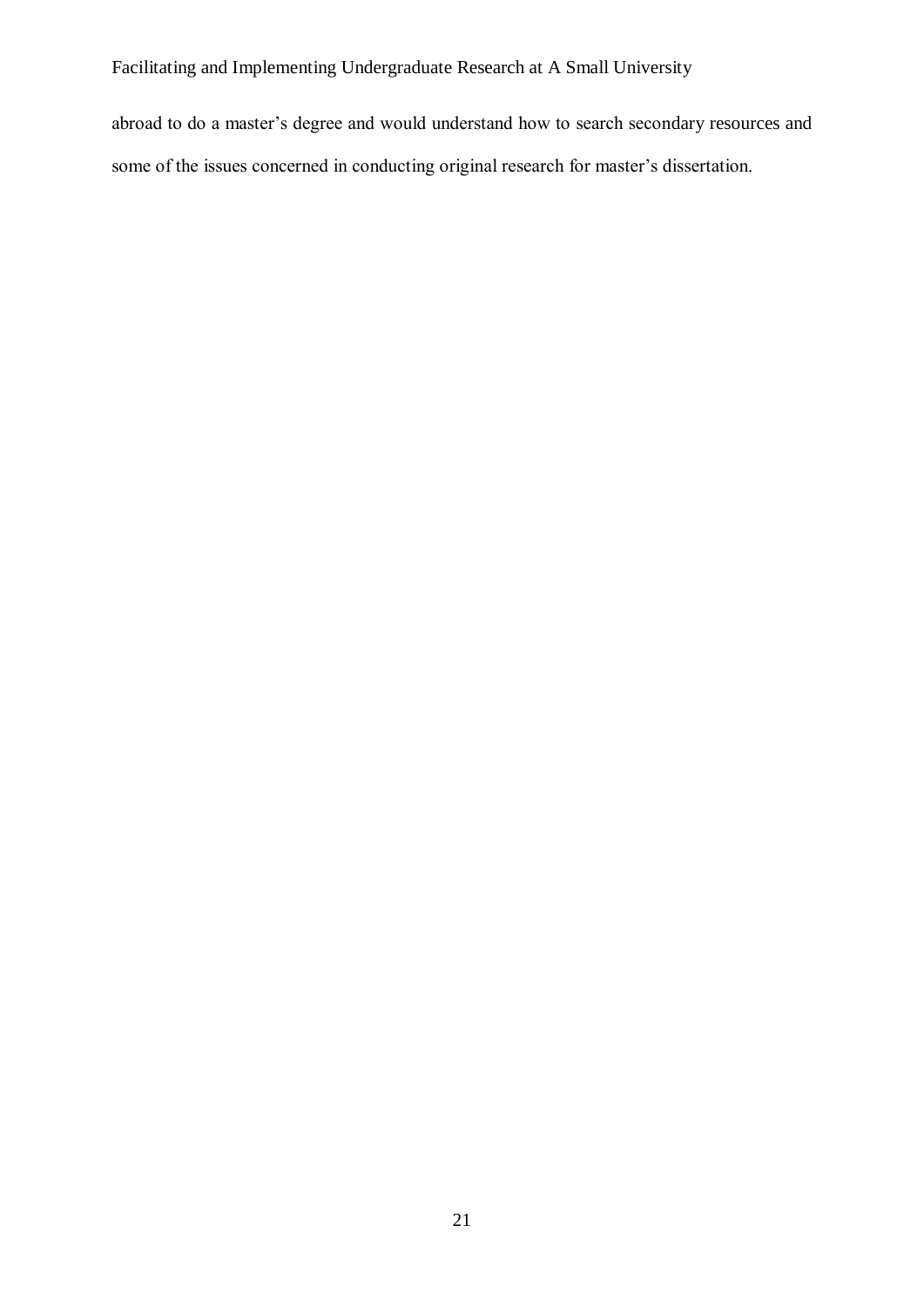# **Participant 2 (female, approximately 10 years in academia)**

I: Ako by ste zadefinovali výskum?

P: No teda konkrétne v mojom obore, čo je buď teda komparatívna politika, alebo čosi antropologicko-psychologicko-spoločensky ladené. Je to určite terénny výskum, v prvom rade, ktorý teda skúma to čo zistime alebo to čo predpokladáme z teórie. U mňa sa to väčšinou týka vzťahov, buď medzi ľuďmi, alebo medzi inštitúciami, prípadne dopad niečoho na niečo, nejakého naratívu na nejakú politickú prax, vzťahov alebo naratívneho kontextu na politickú realitu - takže na to samozrejme potrebujeme terénny výskum aj prieskum názorov. Čiže znamená to zisťovanie, originálny zber dát z terénu alebo teda z výskumov ktoré už existovali dovtedy. Za tým účelom aby sme zistili niečo nové alebo nový uhol pohľadu či kontext toho čo už vieme, ale chceme zistiť do akej miery to je platné v iných situáciách, všeobecne platné, rozšíriteľné a tak ďalej. Objavovanie niečoho nového. Spracovanie originálnych dát, používanie toho čo už existovalo a zisťovanie. Rozširovanie teoretických poznatkov cez empirické dáta. Výskum môže byt strašne široký v iných oblastiach, to vôbec nemusí znamenať empiricky výskum ani terénny. Úplne kľudne sa môže diať v jednej malej pracovni a môže to znamenať hrabanie sa v archívnych dátach, ale vždy ide teda o empirické overovanie si nejakých teoretických predpokladov, s dátami ktoré zistime.

I: Čo by ste nazvali optimálnymi podmienkami na výskum?

P: Čo sa týka inštitúcii, alebo konkrétne našej inštitúcie?

I: Možno osobnú skúsenosť – keď mám toto k dispozícii, tak to viem spraviť.

P: Čas. To je *first and foremost*. Mať na toto inštitucionálne zázemie, ktoré s tým výskumom plánuje už dopredu a keď sa plánuje celý rok alebo keď sa plánuje každý semester. Že je čas na výskum daný pracovníkom, ktorí ho majú uskutočňovať. Nemusí sa diať po nociach alebo víkendoch ci voľnom čase, ako to veľmi často býva nielen u nás - je to veľmi bežná vec. Pre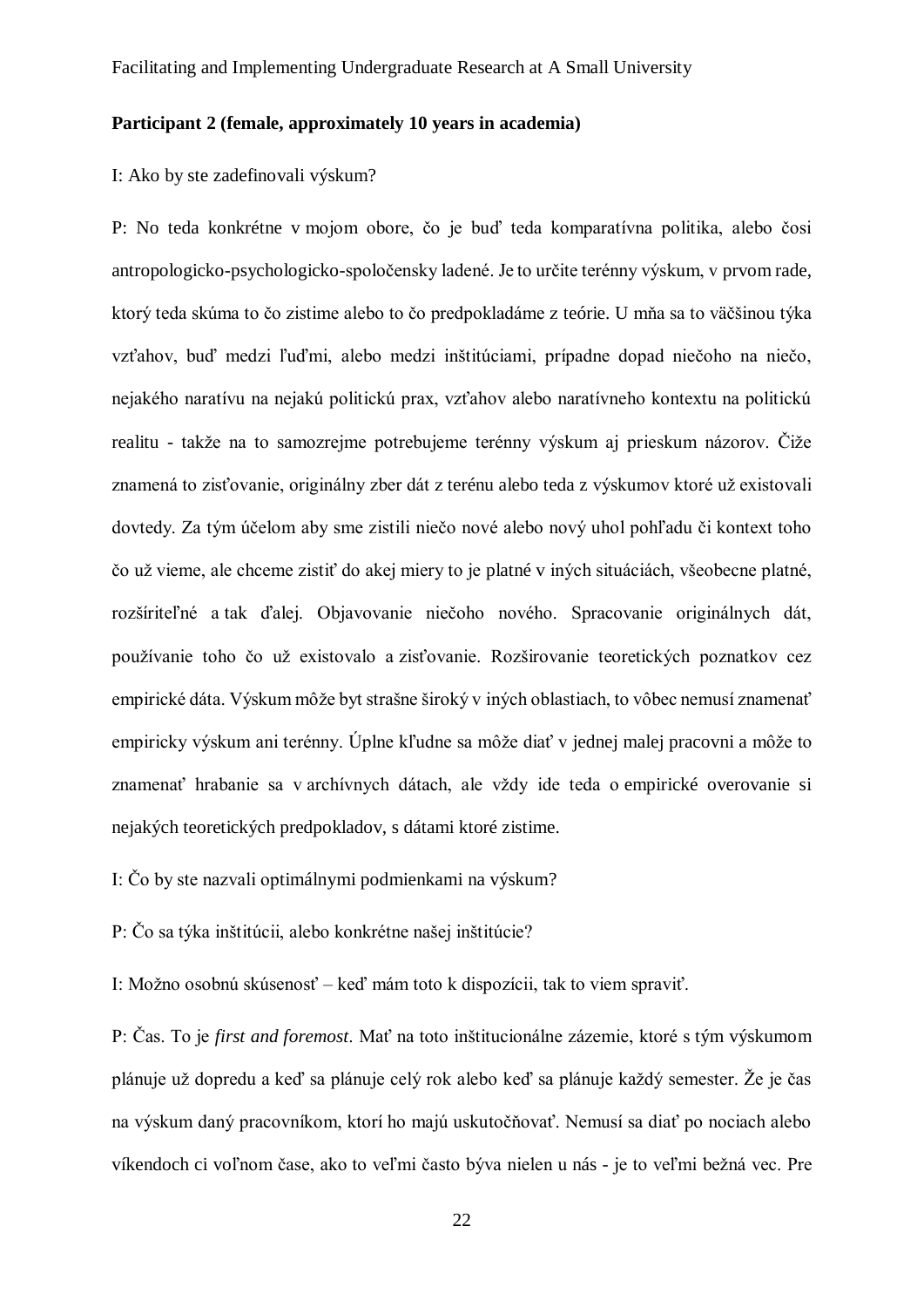akademické inštitúcie je nevyhnutné, aby si ten čas na to urobili, aby si cenili ten čas na výskum rovnako, ako inú akademickú činnosť. Aby to bolo tou inštitúciou vnímané, oceňované a skrátka aby to bolo na tej istej úrovni, ako akákoľvek iná činnosť tejto akademickej inštitúcie. Aby to bolo rovnako oceňované aby sa o tom diskutovalo a tak ďalej. Samozrejme druhá vec je také to infraštruktúrne zázemie, takže by mali byť na to dopredu vyhradené granty, alebo podporný mechanizmus, aby som nemusela vždy zvlášť riešiť a mať nebodaj pocit viny, keď niečo potrebujem. Alebo keď potrebujem niekam ísť, alebo nejaké technologické zabezpečenie, alebo keď sa to týka nejakej cesty, materiálov. Takže aby rátala inštitúcia s časom, alebo minimálnym *budget-om*. Väčšina z nás nepotrebuje na výskum nejaké *exorbitant amounts of money*, ale mať proste ten čas, priestor, aby sa s tým počítalo. To znamená aj finančné zabezpečenie, také minimálne. Aby to teda nebolo vždy na *case by case basis,* ale existoval nejaký mechanizmus, ako existuje *student council,* alebo jej myšlienka, tak presne tak isto by malo byť pre vedeckých pracovníkov nejaký veľmi podobný mechanizmus - kde my sa skoordinujeme. Kto, kde, kedy a kam potrebuje ísť, čo na to potrebuje - aby to bolo samozrejmé. Ak to nie je samozrejme, že idem kupovať vesmírnu stanicu alebo niečo.

I: Do akej miery BISLA poskytuje tieto podmienky?

P: Ako kedy, pravdupovediac. Keď sa zadarí... Mala som napríklad kurz ktorý mal výskum priamo zabudovaný do tých sylabov, čiže to bolo súčasťou celého semestra – vtedy na to samozrejme priestor a čas je, keďže som si ho vyrobila v rámci toho kurzu. Počítalo sa s tým, bol tam aj ten výskumný field trip zakomponovaný - ako element do semestra - čo, neskôr sa k tomu dostaneme, nie je zlý nápad mať viac takých kurzov a rátať s tým vyslovene v kurikulu, priamo v učebných osnovách. Mimo toho je to ťažšie, teda ja by som sa nemala sťažovať, lebo práve sa vraciam z vyslovene výskumného mesačného pobytu. Ten som si platila aj zabezpečila sama, takže škola mi ponúkla sama. Ale všetko ostatne som si hradila a zháňala sama takže... ale dostala som ten časm čiže to nie je zlé. Len malo by byť takého, taký čas by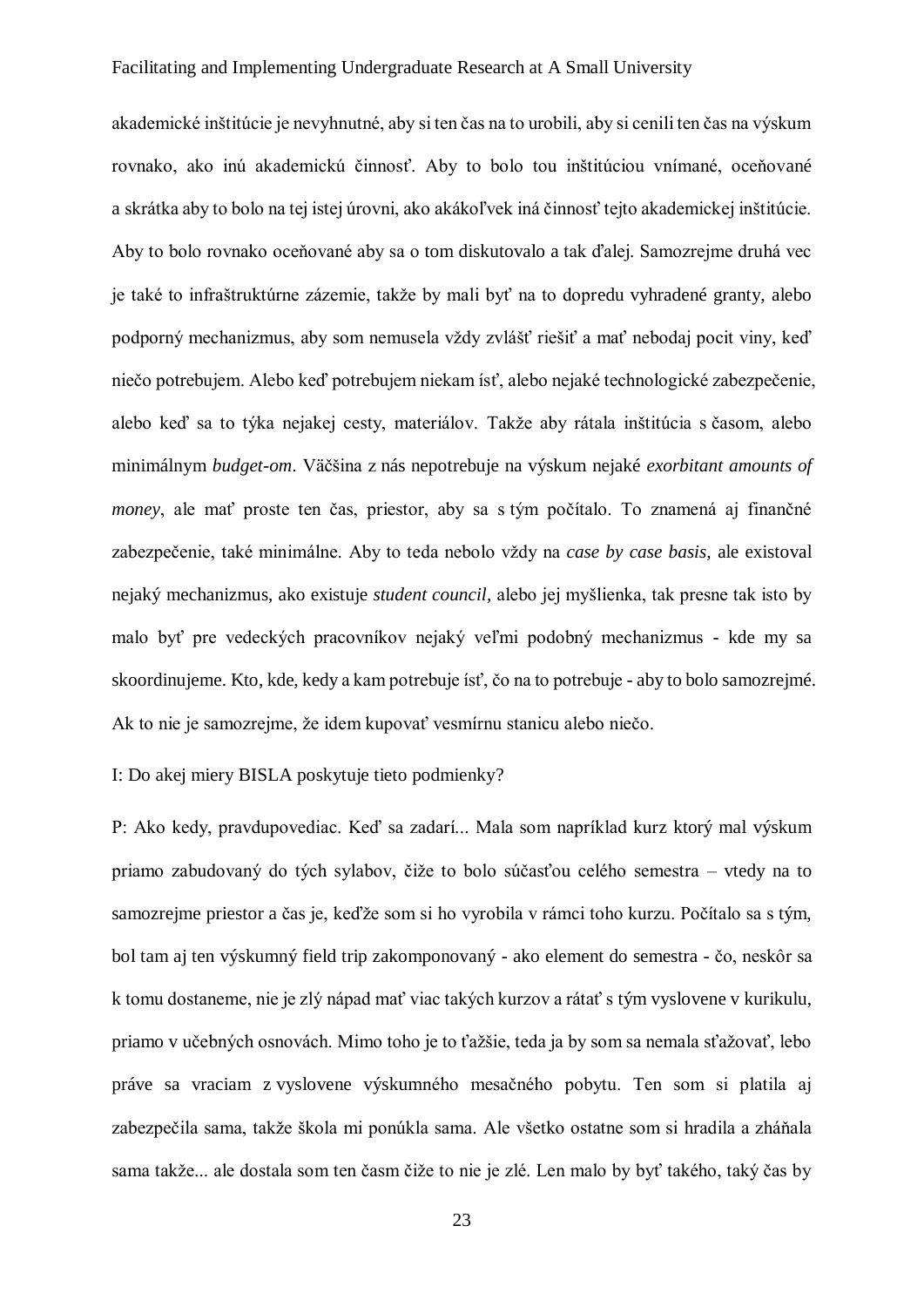mal byť k dispozícii v rámci celého roku, aj v rámci semestrov, čo je vždy najväčší problém na každej škole - počas semestra sa nedá reálne robiť výskum. Nie je na to čas.

I: Aké sú rozdiely medzi profesionálnym výskumom a tým...

P: Undergraduate.

I: Undergraduate research.

P: Musíme na to nájsť nejaký termín. Tak cieľom bakalárskeho výskumu je... ciele bakalárskeho výskumu sú trochu iné, alebo sú tam *additional goals*, než na profesionálnom výskume, ktorý sa týka už len samotného predmetu skúmania a všetko ostatné sa berie *for granted*. Cieľom bakalárskeho výskumu je hlavne – osvojiť si teoretické ciele, zorientovať sa v tom odbore. Takže je viac tej teoretickej časti ktorá tam musí byť. Aby sa študenti v tom odbore zorientovali, v ktorom sa koná ten výskum. A samozrejme aj s tým samotným procesom toho výskumu – od plánovania cez *budget*, čo k tomu treba, akú metodológiu využijú, ako to treba nastaviť. Všetko toto je aj súčasťou toho profesionálneho výskumu tiež, ale mnoho z tých veci sa berie *for granted*. Netreba sa im (nerozoznateľné slovo) čiže, tento cieľ tam v podstate odpadá – to už tí výskumníci ako keby majú ovládať a vedieť. Samozrejme že sa musia stále vzdelávať koordinovať a tak ďalej. Ale ten *undergraduate research* má ešte *additional goal* - že aj samotný ten proces výskumu je cieľom, jedným z tých výstupov samotného projektu. Osvojiť si ten výskum, vedieť vybrať najlepšiu metodológiu, naplánovať a vedieť prepojiť tú teóriu, problém ktorý skúmame s tou najlepšou metodológiou v praxi a vedieť to zrealizovať. Takže tam aj ten proces učenia je oveľa dôležitejší a možno dokonca oveľa dôležitejší ako samotný výstup toho výskumu – aspoň pre mňa. Pre tých študentov je to ten podstatný ciel a ten samotný výskum je možno až sekundárny. Samozrejme, keď sa podarí, je to fantastické - ale to je iný, zvlášť cieľ. A myslím že to učenie sa, je ten najdôležitejší ciel v tomto zmysle.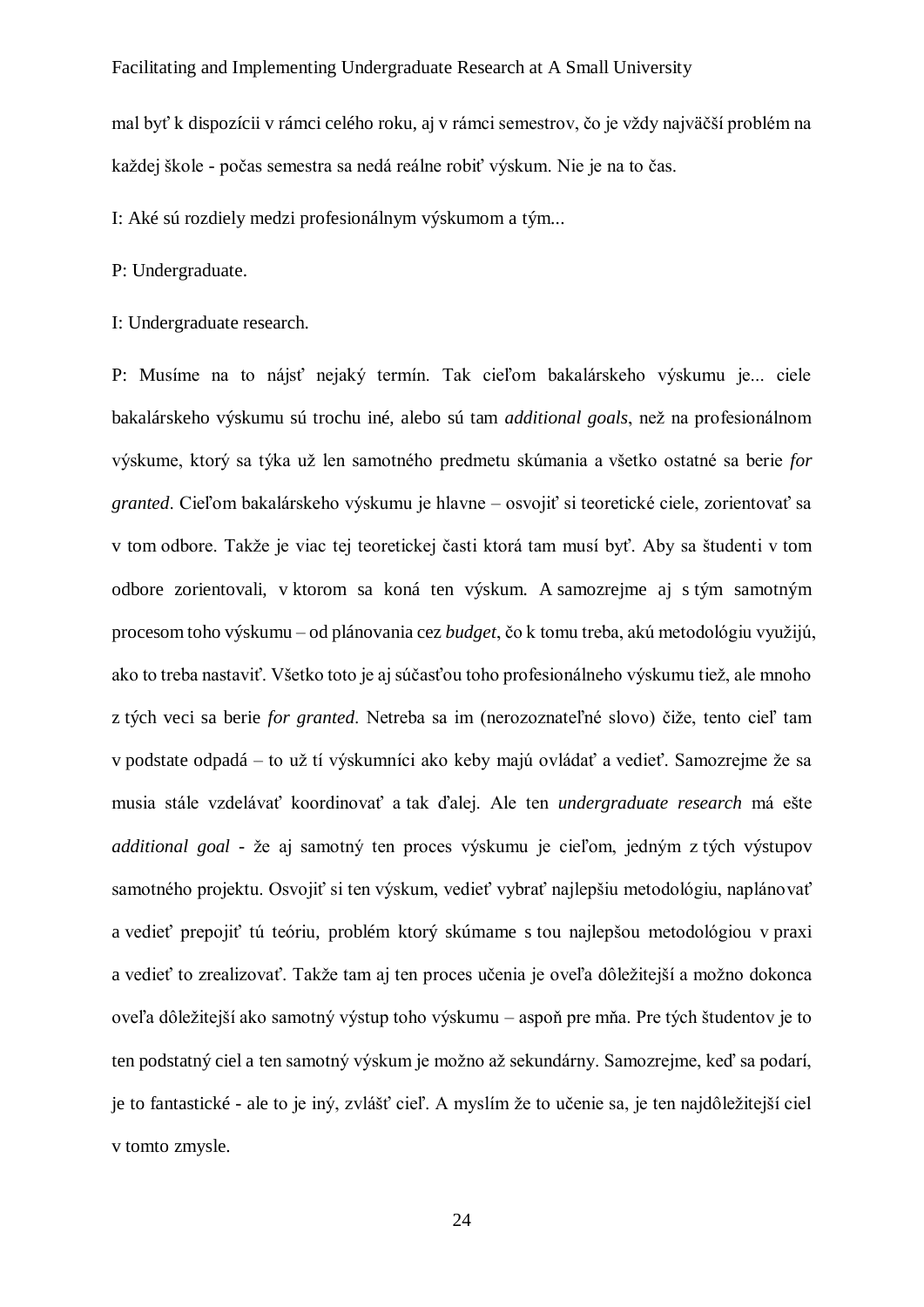I: Čo zahŕňa pred-bakalársky výskum.

P: V podstate je to podobne ako ta predchádzajúca odpoveď. Pred-bakalársky výskum je predovšetkým o učení sa toho výskumného procesu. Čo je v ňom doležíte je to, čo bolo opisované v štvrtej otázke. Popri tom ešte spolupráca s expertmi v tom obore. Úzka spolupráca s výskumníkmi, ktorí ten výskum robia, dajme tomu profesionálne, alebo ktorí sú odborníci v tom obore, že študenti majú možnosť one-on-one, dlhodobo s nimi spolupracovať a učiť sa z prvej ruky. Zmapovať si to pole empiricky a okrem toho získať kontakty *skills* a tak ďalej. Je to ale aj o učení a spolupráci, o osobnom raste, prostredníctvom rozvoja týchto *skills* a získavania kontaktov z toho výskumu.

# I: Čo je cieľom pred-bakalárskeho výskumu?

P: Tak isto sme o tom už trochu hovorili. Cieľom je čo najlepšie osvojenie si samotného výskumného procesu, jednak. Tak isto aj zorientovanie sa v tom, čo výskum ako taký znamená. Aké sú v ňom všetky rôzne možné možnosti. Čiže nielen samotný jeden konkrétny výskum, na ktorom študent alebo študentka pracuje, ale aj vedieť prečo práve tato výskumná metóda, aké sú ostatne možné výskumne metódy, ktorá je vhodná načo, na aký ciel sa hodí, vedieť si predstaviť čo to znamená, zahŕňa, čo k tomu budem potrebovať – či už materiálne alebo časovo, v akom rozsahu potrebujem vykonať nejaký výskum aby som zistila tie ciele, čo si stanovím. Čiže vedieť pochopiť a naučiť sa, cez tu praktickú skúsenosť, čo vedecký výskum vôbec znamená, čo to obnáša, aké sú v ňom možnosti a ako som spomínala, ak ide o konkrétny výskum, týka sa to aj toho teoretického štúdia. Vedieť teda skombinovať teoreticky problém s tou konkrétnou najvhodnejšou empirickou metódou. To je dosť veľa práce, aby bol undergraduate research úspešný a kvalitný, musí nutne obsahovať toto všetko. Toto všetko musí študent pochopiť aby bol ten výskum dobrý.

I: Čo všetko by musela BISLA ponúknuť, aby bol pred-bakalársky výskum bol možný?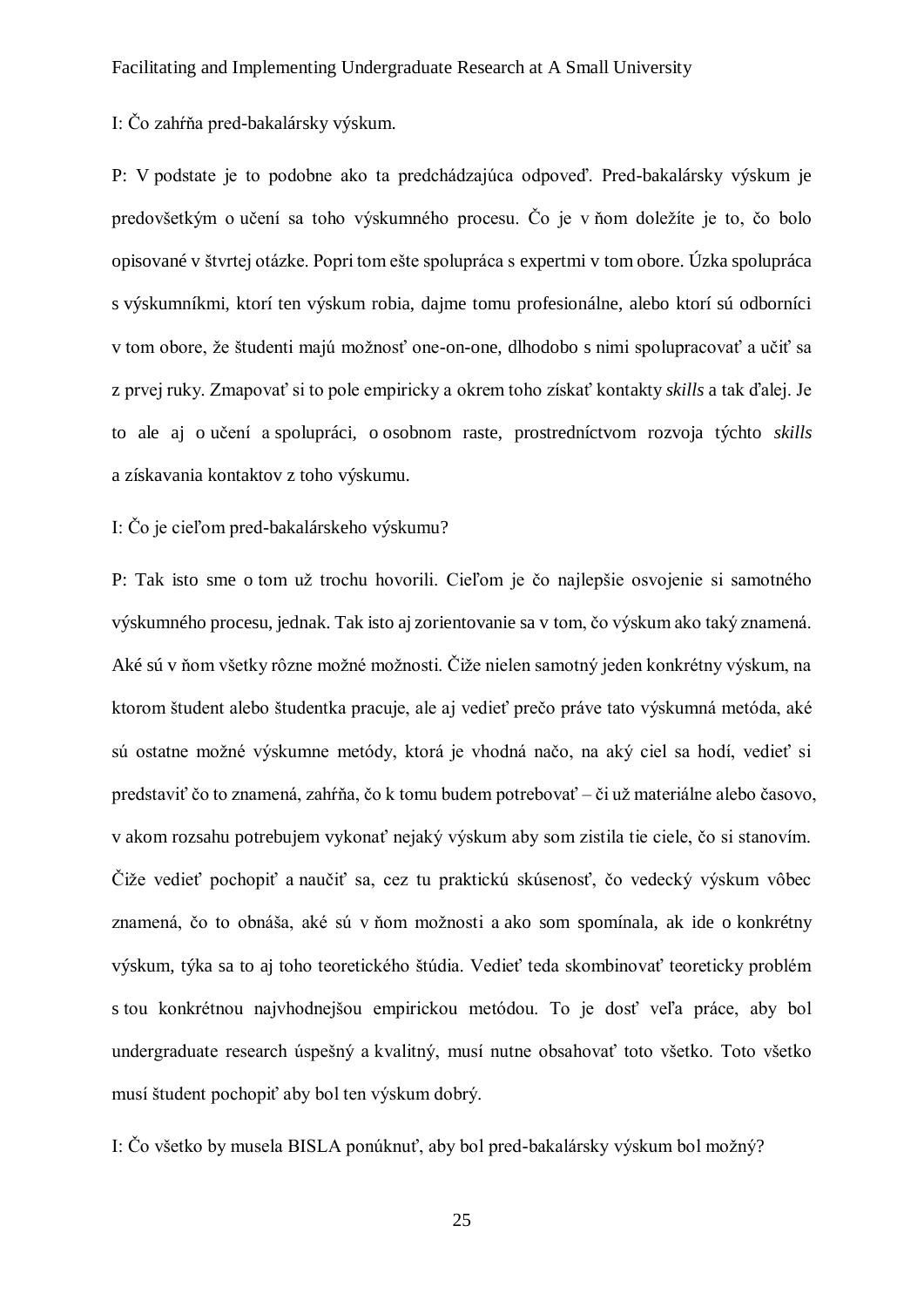P: O tom sa rozprávame často a aj máme nejaké nápady, ktoré by boli celkom ľahko realizovateľné - aj sme ich preberali na poslednom stretnutí učiteľov. Jednak, ako som spomínala, mať viac tých kurzov, ktoré majú undergraduate research priamo v náplni tohoktorého kurzu. Čiže počas toho semestra je jedným z očakávaní, že študenti urobia minivýskum, v rámci toho predmetu v teréne, alebo čokoľvek už to obnáša. Mať takých kurzov každý semester aspoň zopár – pravidelne a dbať na to, pri zostavovaní kurikula. A druhá vec, čo sa veľmi ľahko dá rozbehnúť aj zaviesť... jednak skoordinovať to s *writing centrom -* ak sa rozbehne. Teda mat tam komponent pre *undergraduate research*, aby študenti samotní mali zázemie, keď majú nejakú myšlienku. Sám študent to ťažko nejako zrealizuje bez nejakej skúsenosti.

Druhá vec, ktorá sa dá veľmi ľahko zrealizovať, je ponúknuť študentom možnosť, pôsobiť ako výskumní asistenti k projektom, ktoré už jednotliví profesori robia - ako *research asistent*. Čiže niečo na obdobu stážovania alebo *internship-u* – skrátka dlhodobo sa podieľať na už prebiehajúcom výskume, ktorý niekto už vedie. Takže vyžaduje si to ani nie veľa financií. V podstate *undergraduate research* si nevyžaduje veľmi veľa financií. Sem tam keď sa naozaj ide - keď ide skupina študentov do jednej lokality a ostať tam pár dni. Ale to všetko sú minimálne náklady, takže v našom odbore to naozaj nevyžaduje ten finančný vklad, skôr tú koordináciu nápadov, ochotu a dať niekoho, kto bude mať ten čas a bude schopný to koordinovať, venovať sa tomu a bude ten človek, za ktorým môžu študenti prísť, keď majú nejaký nápad a chcú niečo zrealizovať.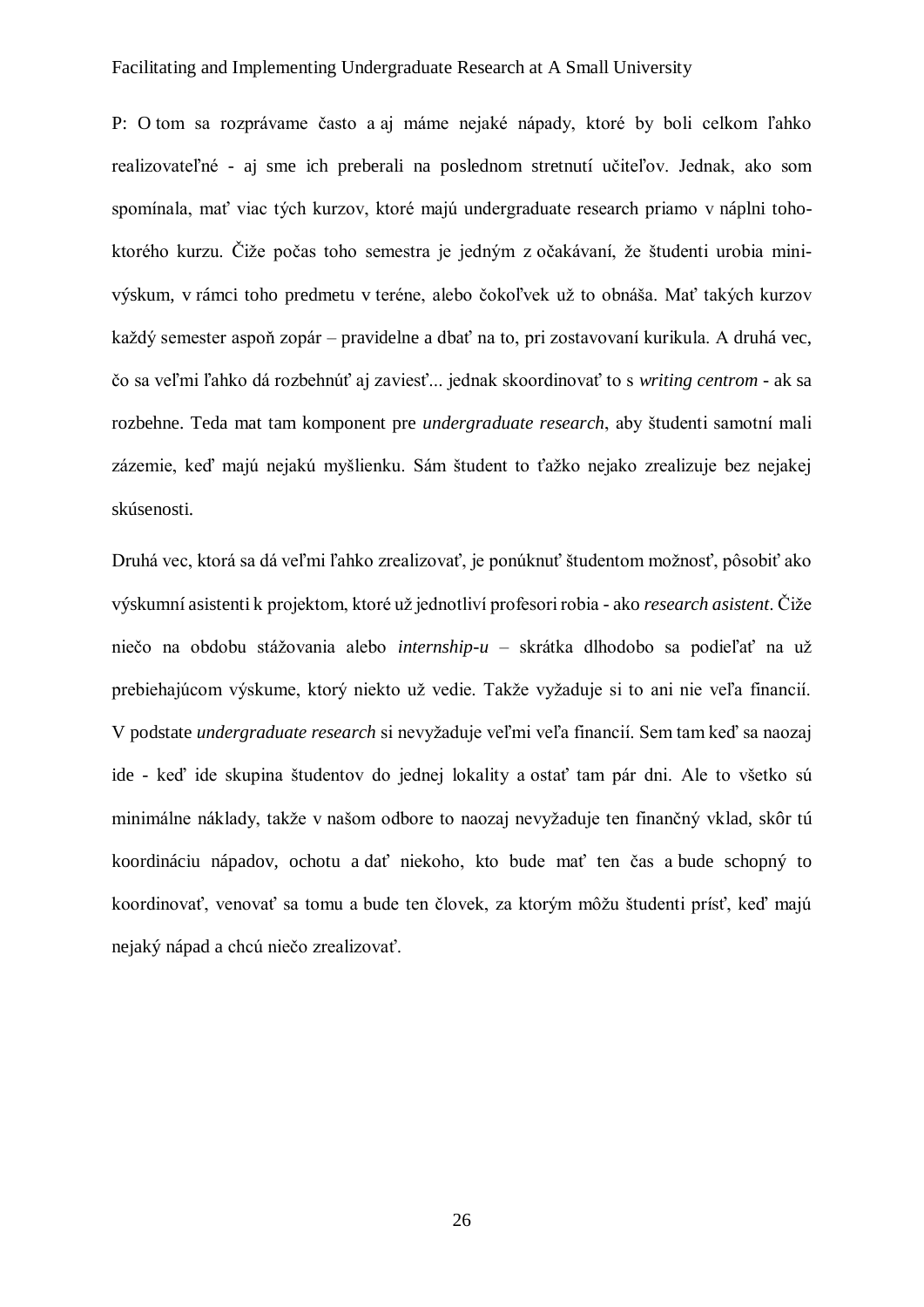#### **Participant 3 (female, over 30 years in academia)**

I: Tak prvá otázka. Ako by ste zadefinovali výskum?

P: Výskum.

I: Výskum.

P: Uh, systém ---systém ústupou, procedúr, metóda techník (n)a poznávanie skutočnosti ktorý má svoje špecifiká z hľadiska toho o akú skutočnosť sa jedná.

I: Ďakujem.

(Inaudible)

P: Teraz rozprávame o vedeckom výskume.

I: Áno, áno.

P: Predpokladom vedeckého výskumu, jeho efektínosti je, že bude systematický, komplexný, že bude spĺnať kriteria validity a reliability. Uh... že jeho výstupom budú buď deskritptívne, funkcionálne, kauzálne alebo evolučné koncepty. Každá úroveň poznávania podľa výskumného problému, determinuje a ovpluyvňuje aj podmienky pre realizáciu vedeckého výskumu, čím komplexnejší výskum je, teda pokial má ambíciu tvorby veľkých teórií, predpokladom vždy je relevantný, meritorný k danej téme orientovaný tím, dobre zvládnutý sledovatelský výskum a následne po sledovatelskom výskume precízne formulovaný výskumný problém, výskumná otázka, hypotézi a adekvátne zvolené metódy buď na overenie alebo vyvrátenie vstupných hypotéz, aby sme zodpovedali a odhalili problémy výskumu,.. uh. Podstatu výskumných problémov , takže určite je dôležitý, nesmierne dôležitý kvalitný výskumný tím.A predpokladom kvalitného výskumeho tímu a jeho postavenia je dobrá orientácia a vlastná pozícia k danej problematike alebo téme.Pochopiteľne je rozdiel či hovoríme o vedeckom výskume v prírodných, technických alebo spoločenských vedách, každý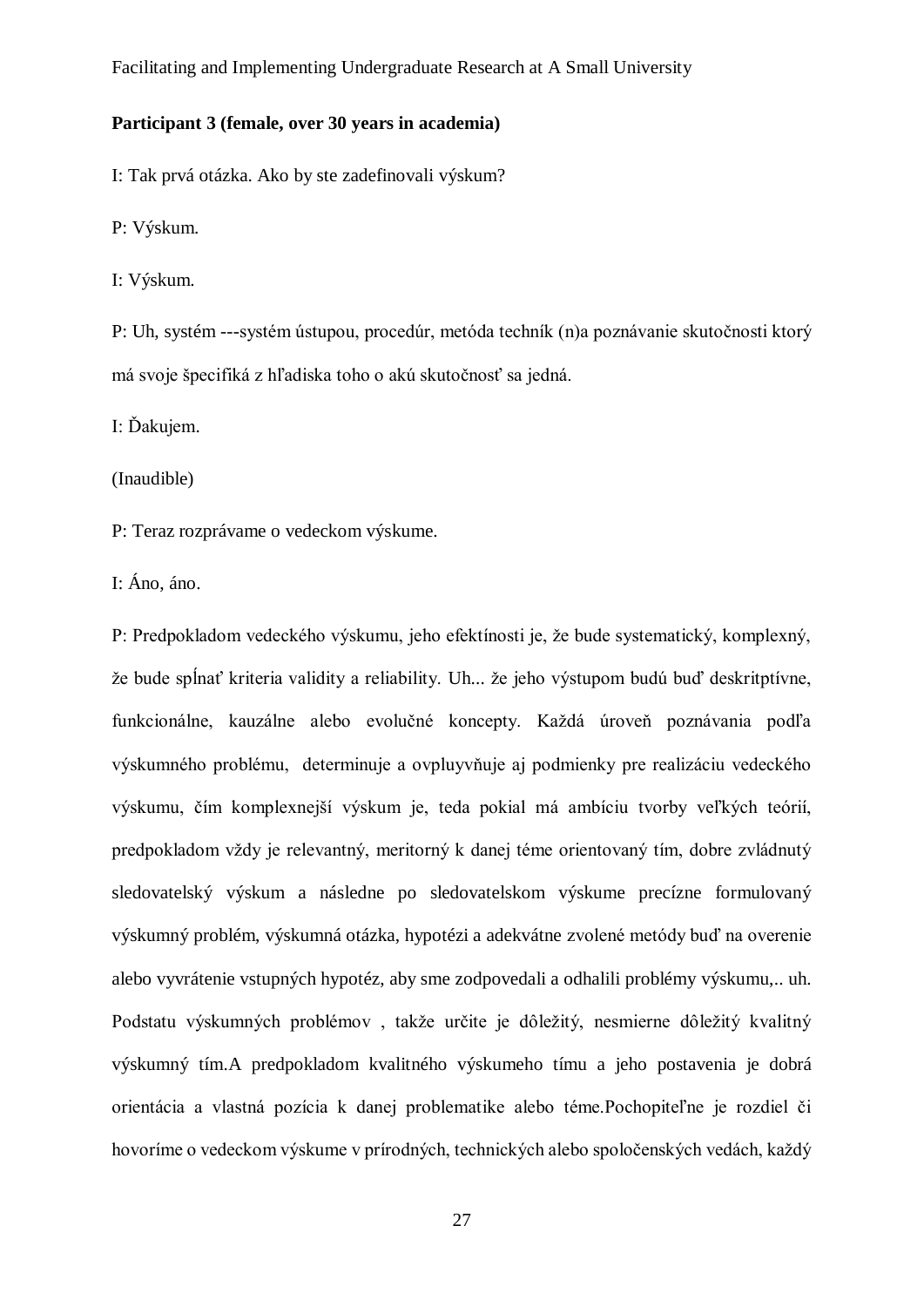má následne iné požiadavky a podmienky na priestorové riešenie.Niektoré môžete zvládnuť bez toho aby sa fyzický výskumný tím kedykoľvek na jednom mieste stretol, čiže môžu tam byť veľké nadnárodné tími v dnešnej dobe v podstate existencia tímu v jednom prostredí nieje nevyhnutnou podmienkou, nové technológie, informačné systémy umožňujú vpodstate rozptýlenosť fyzickú po celom svete, ale spojenie na práci veľmi intenzívne a koherentne bezohľadu teda na priestor. Uh. Iné nároky preto odčleňujem na už len napríklad experimentálna psychológia a teoretická psychológia, pretože pre tu experimentálnu už je predpoklad existence laboratórii, kde môžete daný experiment realizovať. Iný predpoklad je.uh. zázemia keď realizujete kvantitatívny a kvalitatívny výskum, minimálne rozdiely sú už v nárokoch na finančné krytie takýchto výskumov, v každom prípade základ úspechu v dnešnej dobre je špičkové technické vybavenie, schopnosť využitia nových technológií na vytváranie sieti výskumných a prístup do svetových databáz a to je asi rovnako významná a rovnako veľká aj finančná položka pre každý vedecký výskum.

# (inaudibe)

P: Akýkoľvek. V tej oblasti bakalárske štúdium orientované na liberal arts… to znamená predmet skúmania je jasný a zrejmý. Napokon, na to aby BISLA získala akreditáciu tak jednotlivý predagógovia musia vykazovať špičkové vedeckovýskumné výsledky. A tak to aj je. Takže sú buď zaradený do APPV v rámci Slovenskej Republiky alebo do medzinárodných tímov kde sa pracuje na vedecko výskumných projektov takže poviem príklad za seba, pracujem vrámci Fresco čo je medzinárodný tím vrámci európy ktorý robí výskum prenosu sociálnych práv medzi jednotlivými krajinami a výskum sociálnej spravodlivosti a solidarity. Okrem toho v New Pact for EU čo je ďalší nadnárodný európsky projekt z čoho sú samozrejme výstupy konkrétne na vedeckých konferenciách, prednášky na svetových univerzitách, výstupy vrámci riešenia daného výskumného projektu takže potej osobnej linke každý musí mať svoje publikácie, svoj výskumný project, svoje zaradenie do výskumných kapacít záleží od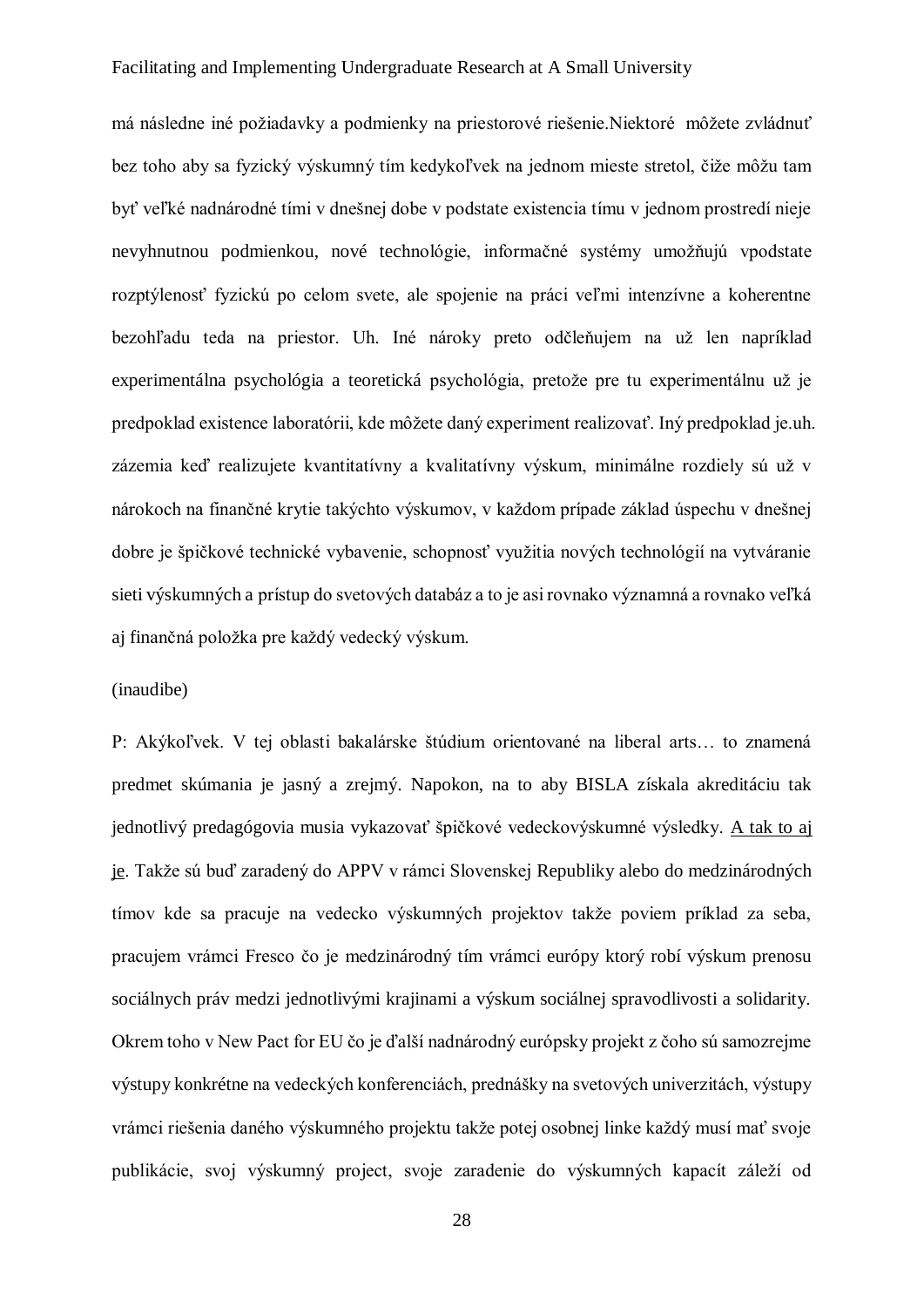výskumného zámeru toho ktorého pedagóga alebo výskumníka. Dnes nieje možná akreditácia pokiaľ škola dnes nieje možná akreditácia pokial škola respektíve jej pedagogický zbor nespĺňa kritéria výstupov vo vede a výskume. Škola by nedostala akreditáciu.

I: To znamená že tie podmienky na to, aby ten výskum mohli uskutočňovať poskytuje BISLA? P: BISLA neorganizuje ani špeciálne nevytvára podmienky pre vedu a výskum. Sú to vlastne individuálne aktivity členov BISLA, prípadne zaradenie inštitucionálne to je ten prípad APPV kde bisl ako inštitúcia je partnerská organizácia vo výskumnom projekte, ale nieje koordinátor tohoto výskumného projektu, takže máme dve polohy: partner vrámci iného väčšieho výskumného projektu, alebo sme v pozícií individuálnych projektov. Aspoň nemám vedomosť žeby BISLA bola koordinátor výskumného projektu.

I: Takže (BISLA) nemá ako keby samostatný výskumný tím alebo také?

P: Nie, nie.

I: Aha…

(otázka nie je na nahrávke)

P: Rozdiel je už… vyplýva zo samotného, samotných stupňov vzdelania, tak ako rozdielne sú požiadavky na bakalársku prácu zodpovedajúce trom rokov štúdia a na magisterskú prácu prípadne následne na prvý vedecký stupeň a to je PHD. Čiže o vedeckom výskume hovoríme pri prvom stupni vedy a výskumu a to je phd. Uh, čo neznamená že tie predchádzajúce etapy niesú založené na výskumnej práci, a na výskumoch, ale požiadavky na ich kritéria som vymenovala v prvej druhej otázke sú rozdielne. Sú rozdielne. Pri bakalárskej úrovni to môže byť veľmi čiastkový veľmi špecifický vybraný problém ktorý zároveň nemusí to mať podobu a charakter longitudiálneho výskumu, nemusí sa to mat ambíciu vytvárať veľkú teóriu. Môže to byť naozaj veľmi špecifický selektívny spôsob výskumnej práce. Čo nijak nedegraduje tento typ výskumu, naopak on zodpovedá úrovni bakalárskeho štúdia. To čo je možné urobiť a ja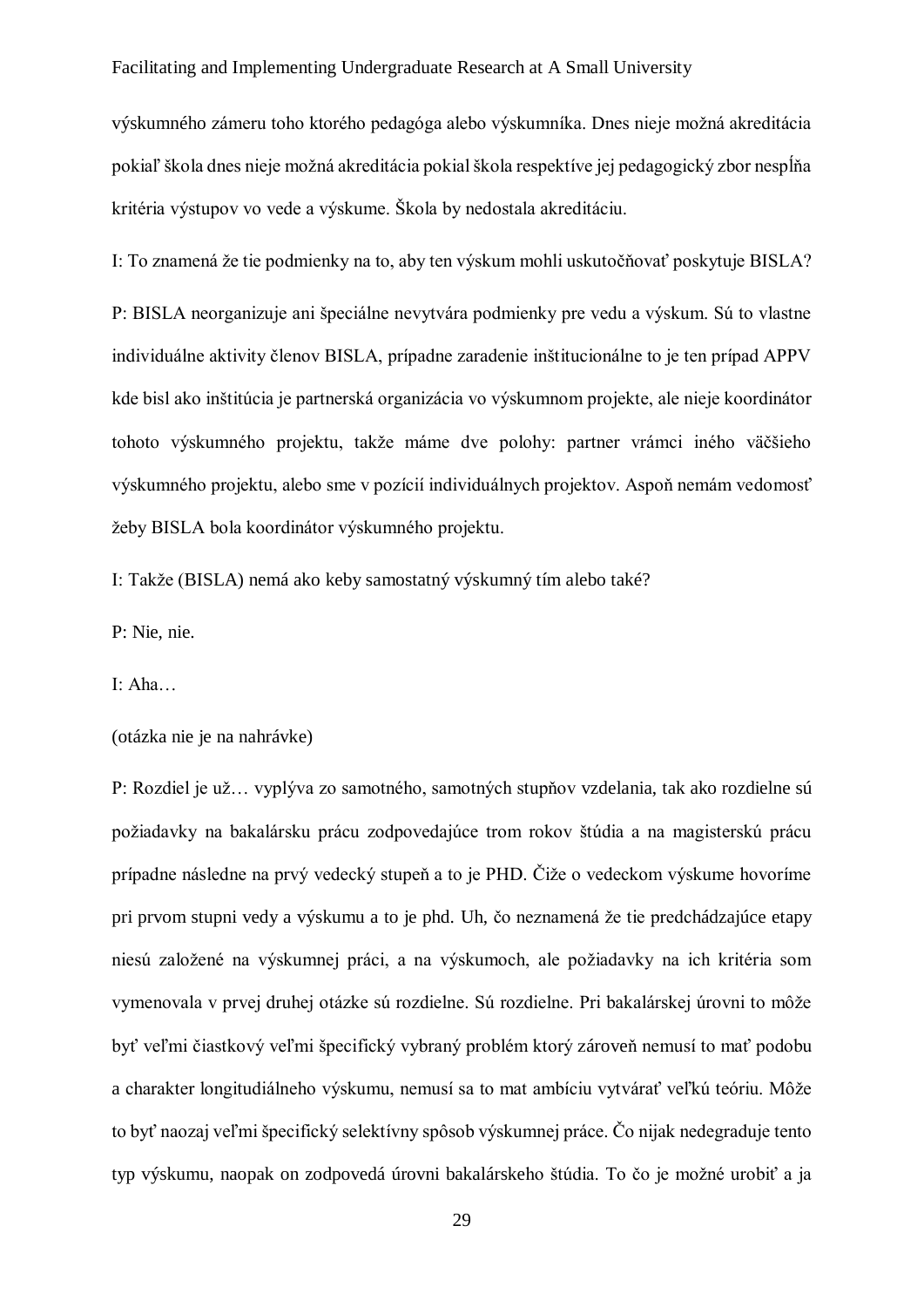zalovím v spomienkach, na katedre sociológie najprv jeden potom viacero pedagógov viedli takzvaný vedecký krúžok ktorý spájal študentov naprieč ročníkom a spájal ich k jednej téme ktorej sa venovali. Čiže sa realizoval každé tri roky istý čiastkový výskum ktorý realizovali študenti pod tutoriálom jedného alebo viacerých pedagógov, nie všetci v tom boli zapojený lebo nie každý jednak mal vôbec záujem v priebehu troch rokov robiť nejaký na nejakom výskume a zároveň nie všetkých oslovila zvolená téma. Čiže vidím veľmi dobrý spôsob overený praxou, veľmi efektívny najprv sa stretnúť diskutovať ktorá téma by bola tá ktorá je zvládnutelná za tri roky a ktorá by vzbudila záujem viacerých študentov ktorý by ale dobrovolne a aktívne a pravidelne boli ochotní sa venovať takejto výskumnej činnosti opakujem pod tutoriálom pedagóga. Z každej tej účasti môže a mala by byť a mohla by byť napokon konkrétna individuálna bakalárska práca. Ja by som to veľmi privítala bolo by to postupne, systematické z nabalovaním vedomosti nielen v oblasti výskumu ale aj v oblasti teoretickej plus vznik synergický efekt že by sa mohol realizovať spoločný terén pokial by bol potrebný, terénny výskum. Čo asi je. Potrebný teda na empirické zdroje a bez ohľadu na to či by šlo o kvantitatívny alebo kvalitatívny kde spoločne okolo okrúhleho stola by sa mohli diať spracovania základné dát aby sme sa vyhli chybám a každý by na spoločnom zdroji na tej vlastnej získanej databáze mohol potom produkovať bakalársku prácu a pokial by ten spoločný synergický efekt bol dobrý, publikovať ako výstup BISLA študentov, veľmi pekný projekt, veľmi pekný plan.

# I: Ako by ste zadefinovali pre bakalársky výskum?

P: Spoločne vybraný výskumný problém ktorý zodpovedá úvodom do problematiky s cielom istej selekcie a možnosti vybrania takej výskumnej témy a výskumného problému ktorý môže byť predmetom bakalárskej práce. Vytvorenie tímu k spoločnej téme s tutoriálom pedagógov ktorý pracujú v danej oblasti a danej téme. Vytváranie spoločnej databázy a následne synergické spracúvanie výsledkov.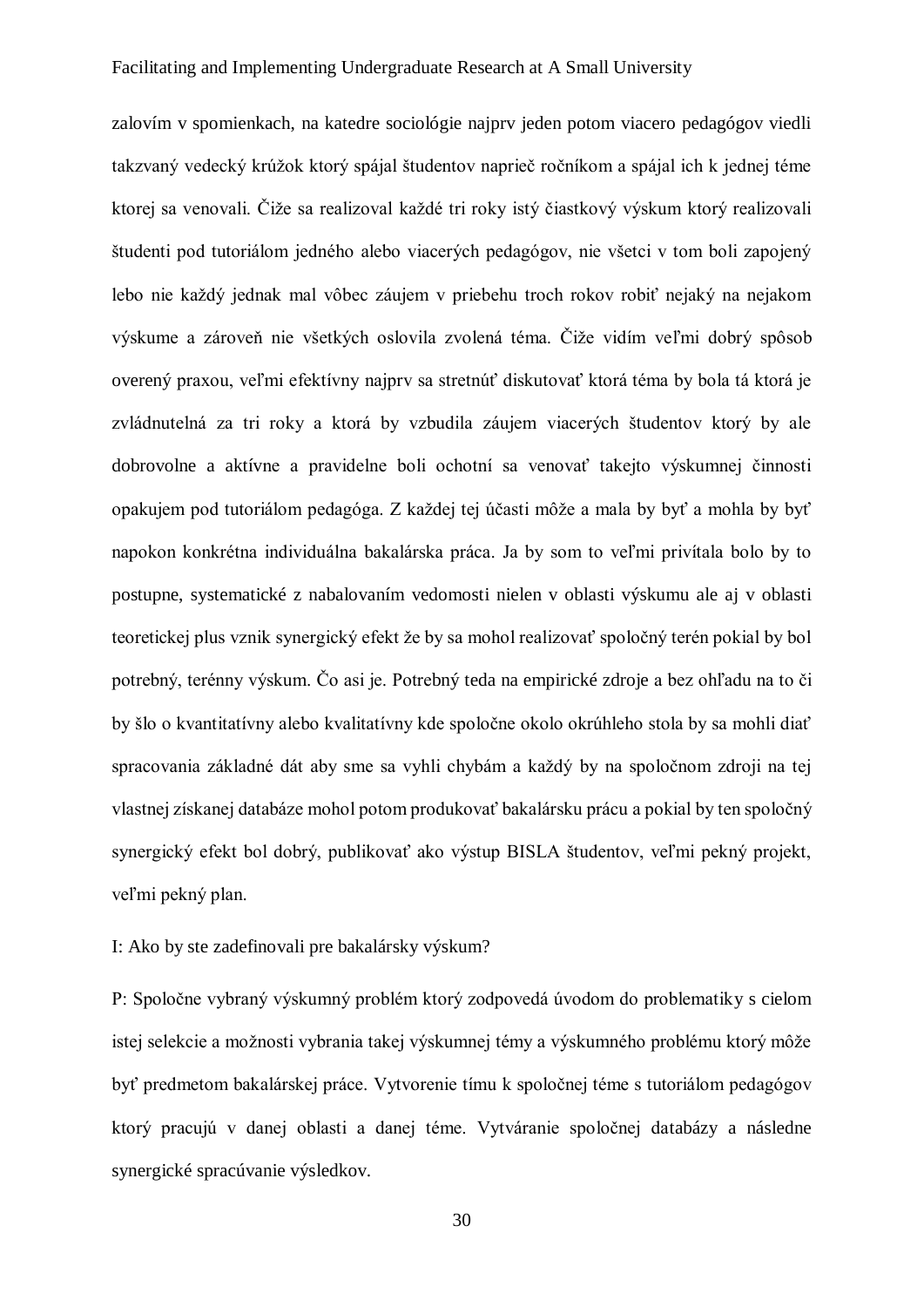I: Takže v podstate taká cesta k bakalárskej…

P: Áno, cesta k bakalárskej praci.

I: Ďakujem.

I: Aký je cieľ pre bakalárskeho výskumníka? Bakalárskeho výskumu?

P: Zoznámiť sa. Zoznámiť sa s metódami ktoré spoločenske vedy majú k dispozíci. Ale nielen sa s nimi zoznámiť ako keby na diaľku platonicky ale tak že človek bude realizovať, že si ich vyskúša že sa s nimi hlbkovo zoznámi, že bude schopný porozumieť ktorá metóda má aké výhody nevýhody, ktorá technika, čo je predpokladom voľby konkrétnej metódy a postupu pri danom výskume a ako úzko súvisí presná definícia výskumného problému a výskumnej otázky so správnou voľbou metód a techník poznávania. Teda čo sa skrýva za tým zaklínadlom a pojmom metodológia.

I: Že čo by BISLA musela poskytnúť aby bakalársky výskym bol možný.

P: Nemusela by poskytnúť vôbec nič………. Na druhej strane by mohla poskytnúť to čo je k dispozícií a tie študent k dispozíci majú. Majú Technické vybavenie, priestorové vybavenie, ochotu pedagógov, participovať pri takomto výskume. Pomoc pri volbe spoločnej témi, organizovanie výskumu, otvorenie prístupu do databáz ktoré pedagógovia majú, sprístupnenie študentom, otváranie v uvodzovkách prosím dvier k výskumným tímom ktoré sa podobnou problematikou zaoberajú, organizovanie diskusných seminárov, organizovanie okruhlých stolov k danej téme, prižívanie odborníkov k danej téme. Toto všetko môže BISLA urobiť ale napokon ona to robí stále. Tieto formy nachádzate na BISLE, stále sú tu pravidelné diskusie, pravidelné témy. Stačí po nich siahnuť.

I: Aký výsledok alebo produkt by ste očakávali od tohto predbakalárskeho výskumu? Ktorý by bol vedený na BISLE.

31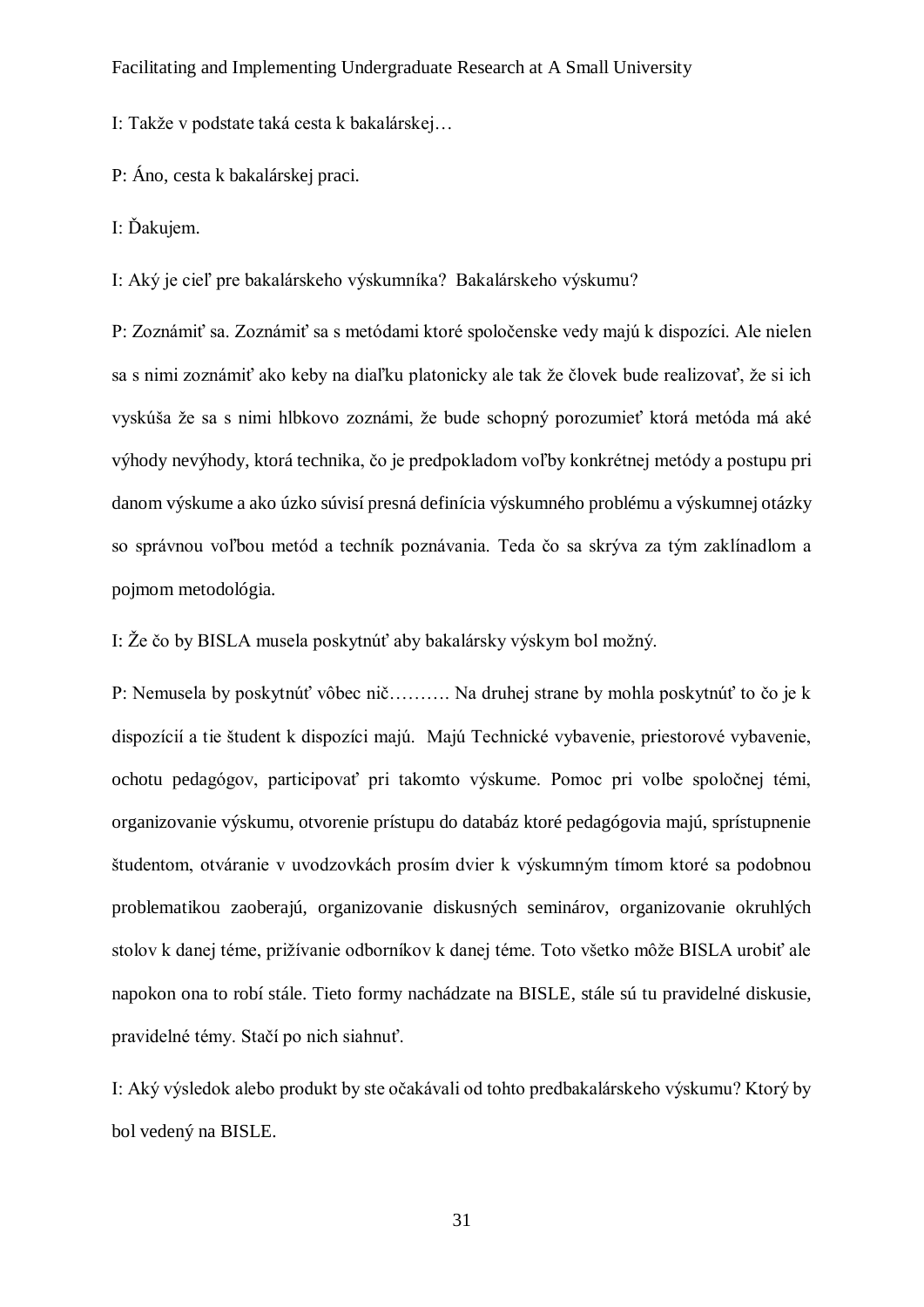P: Kvalitné eseje. Kvalitné eseje ktoré spĺňajú kritéria vedeckej eseje. A Prípadne nemusí to byť forma vedeckej eseje. Dobre rozpracovaný vedecký projekt pre bakalársku prácu.

I: Takže ako ste hovorili už predtým vlastne takú tu, taký ten stupienok na bakalársku prácu

P: To je jedna možnosť, to je ten výskumný projekt na bakalársku prácu prípadné dielo či výstup už ako súčasť bakalárskej práce alebo ucelenú, ucelenú spracovanú vedeckú esej na vybraný problém.

I: Ďakujem.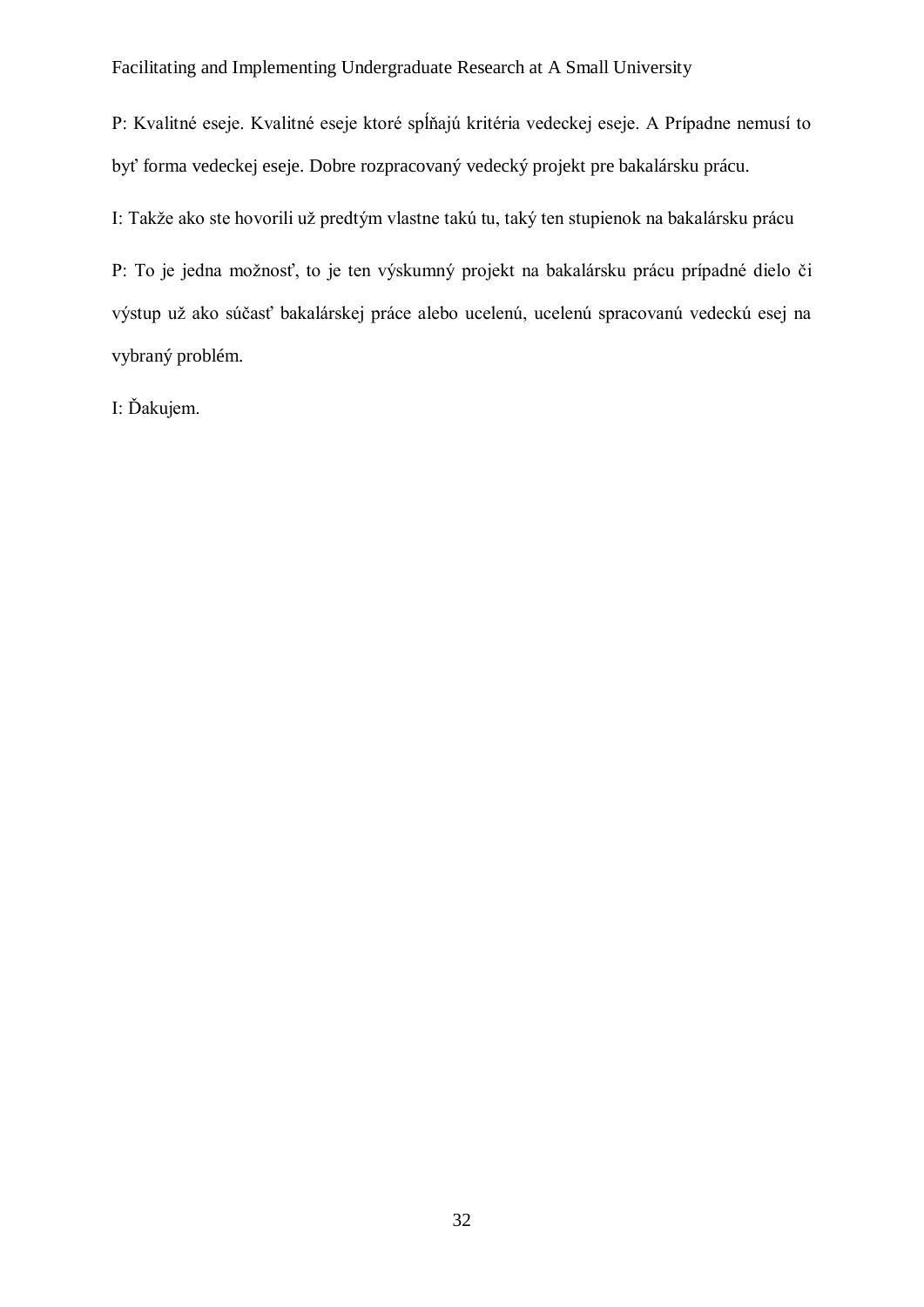#### **Participant 4 (male, over 20 years in academia)**

I: Tak sa vás spýtam ako by ste zadefinovali výskum?

P: toto je áno, TO je veľmi všeobecná otázka. Často, Ťažko sa na ňu odpovedá. cieľom výskumu je rozšíriť naše znalosti v nejakej problematike, verifikovať to čo častokrát tušíme. Dokonca častokrát vieme, ale bez dôkazov uh, bez relevantných dát, dát bez hlbšieho pochopenia nejakých súvislostí proste je to taká znalosť ktorá je s prepáčením krčmová, čiže my môžme tisíc krát mať pocit, že sme si istý a to čo sa deje v realite či už v sociálnej realite alebo v realite iných vedných odborov, áno ale treba si to overiť. A ja z vlastnej skúsenosti musím povedať, že ten výskum nikdy nepodcenovať, pretože pretože x-krát som mal pocit že niečo, niečomu rozumiem a že je to takto a potom a potom tá sociálna verita sa ukázala. Či už ludia mali na to iný názor alebo jednoducho úplne inač, inač veci vyzerali v nejakom inom kontexte ktorý sa mohol zmeniť velmi rýchlo. čiže takže v tomto zmysle výskum je pre mňa o vlastne takej (poctivosti ku svojmu okoliu a k samému sebe. Áno. Bez výskumu je to nejaké. sú to take metafyzické poznania že "mám pocit že teda nejakou emanáciou som pochopil komplexi tohto … nikto, nikto nepochopil. Aj keby je niekto pochopil tak si spomínam na jedneho z novoplatoncou Plotina ktorý hovoril že aj keby ste pochopili komplexiu tohto sveta tak naše rečové možnosti neumožňujú aby sme to zdelili bližnému svojmu hej, čiže lebo tá komplexita sveta je tak veľká že náš jazyk akoby, by to neumžnil čiže preto je ten výskum aby sme sa k tomu aspon priblížili.

I: Čo by ste nazvali optimálnymi podmienkami na výskum. To znamená v ideálnom prípade čo by tie podmienky boli.

P: To je zase .to je vlastne. premietam si rôzne svoje skúsenosti. Podmienky. No uh... prvá vec je Sloboda bádania že človek vlastne je mu umožnené aby bádal a to nieje vôbec banálne pretože velmi často sa človek stretáva s tým že je obmedzovaný. Druhá vec je uh no vytvorené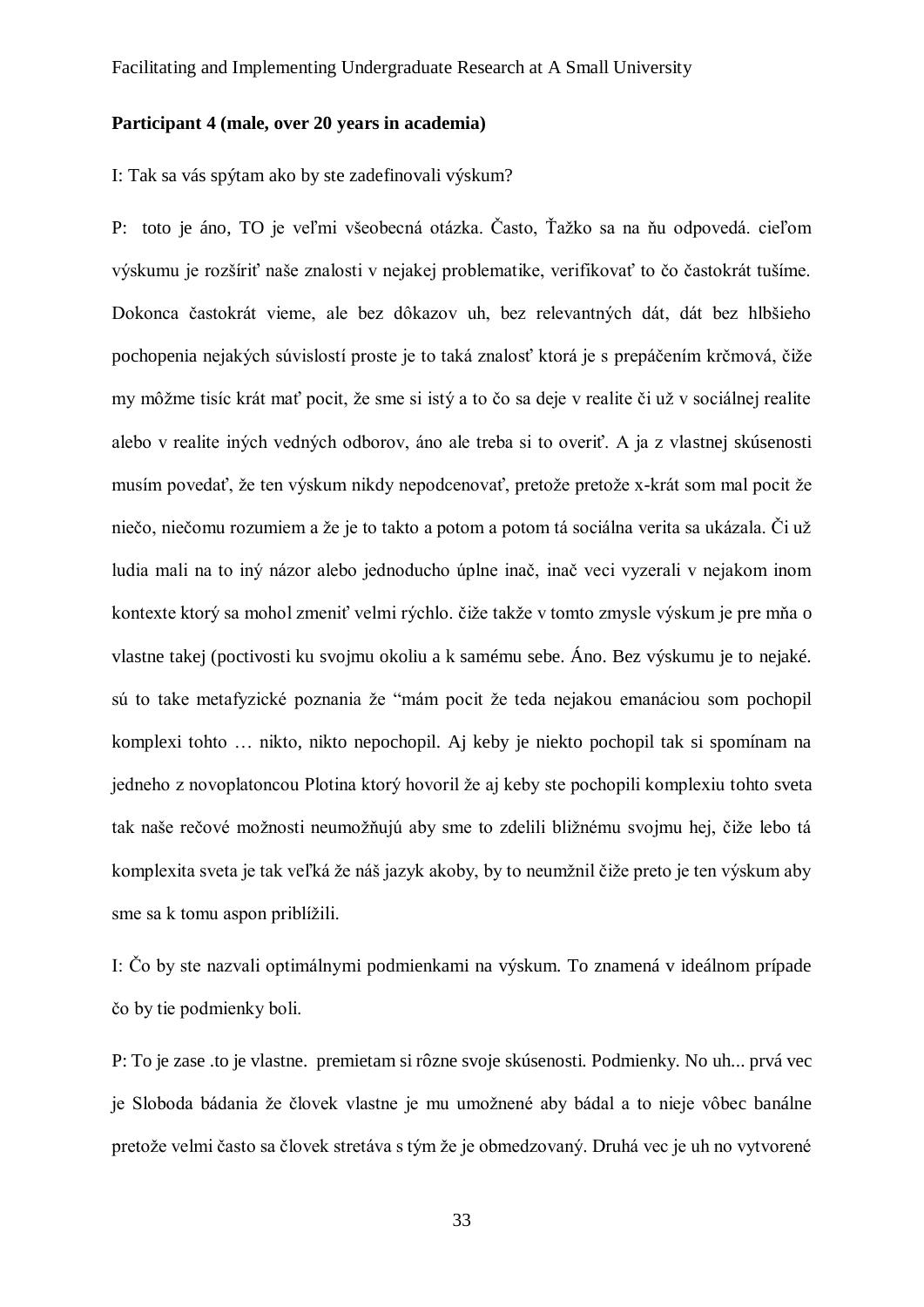podmienky a teraz nemyslím finančné tie je pre mna dobré tie sú predovšetkým o tom že výskum. to musí do seba zapadať ako lego. Tí ktorý riadia to musia riadiť dobre, vedieť dobre plánovať, vedieť viesť tých ktorý povedzme robia samotné tie náročné doplnkové práce častokrát sú to taký tí áno. Teraz to poviem veľmi zle ako dievčatá pre všetko. Ale v skutočnosti sú veľmi dôležitý a keď sú zle vedený alebo ich ten kto to vedie. Nechá sa v tom vymáchať. Áno aby urobil všetko vlastne za neho tak to, to má od tých ideálnych podmienok ďaleko. No a V našich podmienkach musím povedať že, je to, že je to veľmi často o, o tom aby, aby vlastne uh bolo inštitucionálne a personálne zabezpečené to že ten výskum nebude mať nejaké akože tam nebudú žiadne diskontinuity. To je moja skúsenosť, že že vlastne neustále sa riešila administratíva diskontinuity uh počas akéhokoľvek výskumu ktorý som robil, som vždy riešil obrovské množstvo administratívy, nezmyslov a nemohol som sa sústrediť na tú prácu a túto ma niekedy sa pozriem akoto to ma neuveritelne vždy odťahovalo od tej prce,.čiže áno a niekto možno povie že je to možno od samozrejme nezvládnutí, že tu administratívu by mal riešiť, vždy niekto iný no veď práve v tom je problém že že ono to samotné nastavenie je problematické tak ako ja som sledoval povedzme v USA výskum tak tak ako nie vždy platé že americký výskumníci by boli tak intelektuálne skvelý.to ja mam skúsenosť že to tak vôbec nieje Ale v čom sú skvelý je samotné pochopenie organizácie výskumu a to majú rozhodne lepšie. Výskumník sa skutočne može viac sústrediť na to čo robí.

# I: Do akej mieri BISLA poskytuje tieto podmienky?

P: Priznám sa že, že neviem že či poskytuje a vlastne do istej mieri je to pochopitelné. lebo Je to undergraduate college, uh je zameraná do istej mieri teoreticky ako nevyhnetne, tých takzvane praktickejšíh predmetov je predsa len menej. Hej. Uh., v momente keby to bolo všetko zamerané napríklad na tú výučbu, masívnu výučbu kvantitatívnych, kvalitatívnych metód tak už vtedy by si študenti mohli niečo overovať áno, uh mohli by na minimálne ako skúsiť napríklad nahadzovať dáta, potom ich skúsiť interpretovať. Áno a to už na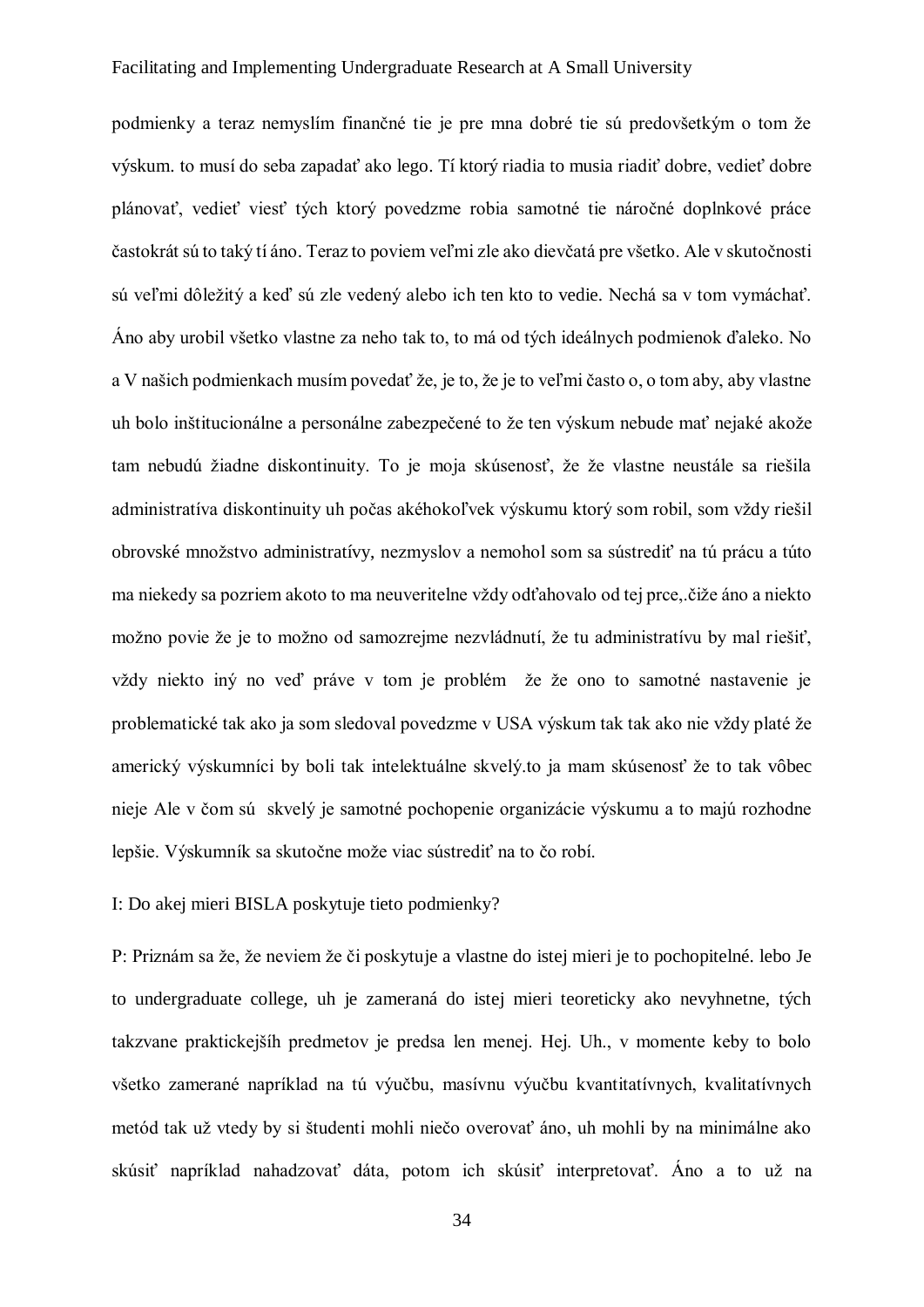undergraduate level samozrejme fungovať môže. Ale bisla ako vlastne tak ako je zameraná na ilberal arts uh premýšlam do akej mieri vlastne vlastne toto môže poskytnúť. Hej a keď tak viem si predstaviť že je to skôr o nejakom undergraduate research ktorý bude o tom že ludia sa vôbec dostanú do terénu. Viem si predstaviť že keď sa niektoré náročné témi preberajú ktoré sa môžu týkať trošku okrajovo zahraničné politiky alebo povedzme toho čo ja učím. Nejaké témi ktoré sa týkajú xenofóbie a rasizmu tak dá sa to predstavoť že minimálne dostať sa do terénu by vlastne mohla byť dobrá skúsenosť. Hej ale určite to nieje v tomto zmysle to určite nieje ako na nejakých hard sciences kde už undergraduate students ktorý naozaj majú záujem tak teoreticky sa môžu stať súčasťou nejakého tímu ktorý, kde určite budú posledný ale môžu sledovať čo sa deje a tým ohromne rád samozrejme. v tomto prípade vlastne rozmýšlam že či ten výskum v tom pravom slova zmysle vlastne je a teraz je otázka či je vlastne žiaduci. Ja vlastne neviem. Hej lebo liberal arts college určite by mala vychovávať k nejakému typu aktivizmu, a v tomto je veľmi špecifická v tom kontexte iných škôl. Otázka je, že či ten aktivizmus sa s výskumom spojiť dá ale nemám na to úplne vyhradený názor.

I: Rozdiel medzi undergraduate research a takým tým už reálnym výskumom?

P: Teraz možno poviem názor ktorý vlastne až tak do hĺbky som nad tým nepremýšlal. Ja to vidím v dvoch dimenziách, že predbakalársky výskum by poprvé mal vôbec umožniť študentom ísť do terénu alebo skúsiť si niečo praktické, čo vlastne nikdy predtým neskúsil. To neznamená že ti študenti nemohli niekde praxovať ale toto už by malo naozaj byť zamerané na výskum aby napríklad ja to poviem ako sociológ. Aby vyšli do terénu zbierať dotazníky aby si skúsili spraviť pár rozhovorov. Oni to väčšinou zblbnú urobia nejaké chyby no ale presne o tom to je keby niekto má v budúcnosti riadiť nejakyý výskum napríklad sociologický tak by si mal práve na tom undergraduate level-i odchodiť s dotazníkmi v rukách ludí aby vedel, aby mal aj trošku empatiu k tým ktorých pošle do terénu ale aj aby rozumel nebezpečenstvám ktoré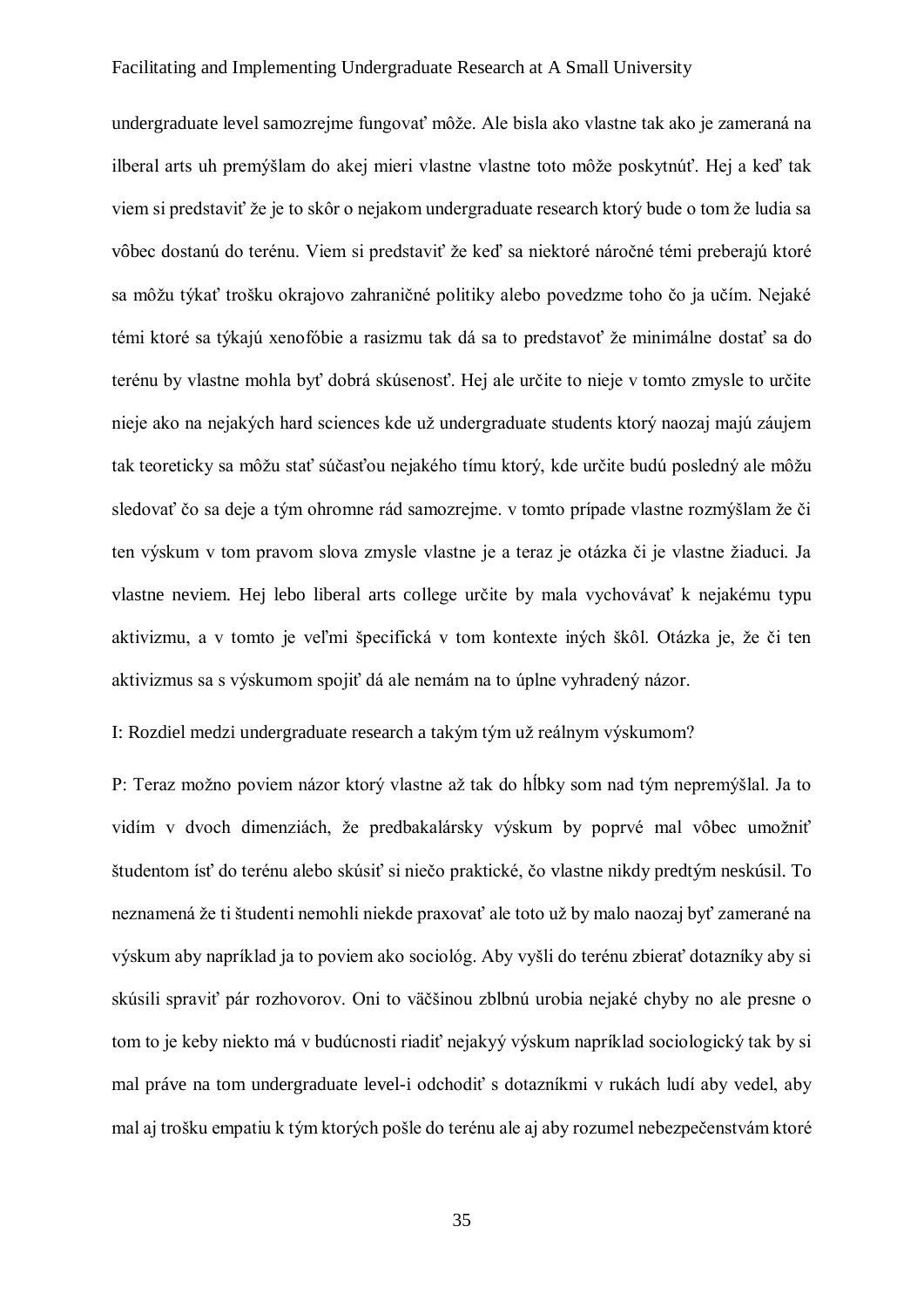sa s tým stýkajú, hej. ktoré s tým súvisia, no a druhý rozdiel je podla mňa ako tiež taký prozaický.

P: Že ten pred bakalársky výskum vlastne nemusí mať ambíciu aby tí ludia urobili veci nevyhnutne najlepšie na svete. Vlastne ja tak s úsmevom hovorím, že pri bakalárskom výskume by sa ten študent vlastne mal popáliť. že je to súčasť toho že to popálenie jednak to tym kvalitným študentom zrazí ten hrebienok ktorý majú lebo v jednej chvíli majú pocit že tomu rozumejú a pri undergraduate.… a ja som si tým prešiel tiež nevyhnutne človek urobí metodologické chyby v prístupe. V niečom hej. Ja vám to môžem aj konkrétne povedať, aj ja som robil chybu. Lebo tá skúsenosť Keď človek chybuje neskôr už nemá taký vplyv na jeho prácu. Lebo už si nájde tisíc dôvodou prečo chyboval. Nebol čas, boli objektívne dôvody prečo sa niečo nedalo ale paradoxne keď si ja spomínam na to svoje. Tak vtedy som to bral ďaleko vážnejšie a viac som sa s toho naučil stých chýb ktoré som urobil na tom undergraduate level. Čiže ono je to ako vlastne o tom aby si ako jasné že to znie hrozne pred mladými luďmi ale je dobré keď sa popáli lebo chytia pokoru.

## I: Ako by ste zadefinovali ten undergraduate research?

P: Ako jednoducho. Prvý dotyk s tou realitou. Ono je to strašne dôležité aby v tomto zmysle vlastne to bude možno nevhodné porovnanie ale je to ako s prvými láskami alebo nebodaj s prvým sexom, že ono je to niečo čo si človek potom pamätá a preto je strašne dôležité aby školy vlastne ako dobre premýšlali že čo to bude. Lebo tam príde k popáleniu vždy presne ako v prvej láske a s prvým sexom, ako niečo nebude fungovať dokonale ale tá skúsenosť je strašne dôlezitá a formatívna a nebolo by dobré robiť vlastne to čo velmi často je príbehom slovenských škôl že na tie undergraduate leveli sa vôbec nepracuje so študentmi ako keď sa počíta s… počíta sa s tým že až na magisterskom leveli niektorý môžu zasvietiť a nieje to celkom tak áno už na tom undergraduate leveli tú kvalitu vidieť. A ja to poznám aj so svojej vlastnej skúsenosti že vlastne so študentmi bakalárskeho stupňa sa bezproblémou dá robiť a dá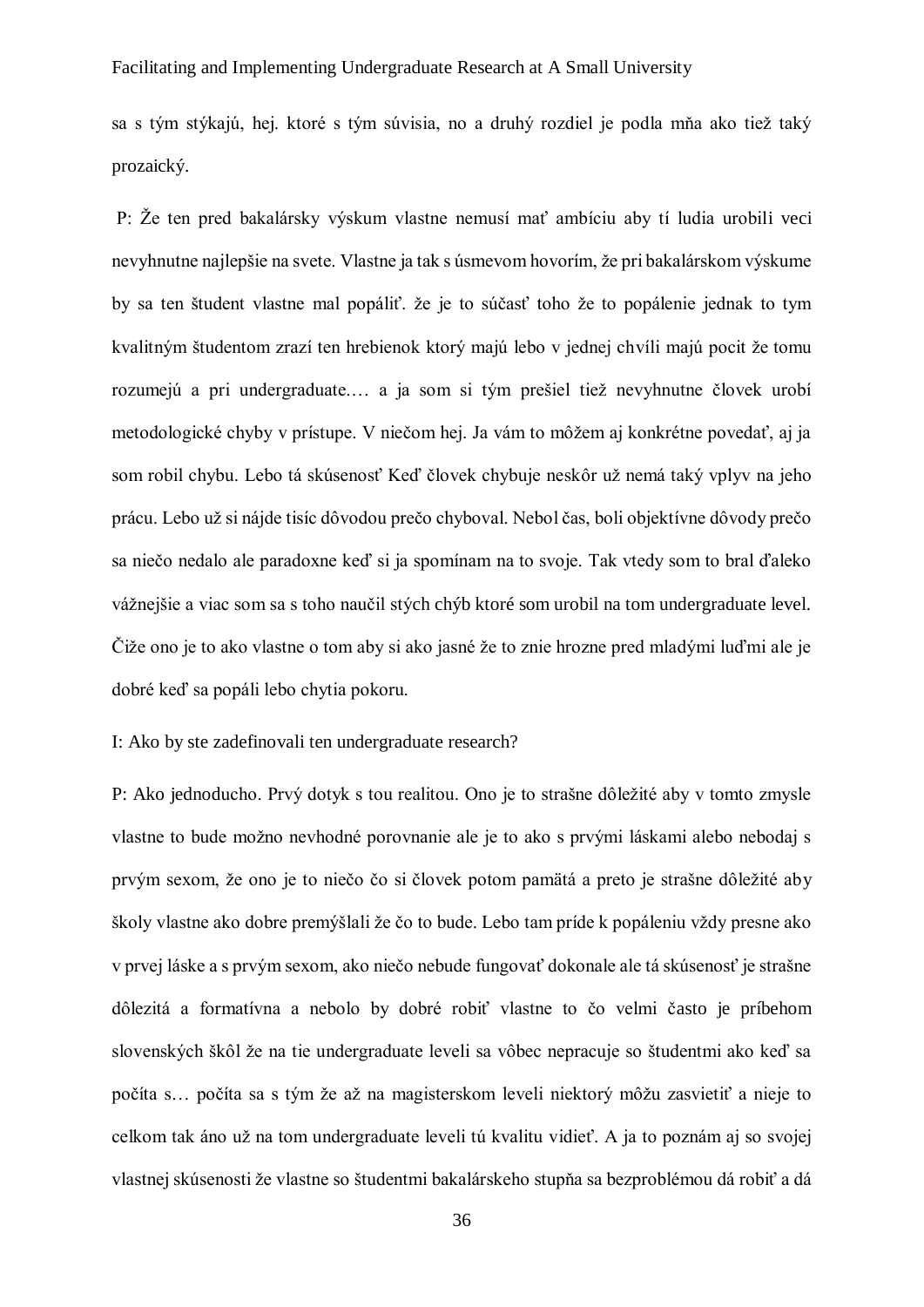sa ich vtiahnuť do veľmi zaujímavých vecí. Ako netreba čakať na magisterské alebo doktorské leveli. Takže no asi takto.

P: siahnuť si na realitu a vtiahnuť tých študentov do hry. V momente tá skúsenosť ktorý máme mi v strednej Európe ak si na to nesiahnu aspoň trošku už na undergraduate leveli tak na magisterskom môže byť neskoro. Už totižto môžu mať, môžu byť súčasťou nejakých, proste Začnú pracovať zarábať peniaze a to ich pohltiť. Už potom budú robiť výskum tak skôr z povinnosti lebo však to do školy treba ale už ich začne pohlcovať iná sociálna realita, čiže hlavným cielom je podla mňa vôbec ukázať im to pekne čo všetko sa dá skumat ako sa da skumat. Vtiahnut ich do hry. Ani by som nepovedal že je to o skills. Nie je to len o skills. Je to primárne o tom ukázať im, ukázať cestu a hlavne nadchnúť ich.

I: Čo by BISLA mala/mohla poskýtnuť aby to tu bolo možné?

P: To je práve to čo premýšľam, že čo by tu malo byť v prípade liberal arts college, určite by to mohlo byť niečo naviazané na nejaký druh aktivizmu. Ja si viem predstaviť, že a teraz je otázka na koľko by to vôbec spĺňalo predstavu o výskume ale napríklad keď sa bavíme o nejakej realite ktorá sa týka politiky, no tak by bolo dobré skúsiť urobiť nejaký spoločný výskum ktorý by ja neviem pre toho typu ako je demagóg.sk áno napríklad to je, alebo keď sa budeme baviť o rasisme no tak chytiť študentov a zobrať ich do rómskej osady na východnom Slovensku a skúsisť im ukázať realitu, že to niektorý vidia len, áno… a niektorý menej... to je moja skúsenosť, že tisíckrát ako môžme niečo vidieť v televízií, ale keď potom vycestujem tak môžem byť veľmi zaskočený z toho čo nájdem v sociálnej realite, čiže minimálne čo BISLA rozhodne môže, je zobrať do terénu aj hej. A ten terén myslím veľmi široko.

I: Aký výsledok alebo čo by malo byť tým produktom tohto výskumu. Aké výstupy by ste očakávali?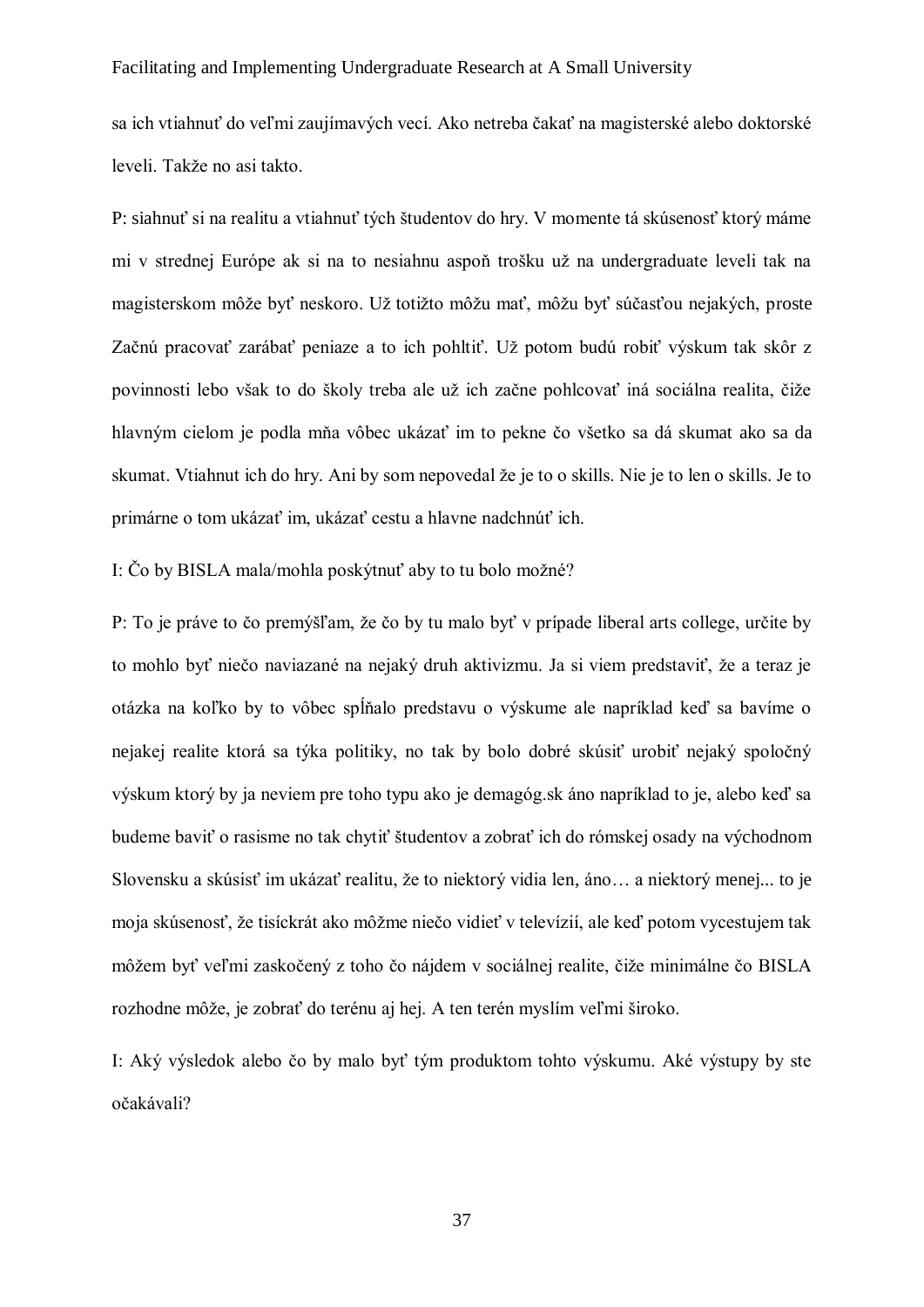P: Premýšľam, nemám úplne uzavrenú odpoveď, ale povedal by som že tí ludia by mali vďaka tomu výskumu sa vyprofilovať mohli by sa vyprofilovať a tým pádom by boli úspešní pri aplikácii smerom ďalej na magisterské a PhD štúdium.

P: Siahnuť si na realitu a tým pádom uzrejmiť si čo vlastne v živote chcem. To si myslím, že to je nevyhnutné. A to sa nedá len tým, že budú len teoretické predmety, kde sa bude rozoberať a to teraz nemyslím v zlom. áno, keď budem celý rok diskutovať o Foucalt-ovi, tak si veľmi neujasním, že čo v živote chcem. áno a ako to myslím to v dobrom. Treba diskutovať, ale ono je vlastne strašne dobre si to vyskúšať v realite, že ako napríklad ta Foucalt-ova governmentalita funguje. Hej čiže minimálne urobiť nejaký praktický seminár kde si človek pozve ľudí z politiky a bude ich konfrontovať s tým pojmom government-alita a zrazu sme niekde inde.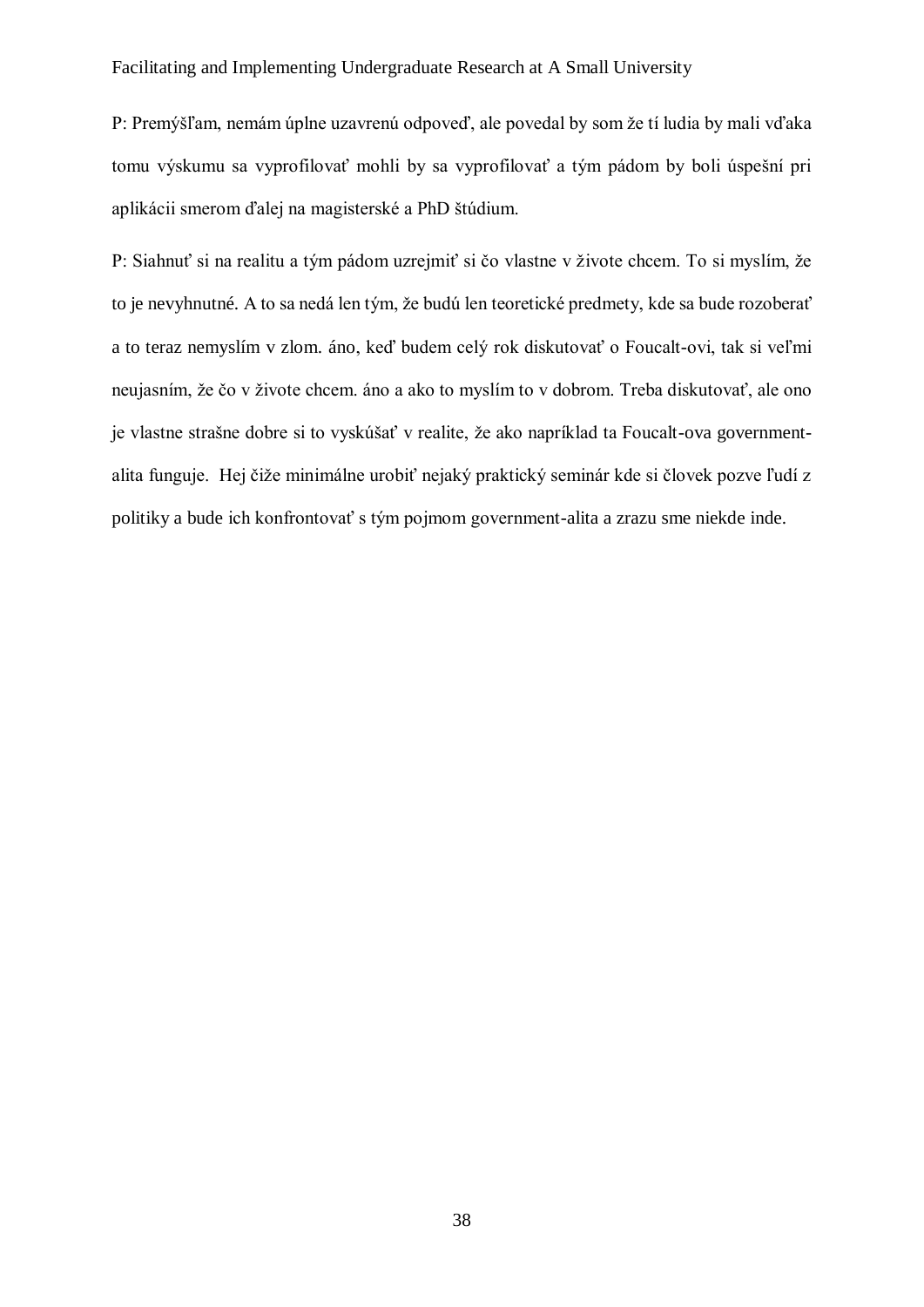<span id="page-38-0"></span>Appendix C: Current Third-Year Students Interviews

#### **Participant 5 (male, taking a gap year before pursuing an MA)**

I: How would you define undergraduate research?

P: I don't think it differs from any other research. It's just that its done by undergraduates. Therefore, it is maybe less academic… no that's not the right word. Basically, you are learning how to do that. That's kind of the thing that undergraduate teaches you, right?

I: What do you think would be the effect of conducting undergraduate research?

P: First of all, the conclusion to get the results of that particular research and also the effect on your CV and your future academy life and career life maybe.

I: Do you think BISLA is giving you necessary skills for conducting research?

P: I think that BISLA gives us… considering… my experience from the university I did before, on the philosophical faculty, BISLA is giving us just enough. I mean, within Slovakia BISLA is the best in giving this, cause it's like the closest. Maybe even there could be something more, I don't know, just like nothing is really like always the best so.

I: What problems, or lacking of preparation did you encounter or are encountering in relations of conducting research at BISLA?

P: I think the question opens that what is research, right, what is undergrad research. Is it a thing that we do while doing our essays? When we are writing other stuff, or I don't know like conferences or something. And if it's the first thing I said, if it also comprises the thing like writing essays for subjects you're taking, then we are doing it or something, right. But if its something more of it, just like something more academic, just like thesis or something, which I'm not sure if its, then maybe the school could be maybe more attentive to or give us more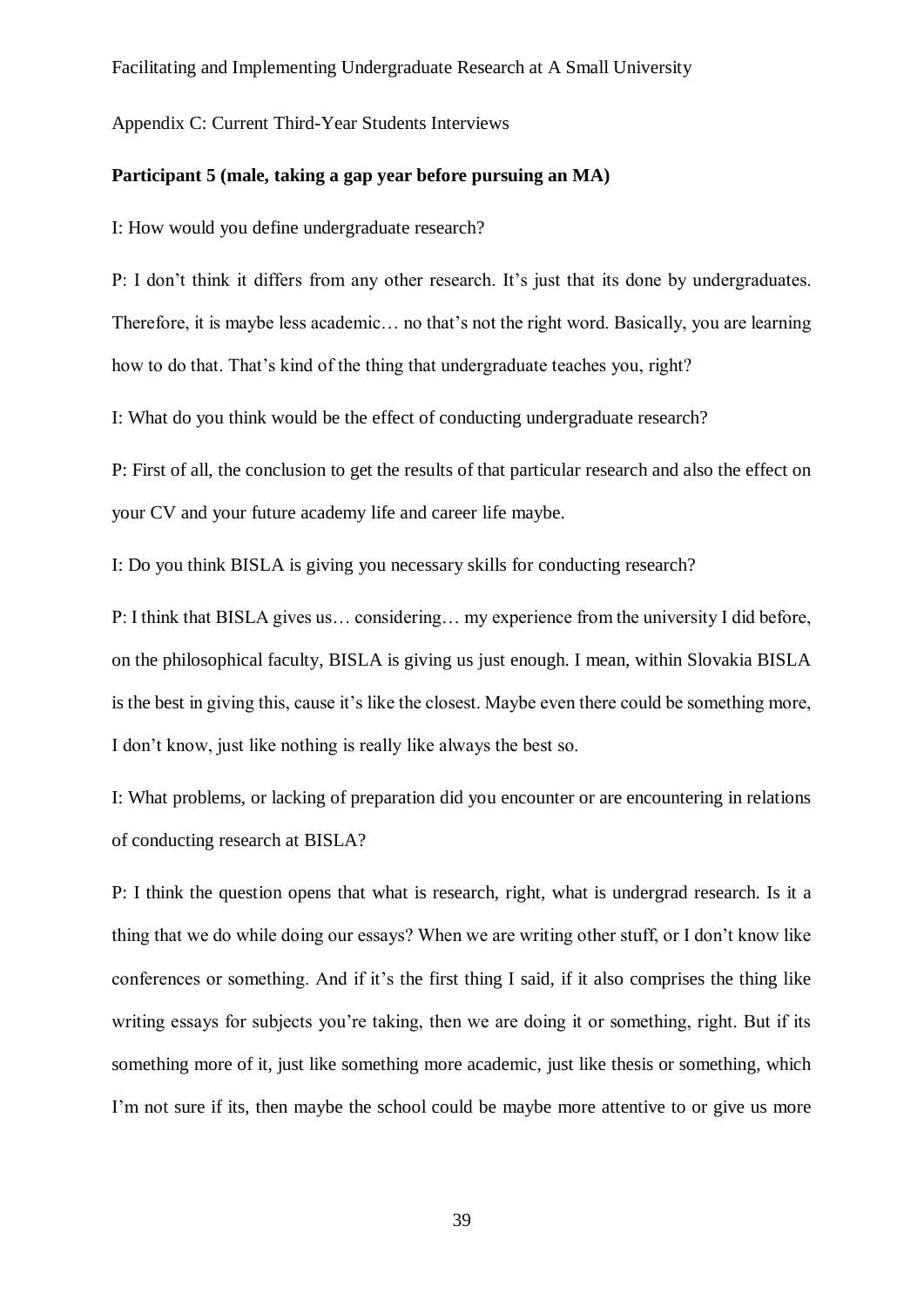information of how to, or what is it. The question is, I don't know what is it, so. That kind of answers the question.

I: Everybody asks that question, that's why we're asking you. If you could start BISLA all over again, what would you want to be taught in order to help you with conducting your research. Maybe your bachelor thesis or whatever you are implying.

P: I'm not sure it's, because… we develop, right. And I… the difference between the me that started BISLA and me as ending BISLA now is a huge difference, right. And also, the interests of my, kind of like, conducting something as research or at least just folding my interests, just develops along as subjects go and I just don't know exactly. I'm one of those that do not know yet, what to study so. It starts kind of like crystalize in next year maybe. I think the thing that BISLA did, that give us like a wider range of subjects of many fields, definitely help find precisely your way. The studies you're already interested in you can take up after. I would definitely not change a thing to answer your question.

I: Do you believe undergraduate research requires supervision? Why or why not.

P: I mean sure. I mean its implied in the word undergraduate. We are young and we do not what to do, we are learning. Just like the first steps or something, therefore I think supervision is really helpful.

I: Please describe the supervision you received at BISLA.

P: Yeah, there are like two parts to that question I think. One could be like more of a personal, that had the chance to talk to the staff and help with kind of like my personal issues. And there is the second part that helped with like the actual research or academic skills or something. I think I received both, in very good ways. I mean for the second part it was mostly James Griffith. Cause I think, my interests are… they are conjoining with his and maybe therefore we can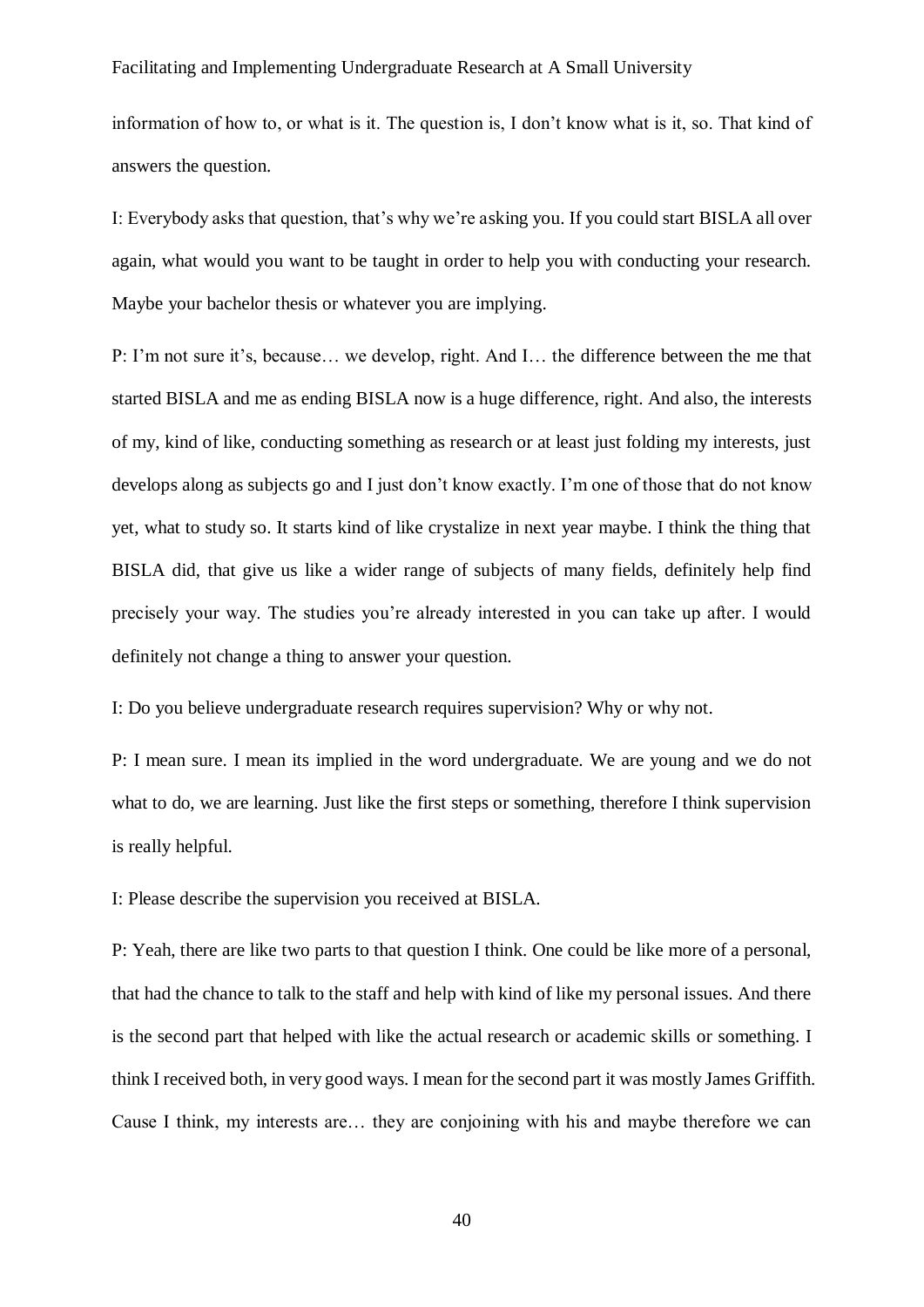just… he can influence where my interest goes and help me with that. The staff and for the first part, there are like [name of a professor I did not recognize] or Dagmar and were really helpful.

I: While conducting research, what facilities did BISLA provide?

P: By facilities, you mean rooms or something?

I: Rooms, anything that can be found at the school.

P: The actual, kind of like facilities like computers, printers, scanners or camera to be borrowed or something. I think that's like secondary to what needs to be had... I don't know if that's a tense. Or the actual space that the building creates, or the environment or the atmosphere of the buildings and garden and stuff and staff and faculty, that just kind of like inspires you. So yeah, I think that the environment is influential or motivating, when you encounter people passing by in the garden and you just talk to them for few minutes about what is going on. That's what's really helpful I think. Having more computers would not necessary help.

I: My last question would be, are the facilities of BISLA sufficient enough for conducting research in your opinion.

P: Yes. Yeah. I think I answered it in my previous question.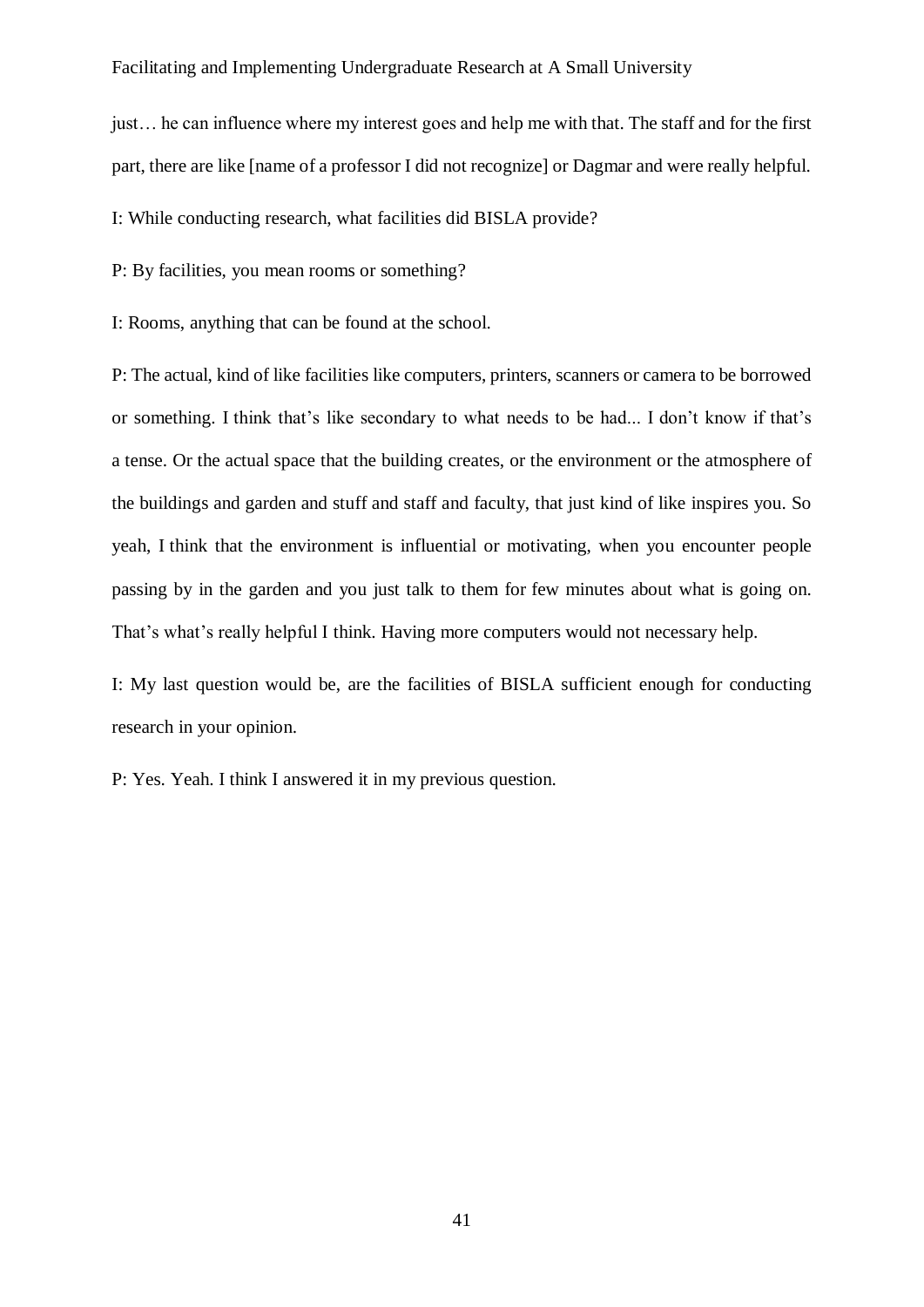#### **Participant 6 (male, continuing in an MA program)**

I: How would you define undergraduate research?

P: I would say it is a research like every other however, time that is spent on researching is very different from those postgraduate research, therefore you are spending much less time on research, on writing and therefore it is kind of like an intro for like real research, I would say because you spend like what two months at most researching and studying your topic. Which is like not sufficient. At all. because like for Ph.D. for example you are studying for two years and you are working on your research. Therefore, it is much less time consuming. However, the tools, the structure and everything else it's the same it is only matter of the size of the project and time you dedicate to the project.

I: What do you think the effect of conducting undergraduate research would be?

P: It is once again due to the size and time dedicated to the project, it is not really a scientific proof or anything but it is a good start for continuous research. I would say it is kind of good basis for continuous research, it's a good piece of literature, yeah so the outcome would be kind of an intro for the future.

I: Do you think BISLA is giving you necessary skills for conducting research?

P: Once again because BISLA is shifting its form all the time, it is really hard to say, but for me I feel that I am prepared like on 70% but I wasn't aware of like methodology for example but I am aware that other classes went through it, the methodology however the third years didn't, so that was our bad luck however all other aspects I think are quite sufficient compare to other Slovak schools because again compare to for example schools in Britain than it is really different but compare with Slovak uptake its really good. Yeah.

I: What problems, lacking of preparation did you encounter while conducting research at BISLA?

42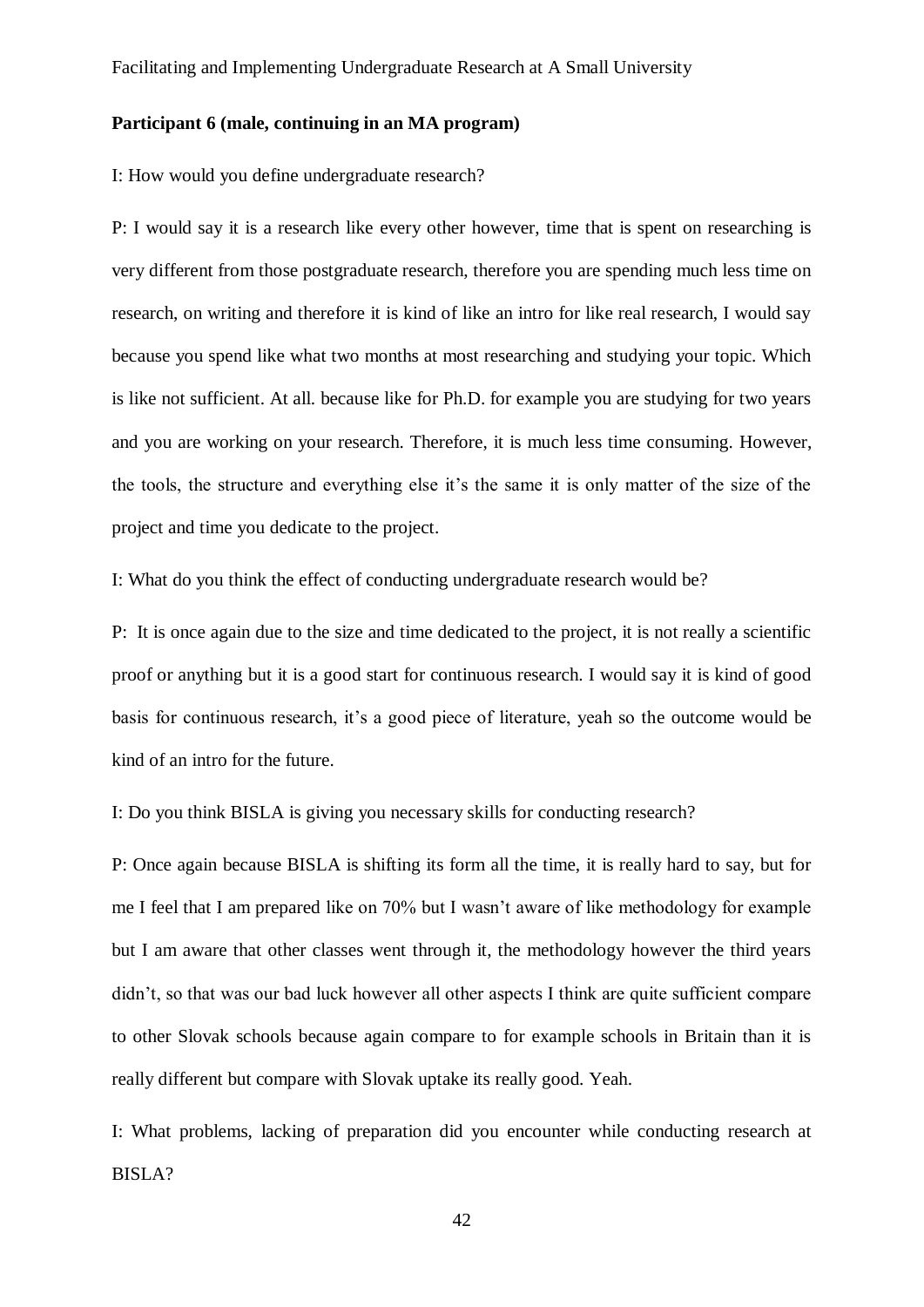P: Well as I mentioned it's the introduction to methodology, that's quite a problem. If you are not yeah that is. It was for me the biggest challenge, the methodology, I also as I observed other presentation of research of others it was the same problem. Methodology to be precise, to have data, to be sufficient enough to support the argument and so on, so yeah this aspect.

I: If you could start BISLA all over again, what would you want to be taught in order to help you with conducting research?

P: (Laugh) methodology.

I: anything else?

P: Well no, because most of the skills were there, sometimes in a very shaky form, I would say that sometimes. some courses need to be more narrowed down and some should be more explicit about what they are about to going to give you in terms of like knowledge, for example the structure of paper, it should be much clear sooner not in third year for example. So yeah this aspect.

I: Do you believe undergraduate research requires supervision? Why or why not?

P: Well yes. Even the most brilliant kid should have like a supervisor in order to help him with research, with all the aspects because well because you are undergraduate still and your knowledge is well not that good compare to your professors or I don't know your mentors, so this is a for me the essential part to have someone to look at it and say ok this is crap or this is good paper. But also to have someone to tell you ok, you should also look at his aspect for argument or this is the way how to look at the same problem with different like different scope of for example so definitely. So yes to supervision.

I: Please describe the supervision you received at BISLA.

S: ohm. At the beginning it was to help me how to phrase my argument, how to even describe my ideas about the whole situation in the middle east. At the beginning it was really about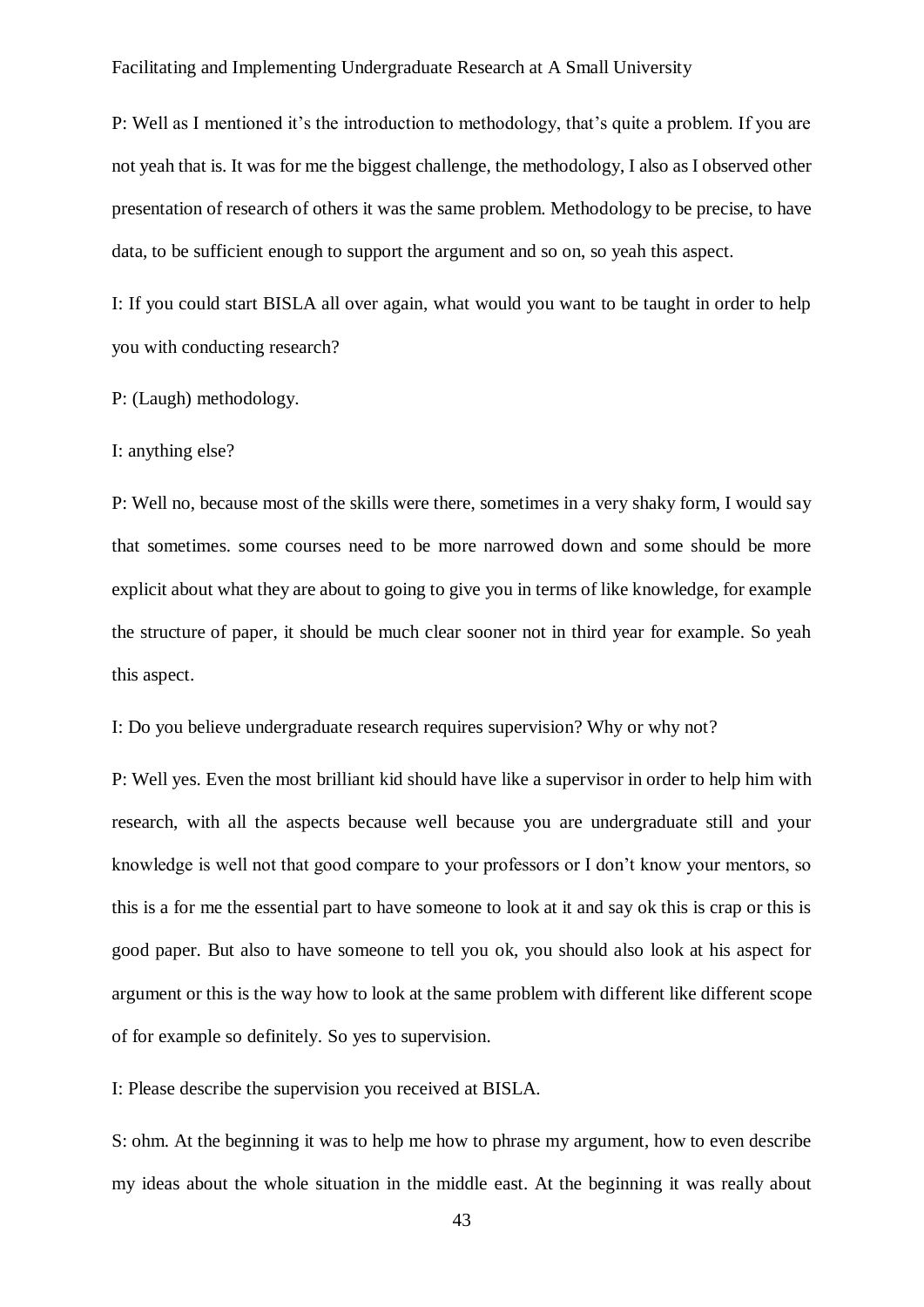helping me find uh the right topic, right literature and the sources of the problems. Also the essential part was how to support my argument. Because I very soon realized that It is almost impossible to go the path I choose because it is so time consuming, it is more for like PhD thesis or something so I had to rephrase it in a way. So in this case my supervisor was very helpful so more on the basis of theory, how to argue for my cause and how to structure my argument, yes.

I: What facilities did BISLA provide. Which facilities did you use?

P: printer (laugh). And of course the access to all the databases with all the articles, journals and books, and that is it and yeah like the premises where I was studying and writing besides yeah that's all.

I: To clarify and be specific, which room or place did you spend your time in? kitchen or Spitzer room?

P: not really, I would say, well reading yes. Spitzer for reading but writing, (knock on table) in here, kitchen.

I: Are the facilities of BISLA sufficient enough for conducting research in your opinion?

P: I mean that's quite silly question because you can conduct research from your grandma's basement but I mean it's a good start but there is a way to improve.

I: What would you improve?

P: Well uh, for example it would be great to have some books in hard copies at least the most relevant ones in political science, IR or something like that, also to have yeah basically also more BISLA, more student friendly computers because those down there it's really hard to study there because the smell and stuff. It's terrible and Spitzer is not very comfortable at least for me so maybe change the environment. Yeas that's it.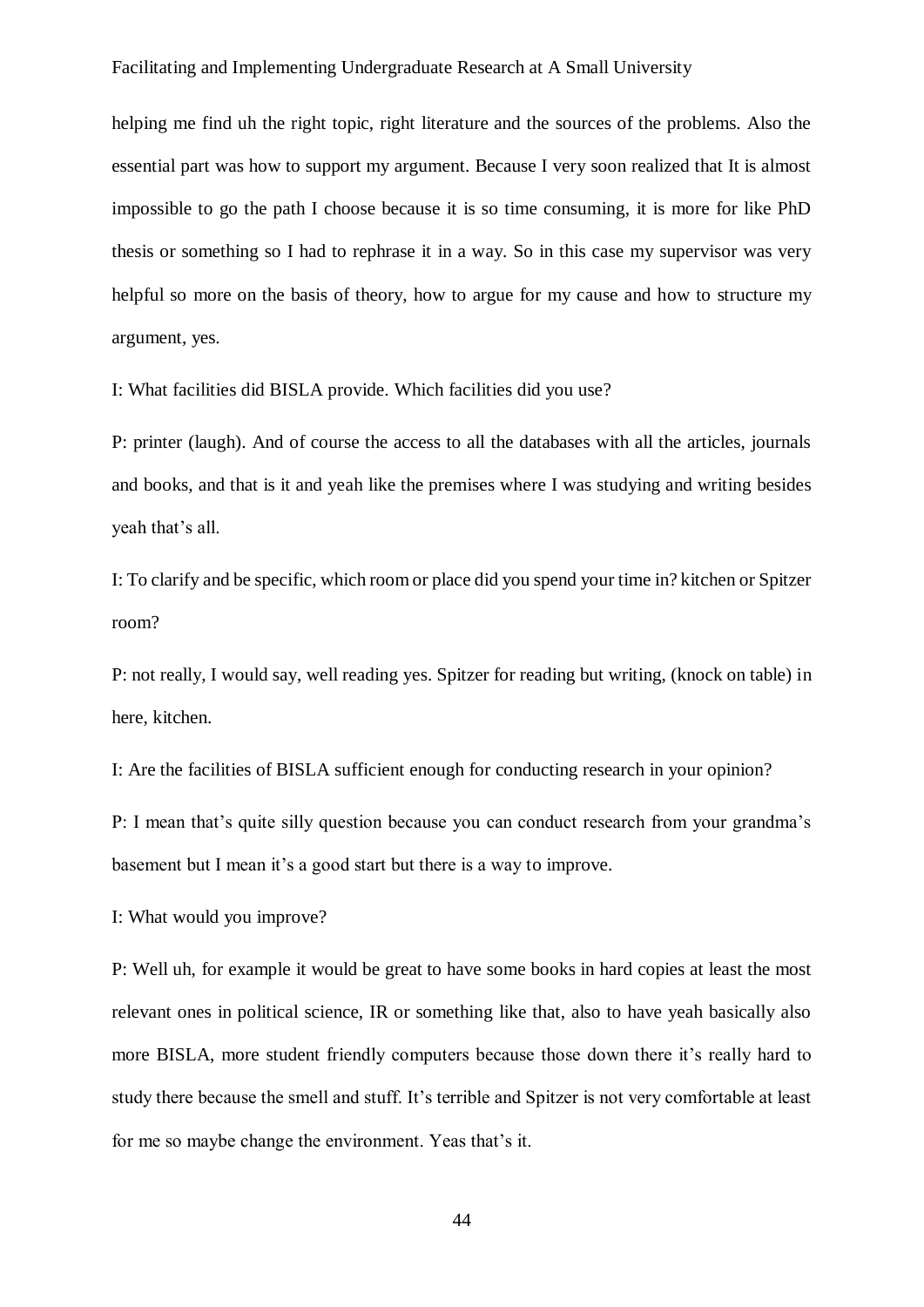#### **Participant 7 (male, entering the workforce)**

I: How would you define undergraduate research?

P: Well, I didn't expect that kind of a tough question. Well, I would define it as work on some papers, let's say, that you can do in school that you are encouraged to by teachers, by the academics at let's say BISLA or whatever. The end product should be a paper that you can publish in some journal.

I: What do you think would be the effect of conducting undergraduate research?

P: Well the effect would be the effect would be two-fold I would say. The first thing I would say is, it would improve the chances of the student. It might look interesting on a CV, that you worked on a paper and published that and could help you further on. It could also help the student to hone his academic skills, analytical thinking and stuff like that and the second effect would be improvement of the reputation of the school. Other people will see that there is actually some research conducting by the students, that there are, even on an undergraduate level, that they are able to work academically and publish good stuff I would say.

I: Do you think BISLA is giving you necessary skills for conducting research?

P: Sure thing. It stands from the (inaudible), how we are told that BISLA. That we are also writing a lot over the courses we have to learn a lot so that's pretty much it, when you are conducting research you should just work on literature review, or something like that. Then use the arguments, use the data. You might also get new data by either qualitative or quantitative methods, depends on you. So, I would say yeah, it gives you the tools.

I: What problems, or lacking of preparation did you encounter or are encountering in relations of conducting research at BISLA?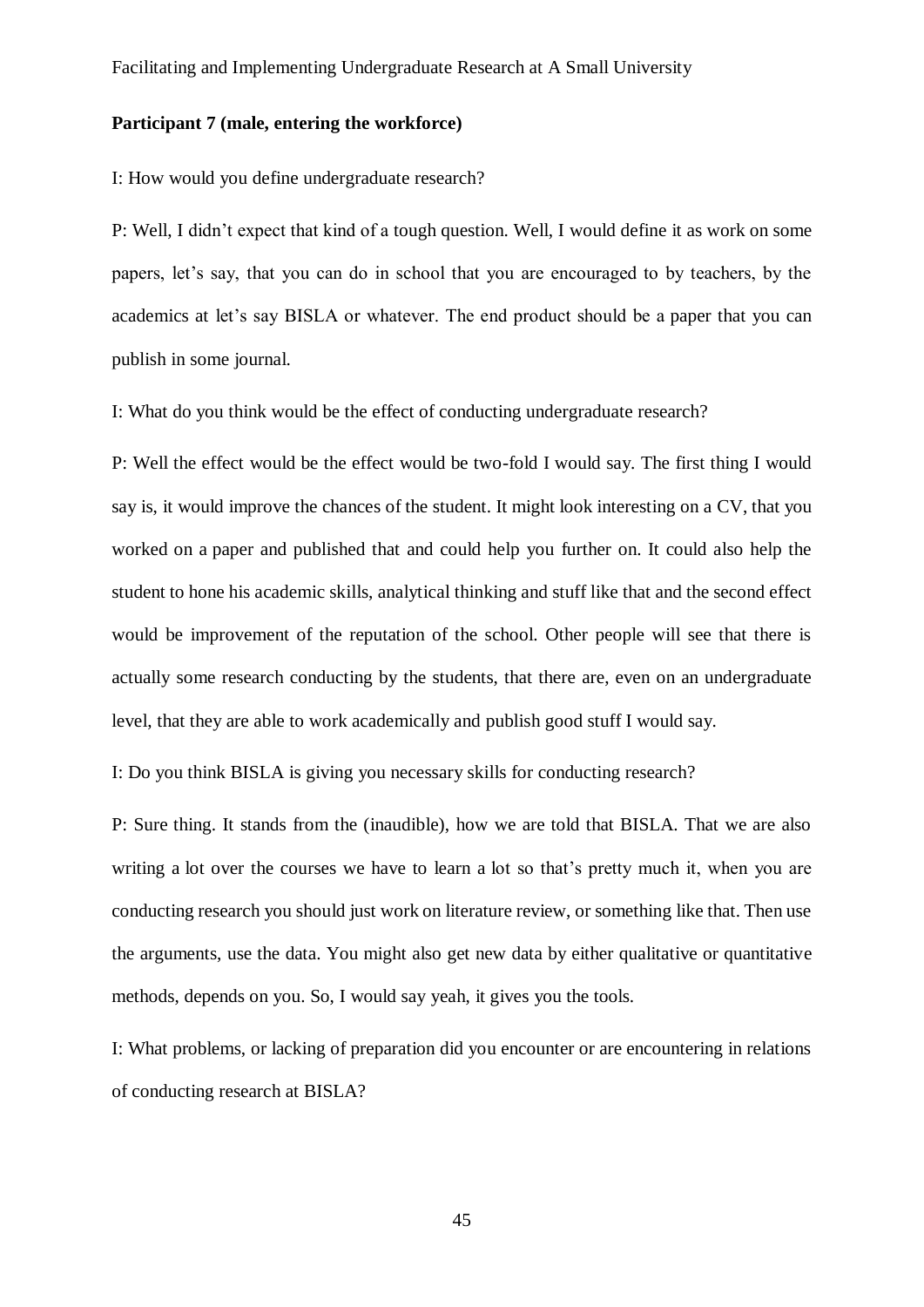P: I would say there... there are like some encouragement from professors... when for example we have written some really long project or something like that, research paper in the end of the class, the students should be explicitly told that yeah, if you want to, you can work on it well and then it can get published and it would be cool. So yeah, maybe more involvement of the academics in the process I would say.

I: If you could start BISLA all over again, what would you want to be taught in order to help you with conducting your research?

P: There is severe lack of methodological subjects at BISLA. I would be really glad if there were... there would be straight on some methodological course in the first year, maybe two of them. That's something I also missed when I did my bachelor thesis. That's one thing, so more methodological courses, so we actually know how to do that stuff. Other than having the skills of reading and writing, you need to know how to scientifically conduct the research. Also, maybe some course on basic statistics. That's something you need to have when you want to conduct good research, using good data and not only interviews. It's something you need in political science or sociology. You need to know how to analyze and work with the data, that's something I would also add to that. You also need statistics later in your employment. When you do research, I don't know, in economics or something like that. So more methodological courses and some statistics.

I: Do you believe undergraduate research requires supervision? Why or why not.

P: I believe it does. And it does because undergrads are not yet so accustomed to doing research all by themselves and they need a guiding hand because everything is new for them and I guess when you are undergraduate student you are just getting used to doing academic stuff and research, so you need a guiding hand.

I: Please describe the supervision you received.

46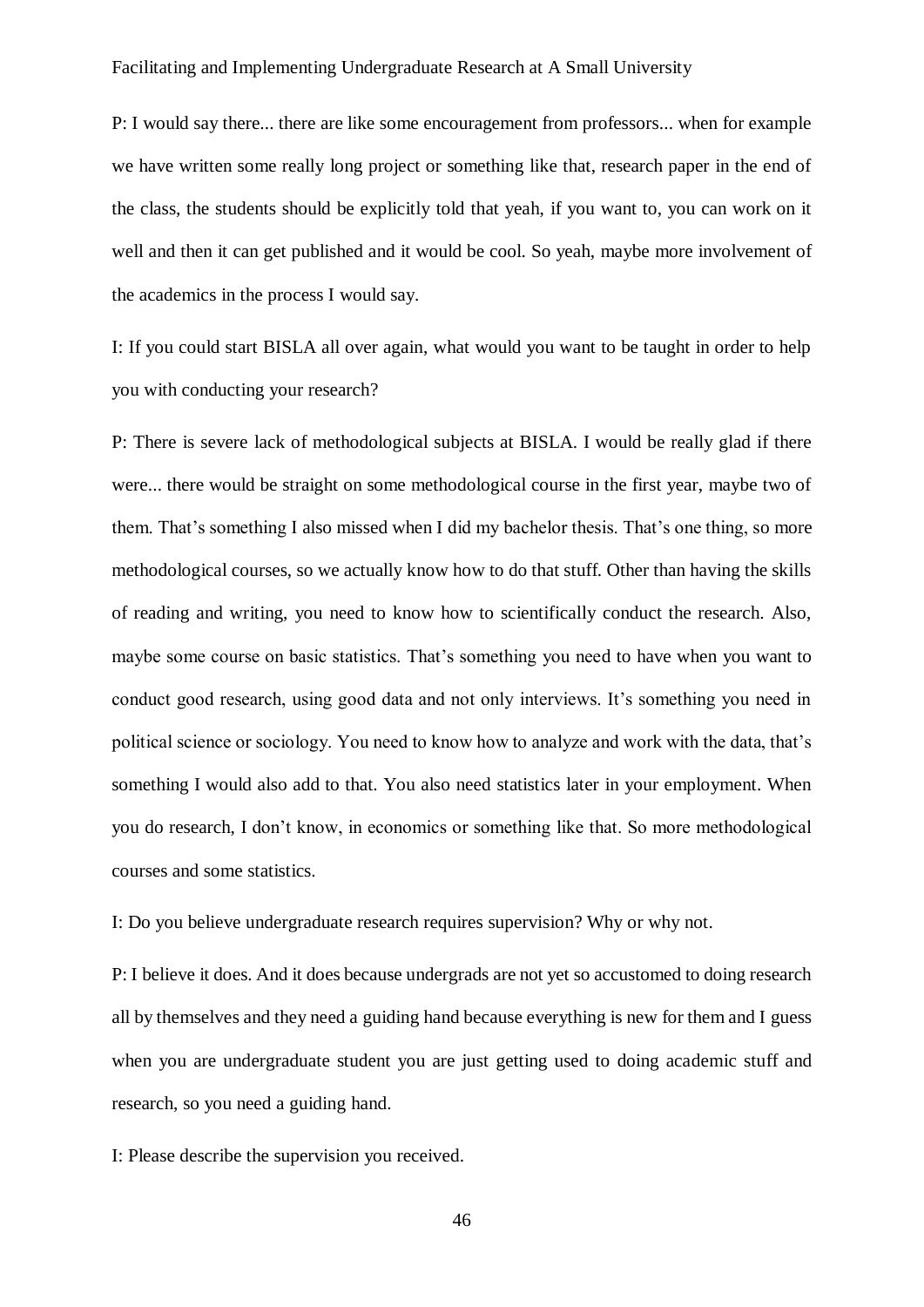P: Can I also ask some questions to further explain the question?

I: Yes.

P: What do you mean by supervision? Supervision of my thesis or something else?

I: Supervision of undergraduate research that you would consider undergraduate research, so technically in your position it would be bachelor's thesis, if that's what you imply as your research.

P: Sure, I got supervision of my supervisor, that's kind of a [totalogy]. It was pretty good I would say. I mean, my supervisor was always there for me, when I needed some help. Also, I got plenty of useful tips on how to write the thesis so it was pretty good I would say.

I: Thank you. While conducting research, what facilities did BISLA provide?

P: BISLA has an IT room, where you can work on computers and just use the Word there. Then also BISLA has the library where you can work. Then you have common room or something like that where we are right now, so yeah. Facilities like that.

I: Do you think the facilities of BISLA are sufficient enough for conducting undergraduate research?

P: I would say yes, yeah.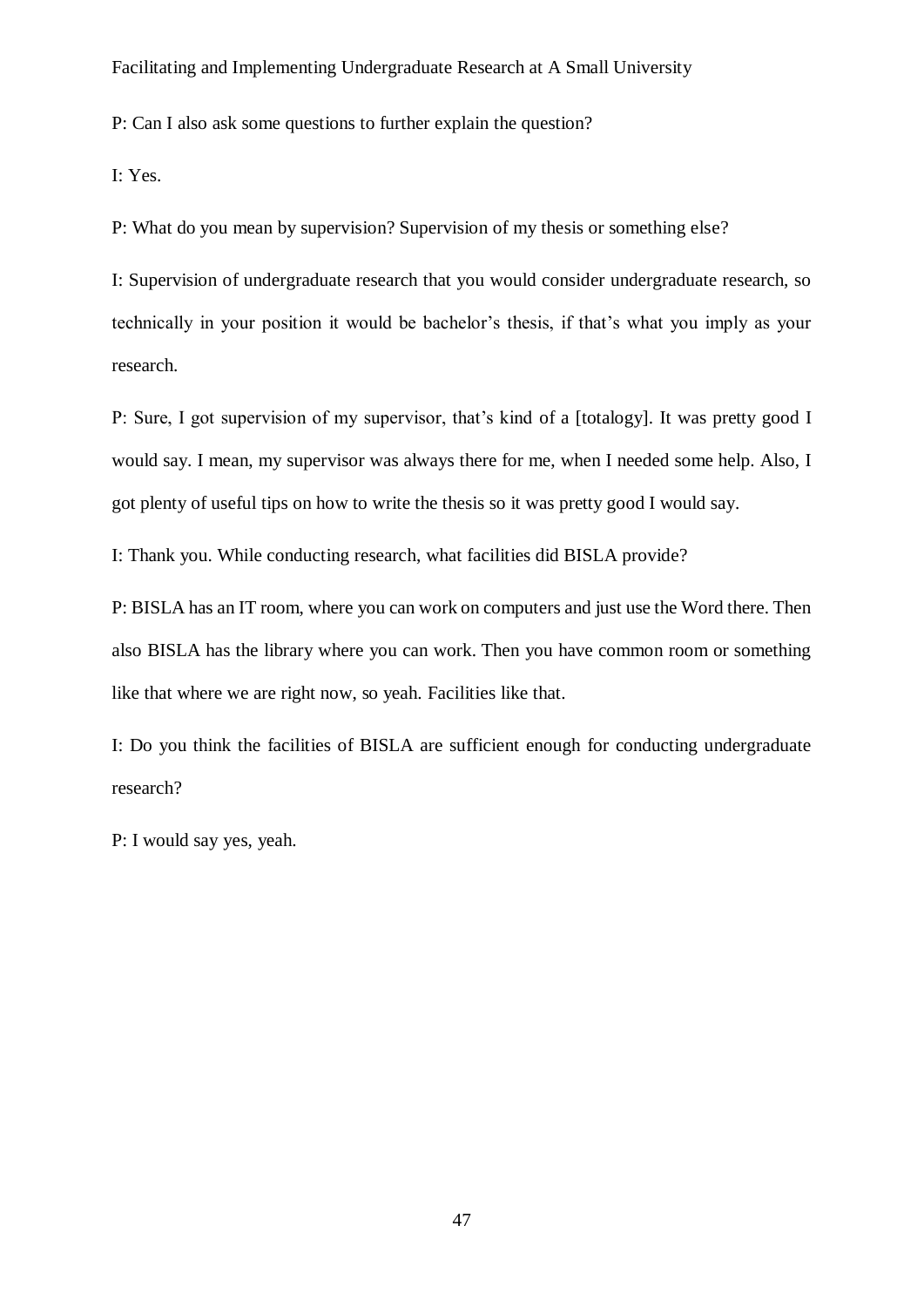# **Participant 8 (female, continuing in an MA program)**

I: How would you define undergraduate research?

P: Uh. How would I define undergraduate research? Ohm. Well, I don't know actually (laugh). It is an interesting question. Well it's a research that's uh, maybe not that huge. It's not so detailed as you might think at the beginning. It's a research that you might change lots of times actually when u start doing it. So you will have to maybe many times actually formulate your question, and I mean, it takes lots of time to realize what you are being… researching. Well yeah I think that's it.

I: What is the effect of conducting research?

P: So the effect. For who. The researcher?

I: For you as a researcher.

P: For… first of all, you got to realize what does it mean conducting research, and what this job really obtains. Since it's really hard to imagine unless you actually have to do it. If you are doing research in the area that you are interested, you will really soon find out if you are really interested in that area. Or if the topic is something that you don't really want to research in such details so you will kind of find yourself ...better...? Last but not least, you will realize your responsibility as a researcher which is a. often or many times while doing let's say small research or writing a research paper lots of time you don't realize because you are being supervised by your professor or a supervisor. But like once you are doing your undergraduate research and you are really conducting it by yourself, you realize the responsibility that's there for you as a researcher to do your job properly. I would say.

I: Does BISLA provide necessary skills for conducting research?

P: IN MY OPINION, yes of course. I think that BISLA is giving me… UH… the opportunity to develop those skills and is providing me with the people who have experiences and are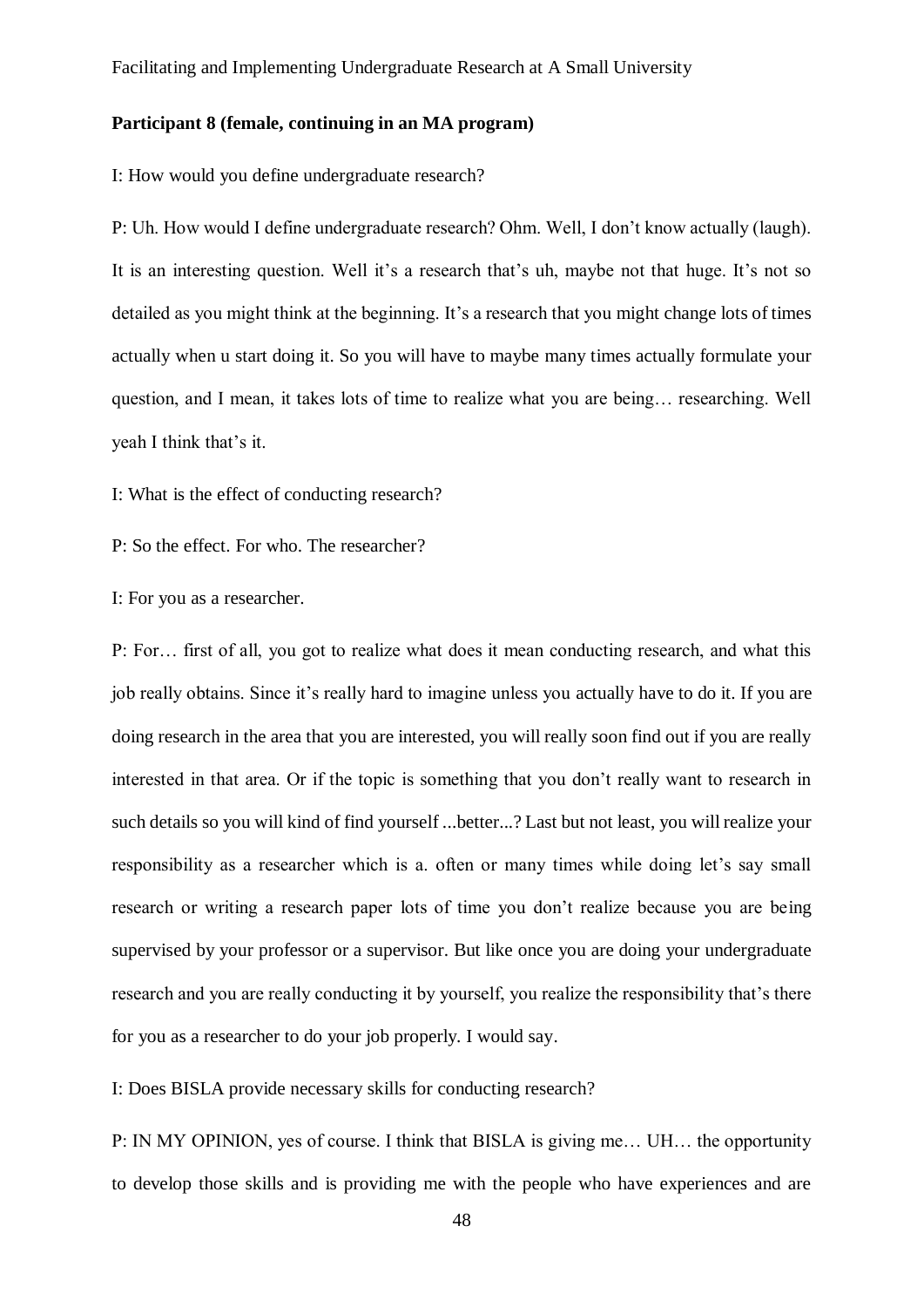skillful in those areas. So if ever happened to me while conducting research that I needed some kind of advice or help there were always people that were available, or that were able to give me some advice or help me with research. So for me it's clear yes.

I: What problems, lacking of preparation did you encounter while conducting research at BISLA?

P: Ohm… Ok... Well at the beginning, I had a problem with accessing, not really accessing but maybe that is related to the area of my research since I was researching topic related to China and Hong Kong and lots of writings were written in Chinese. I mean maybe it's not about BISLA itself but it's general problem you will encounter while doing your research that if you are doing some research on specifically related topic to some country or some place you will struggle with understanding the topic as people understand it there. So it might be difficult to conduct research about let's say Israel or Palestine from Slovakia or some other country, but there is still possibility to have skype calls or anything else which might help you to overcome these obstacles but actually BISLA provided me with the opportunity or HELPED me travel to the place where I was conducting the research. If there hadn't been BISLA, I wouldn't have been able to go there, so for me BISLA actually met all of my requirements or helped me overcome the obstacles.

No obstacles, I don't think so. I think all the obstacles were just lack of my experience or maybe writing in English in relation to research.

I: If you could start BISLA all over again. What would you teach yourself in relation to research? P: (Sigh). Ok. So. Maybe more academic English would be a bonus at the beginning. We had uh... We were lucky, because some of you had taken classes with professor uh Šimon. She was teaching a class on global terrorism so she gave us really like two or three classes on really specific writing. We had some classes with Dagmar and Dana H., maybe something that is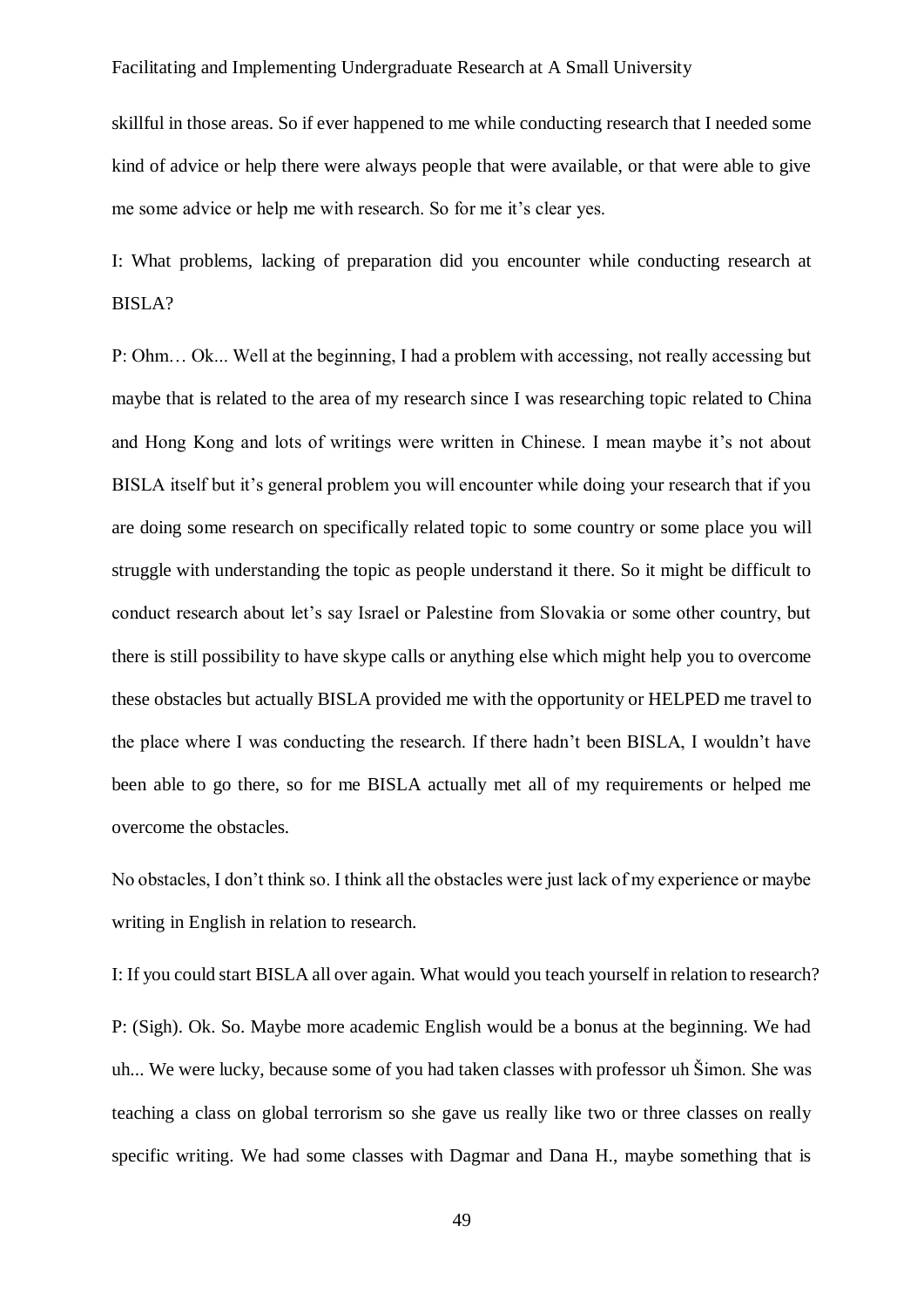more focused and more specific since, like if you continue to other universities, the language they are using is really different and especially if you are applying to I don't know for example Oxford or to some higher universities, not necessarily Oxford or Harvard or Cambridge, but even like better universities, They are often going to ask you for a sample of writing which many times has to be really really good and professionally well written. So that might be the only thing where maybe I would have preferred focus more at the beginning of my studies but ohm I don't know nothing else comes to my mind.

I: and that would help you with research, knowing how to write better English and other aspects of the language.

P: yeah like writing research for sure, maybe not conducting it because I think that you, for conducting ... well if you pay attention I don't think you will have a problem conducting it, but the form is very important.

I: Do you believe undergraduate research requires supervision. Why? Why not?

P: I believe yes, really really strong yes. So I had two supervisors and I needed both of them. Like a lot. The first supervisor helped me with actually understanding the topic itself, because he is specialized in the area where I was conducting the research, and he lives there in Hong Kong, so he is in touch with the topic every day. And he helped me to understand the basic arguments and he kind of helped me to actually narrow it down, my focus and to like know what I should be focusing at. While, the like the official supervisor at BISLA really really helped me with my argument because the thing with theory many times it is tricky let's say and you don't really know what you are really talking about or how you are really applying theory to what you are researching and this kind of supervision will often point out the logical phallacies especially. Because many times you don't see the long term, like the argument, the very basic form of the argument, so he will help you not come down to this end of the road.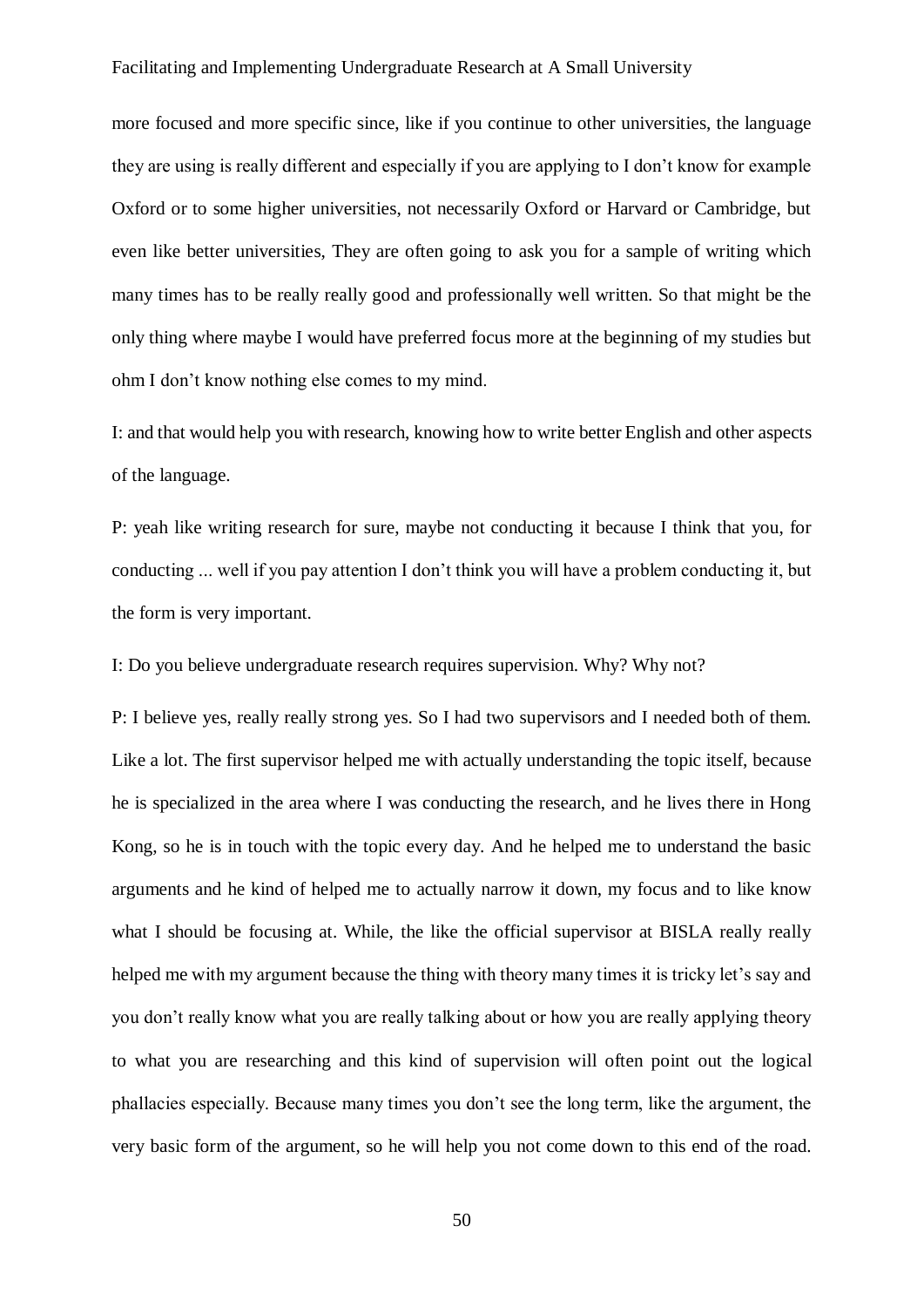But on the other hand, I think that the supervision should be limited. Only when you have a problem, like your supervisor should be there for you to help you, but he is not there as your nanny who is gonna tell you step by step what you should do because that is your responsibility, so he shouldn't be some strict authority. He should be there just to help you if you need something but the basic responsibility is up to you.

I: Please describe the supervision you received?

P: Ok. I will focus on the supervision I received here, at BISLA. My supervision was good and it was very challenging, but I believe people should, by the time people are choosing their supervision, supervisor, they should at least know what kind of personality or what kind of supervision they are choosing and I also believe different people require different supervision. It is up to you first of all, what kind of supervision you would like to receive, you should inform yourself. Because I don't believe there is one universal supervision for anyone, I mean there are maybe some basic features all supervisors should meet, be viable or not be rude. Just basic things. I would say I have chosen right supervision for me. I think I had no problems whatsoever. I think it was the right amount of supervision.

I: While conducting research, what facilities did BISLA provide?

P: Computers, printers. Of course. a Lot of printing. I would say premises. For me, I would not say it is a facility, but I would say they provided me… they were the contact between me and the university where I went to conduct my research. I used every major sources I printed out in Hong Kong. All came back to BISLA.

I: Are the facilities of BISLA sufficient for conducting UR?

P: Well I would say generally yes. Ohm, yes, I think yes. If you have any problems, there are people who are going to help you. When it comes to facilities, well I think it is sufficient.

I: Would you improve anything?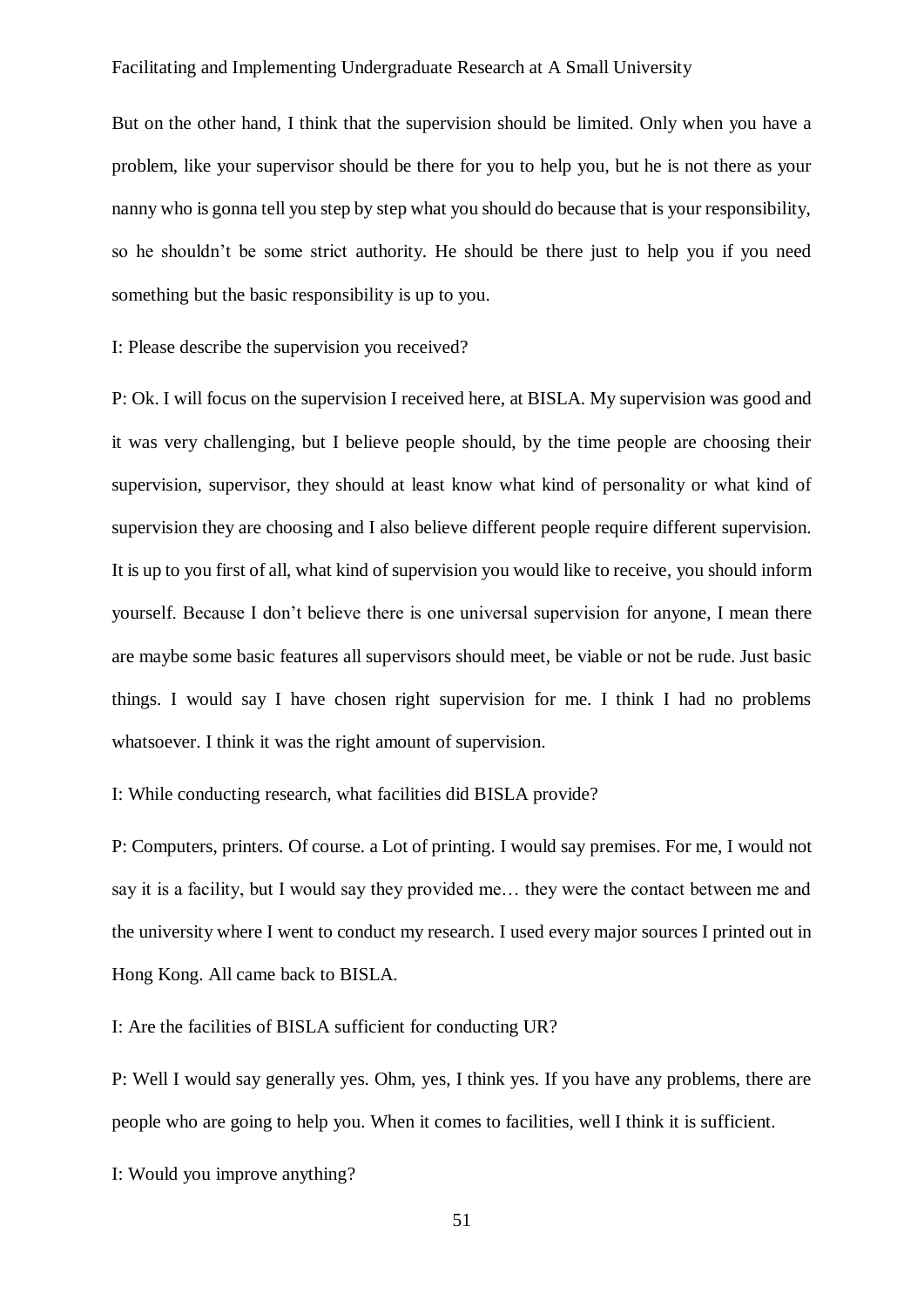P: yeah so as I believe it has been mentioned, the computers, which, I mean BISLA is really great with providing you with premises from which you can study if you bring your computer, but if you don't, you have to study down there, in the second building which is not very pleasant place to study. So yeah that might be the only thing, computers and. Yeah that's it.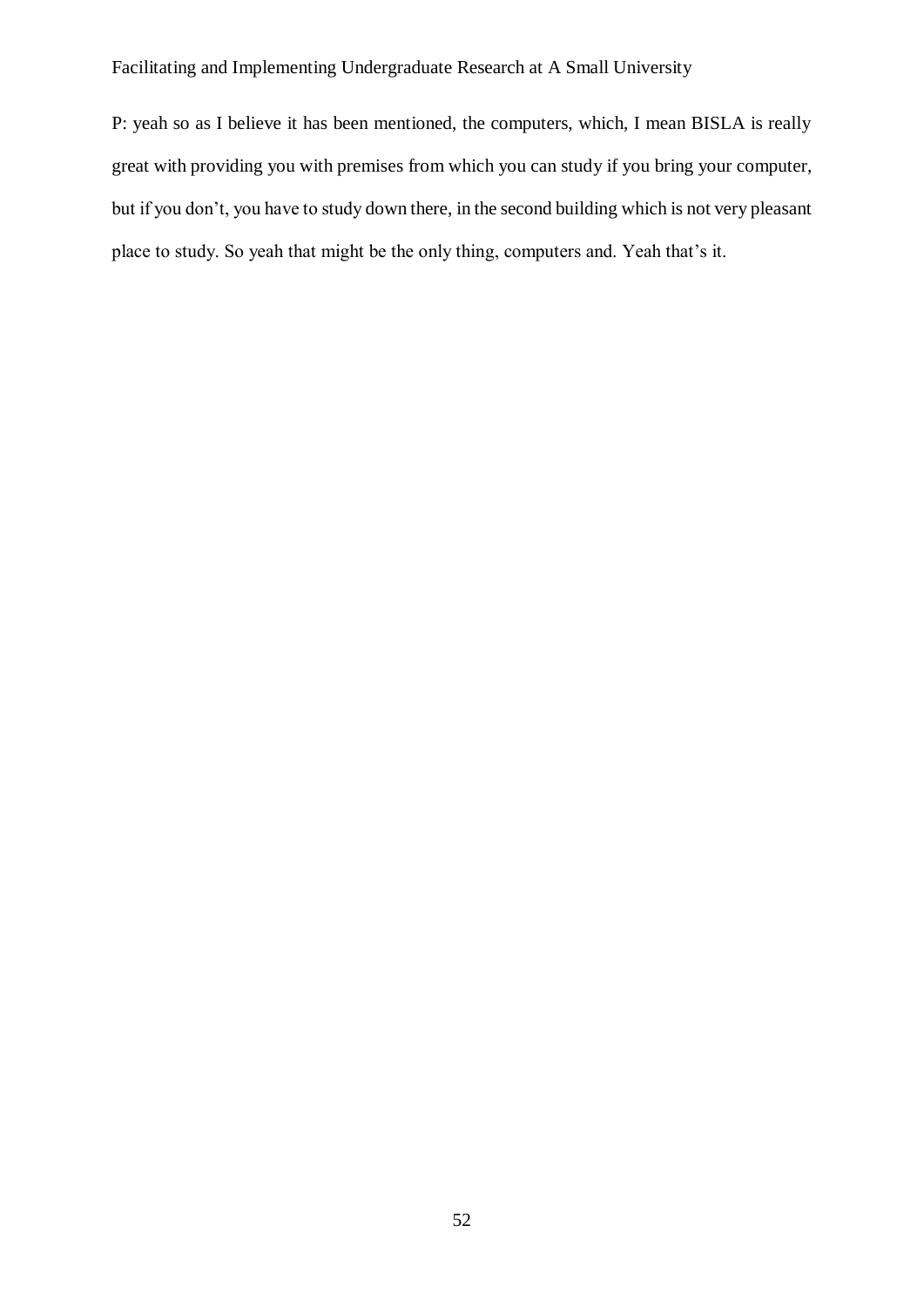<span id="page-52-0"></span>Appendix D: Alumni Interviews

#### **Participant 9 (male, currently studying for an MA degree)**

I: How would you define undergraduate research?

P: I don't know. It's a research done by undergraduate students and it's probably… I don't want to say of lower standards but it is probably not as complex as like normal research. yeah that's it.

I: What is the effect of conducting undergraduate research?

P: Well, the students probably can learn how to do research, experiencing it, doing some methodology, overall the experience of doing the research might be helpful for the future career, future education or you know their own interest.

I: Did BISLA give you necessary skills for conducting research?

P: Yes, it DID, well I first desegregated into conferences where I had to do research one was about Hungary and Slovakia, and relations between them and the question of Hungarians in Slovakia. The second was about far right parties. In Slovakia and Hungary. And for the skills I got various…what… (inaudible). I learnt how to do research I knew how to collect data and information and collect literature to conduct the research.

I: What problems, lacking of preparation did you encounter while conducting research at BISLA?

P: Well, that probably the only thing I can recall now is that I didn't have a specific course on methodology, so methodology was part of different courses, but it was not like research based course but I wouldn't take it as a negative thing.

I: If you could return to BISLA, what would you teach yourself?

P: concerning all studies? Or just research?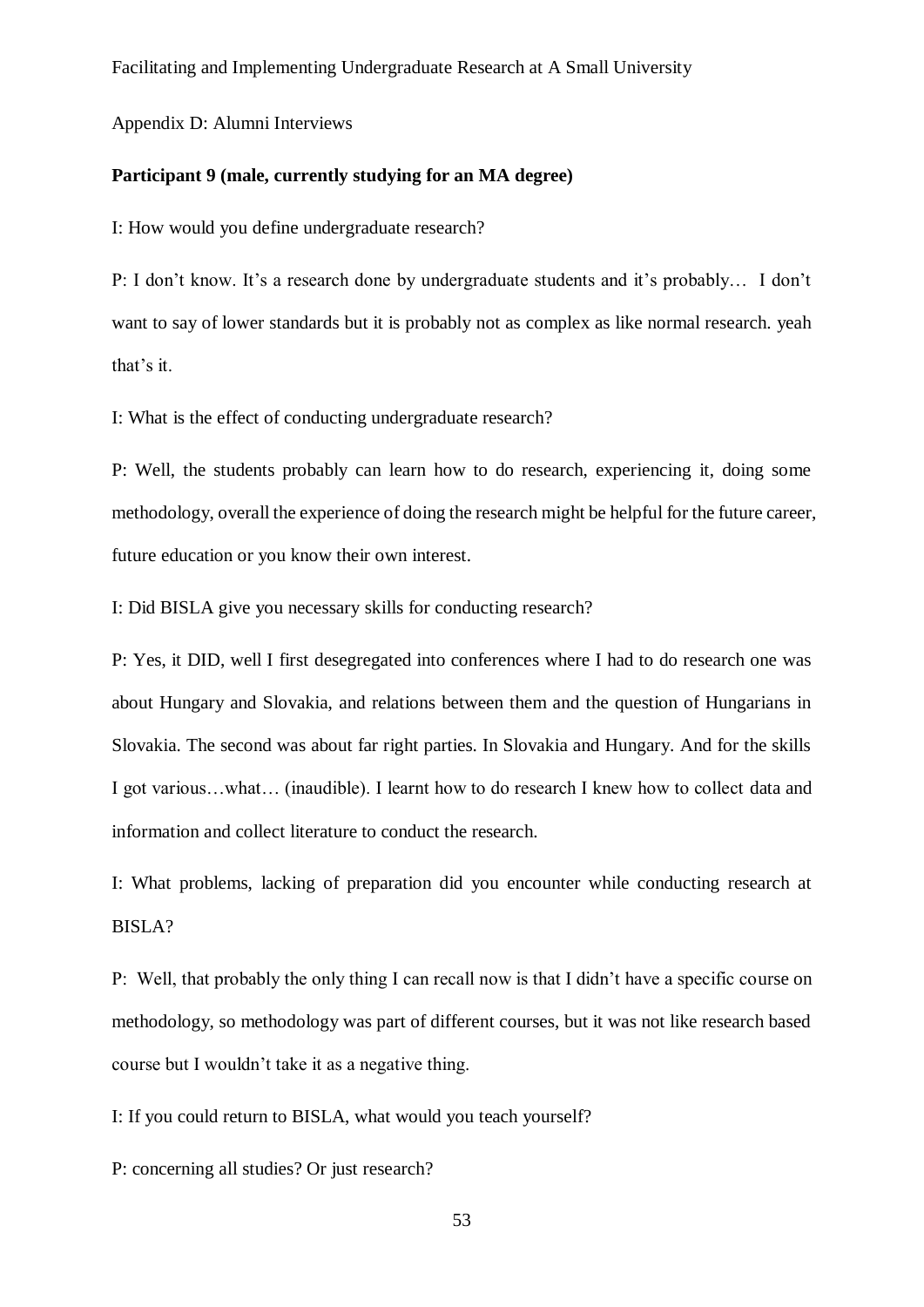# I: in relation to research.

P: ohm... I would demand a course of methodology! (laugh), or maybe even more seminars for some courses or extended courses like like, if there was a course, then it would continue the next semester mainly because in some courses even though it is general, we for each course like in midway doing research or reading something. We did not complete it. And the next semester we could uh. if we got the chance I think. Uh. And I would probably read all the assign texts. I would probably read more of them and more seriously …. Reading duties.

# I: Supervision. Why or why not?

P: (inaudible) It certainly does, but on the other hand, if a student makes a research by himself and then like he submits it, and then he gets a review of the research without any supervision beforehand, I think it can be reliable because some people can learn from their own mistakes but certainly at the point, at the beginning it should be supervised especially for like bachelor thesis and more serious stuff but making students more free without supervision might be actually better for them because they can focus on things they thing its more important and give them more freedom on supervisors like on professors might actually guide them in a way professors want to ,.. uh… they want to… like uh see their work according to them, according to their views, teaching methods or whatever.

# I: Please describe the supervision you received.

P: ohm, for my research paper I got supervision, LIKE I have a peer review and then I had a supervision … (inaudible) but like partially probably professor and for my bachelor thesis I met a … professor which kind of supervised it one with like picking the question, research topic and the second actually supervised the whole work, like all the chapter, all the logic of the bachelor thesis and that's probably it. I remember after the research paper for the conference I had a review of the paper. Afterwards and I brought it but I WASN'T pleased with what I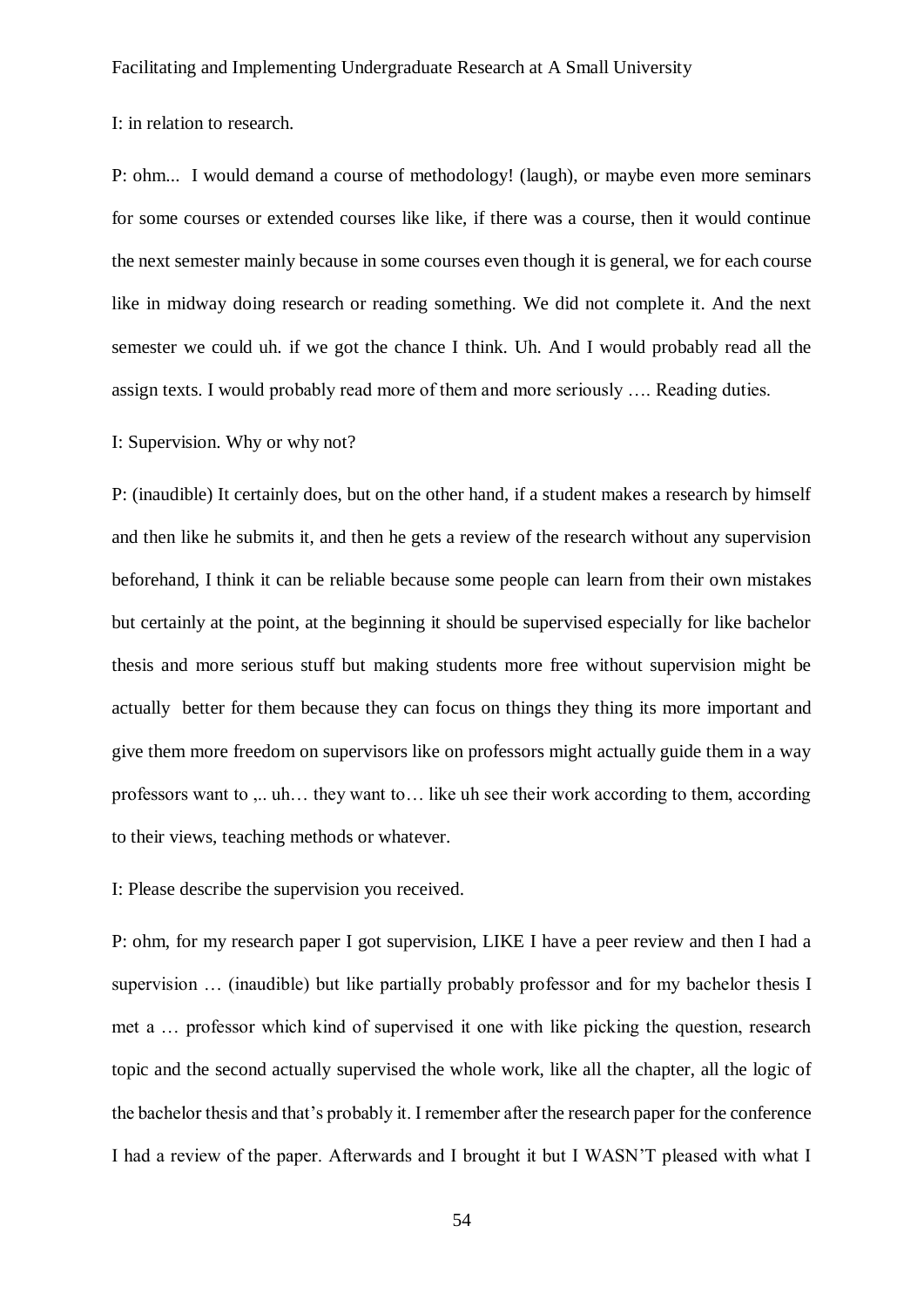produced so I didn't submit it for the final review for publishing it. Because I didn't think it was that good I think it goes back to the previous question. uuhh. (what did I want to say)

I: previous question, whether supervision is important

P: yeah! with the supervision. I didn't have any supervision for that only the peer review and It was different and I learnt from my own mistakes like how to conduct research like uh. (Sigh) Maybe overall the research was not that bad but the outcome of the paper wasn't that good as the political situation in Slovakia has changed since I wrote the paper and my, predictions didn't come true. (laugh)

I: While conducting research what BISLA facilities did you use?

P: Probably only the library and the what is it like, the living room or whatever it is called, the room for students to write (inaudible). Or the city library, or café or at home. That's it. The main reason why I stayed at BISLA, it was quiet here, mostly in the evenings and I could focus more on. but (sigh). That's ohm… It wouldn't matter where I would write … for example my thesis ohm. *It wouldn't matter* because like most of my sources I had things like data, I got either from the internet or from other libraries or… I only used limited sources from BISLA library which probably I could find somewhere else. It was just convenient for me to write here. That's it.

I: What facilities are sufficient for research at BISLA?

P: I could imagine that since the computer is only situated in the basement and its dark, and it's smelly there. I have never used it in my life in BISLA. Maybe if there was a computer lab somewhere in a pleasant environment it would be better to write it there but as I said the living room is fine. Students can focus there without any disturbances. You can close yourself somewhere like the libraries or even in like small offices like this one. OH I actually wrote my thesis in that one. (laugh).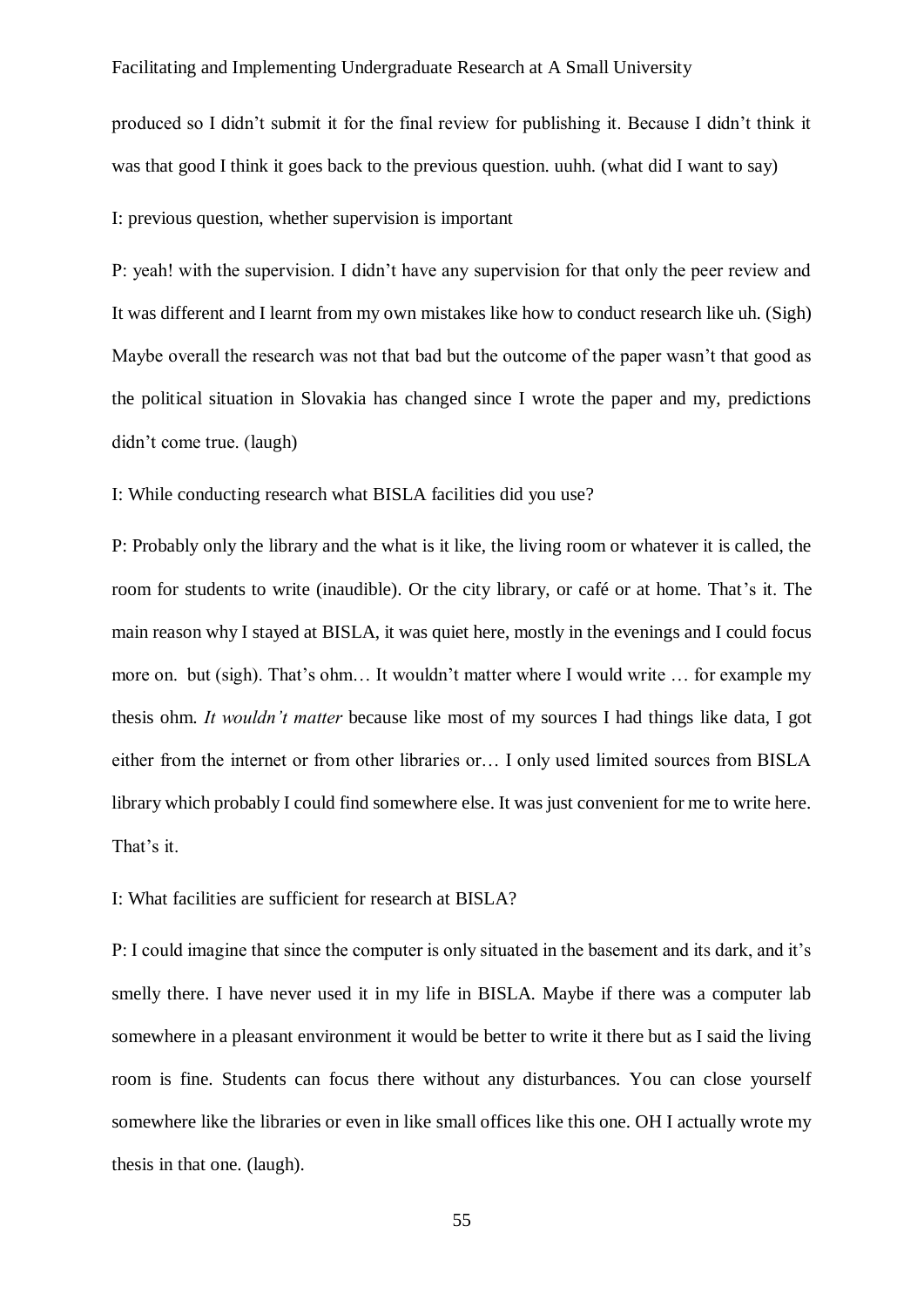## **Participant 10 (female, currently in a PhD program)**

I: How would you define undergraduate research?

P: So, uhm, I think that undergraduate research in humanities like which is obviously what BISLA focuses on like to me just that just corresponds to like knowing how to work with literature relevant literature from the corresponding from the corresponding field and how to basically like enjoy, engage with like current scholarship and hopefully like produce some meaningful contribution. Yes, it's I think that I don't know like the research methods at such I don't know if they would like differ very much from what you do in graduate level so (pause). (laugh).

I: Okay, great.

P: So, yes I think, I think like basically I'm trying to like compare what I did at BISLA, for example for my thesis with my master's thesis obviously like there was a difference in like (inaudible) and depth of my research and hopefully like I was improving but I think that like the basic principles remain the same. Right, which is that being able to like work with relevant databases, with relevant literature and knowing how to analyze arguments and etc. So. I don't know like you know, I do like philosophy and political philosophy so I don't do data collection, usually. So obviously, I'm not I'm not in a position to like pick to that too much you know [laughing]. Cause there are like the methods are different when you do when you do qualitative or quantitative yes collections so.

I: Okay, thank you. Moving to the second question, what do you think would be the effect of conducting undergraduate research?

P: Okay, so I think that, I think that it's especially advantageous like if you moving on to so once again if you do like research as it stands for example in like philosophy, politics theory etc. you really have to be good researcher in order to be able to move on to graduate program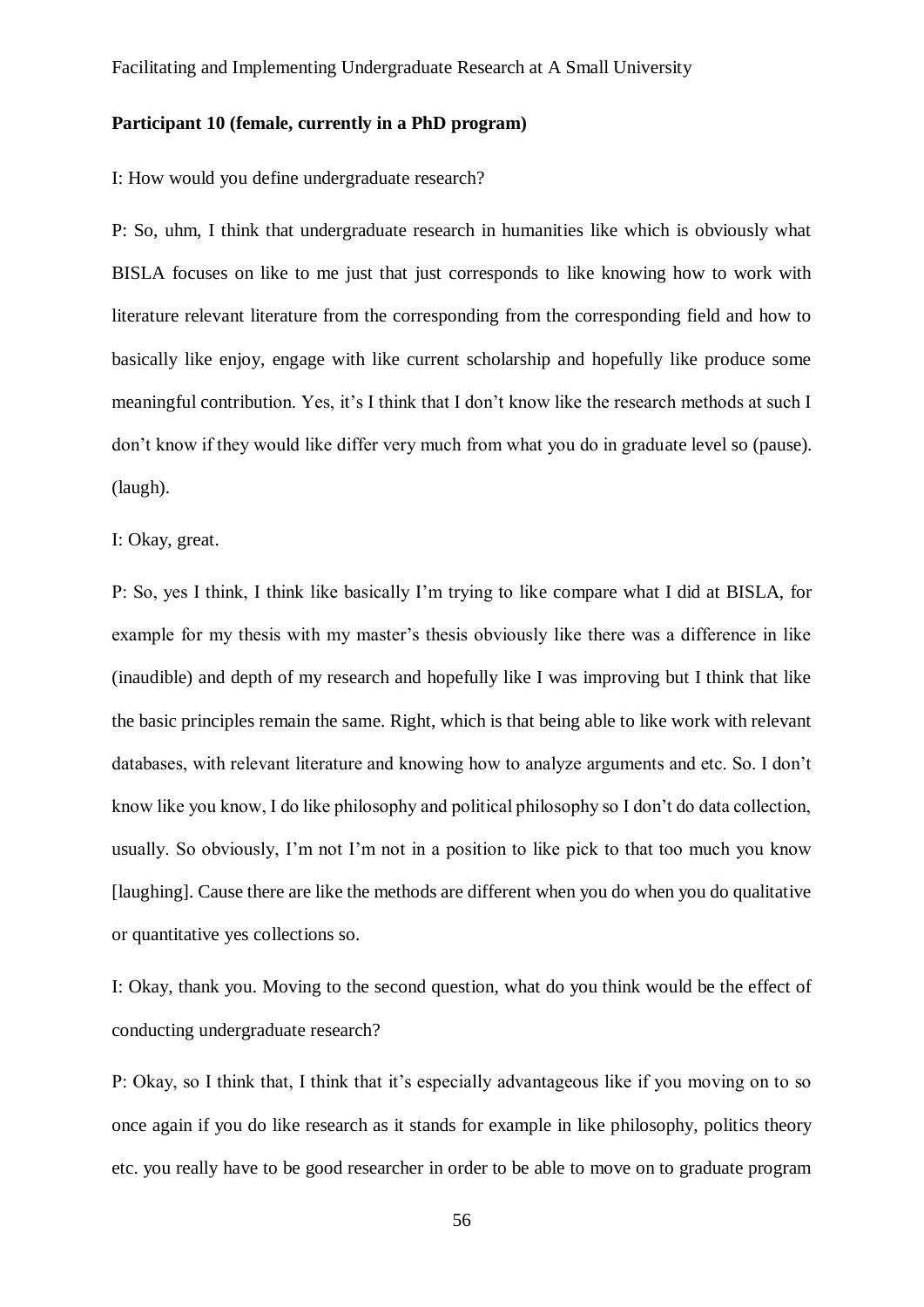right? Whereas like when you do when you already on the on like the college level things like work with some like create your own like collect your own data either like qualitative or quantitative but I think like at BISLA it's going to be mostly qualitative then I think that you potentially will be able to move one to like work at for example like nonprofit sector or government sector because there you'll have to do a lot of that analysis so yes. So I think that beneficial either as a preparation for like future career I would say primarily like in governmental or nongovernmental sector or it's a very exciting that you need to be very strong at when you want to move on to master's or PhD level so.

I: Okay, awesome. So it's beneficial for advancing in the academia itself right?

P: Yes, yes. I do think that it is definitely beneficial because you will need to be able to like do (inaudible) research when you're doing your masters. Not to mention PhD obviously. (laugh)

I: Okay. Number three. Did BISLA give you necessary skills for conducting research?

P: So, once again like I would differentiate between like the case of research where I have to work with a data versus research as it stands in like philosophy. So definitely I was very well prepared to do research on a Master's level. (Inaudible) working with literature and like knowing how to formulate good thesis and like how to get there right? How to like support it and like construct just construct like good methods. But then I would say that when it comes to like working with data I only actually learn that after BISLA when I was working as a back office in politics in Slovakia. So and I think that this is not this is not in depth. I know at least 1 person from who graduates from BISLA who also greed that there should be more time spend on methodology when it comes to qualitative and quantitative methods. So I think that this is (inaudible) that I learned like as I was going, you know through my job. So but like for me you know I am currently doing PhD and like that work in politics was kind of like a gap year so like what was the priority for me? There I think I was very well prepared by BISLA. So.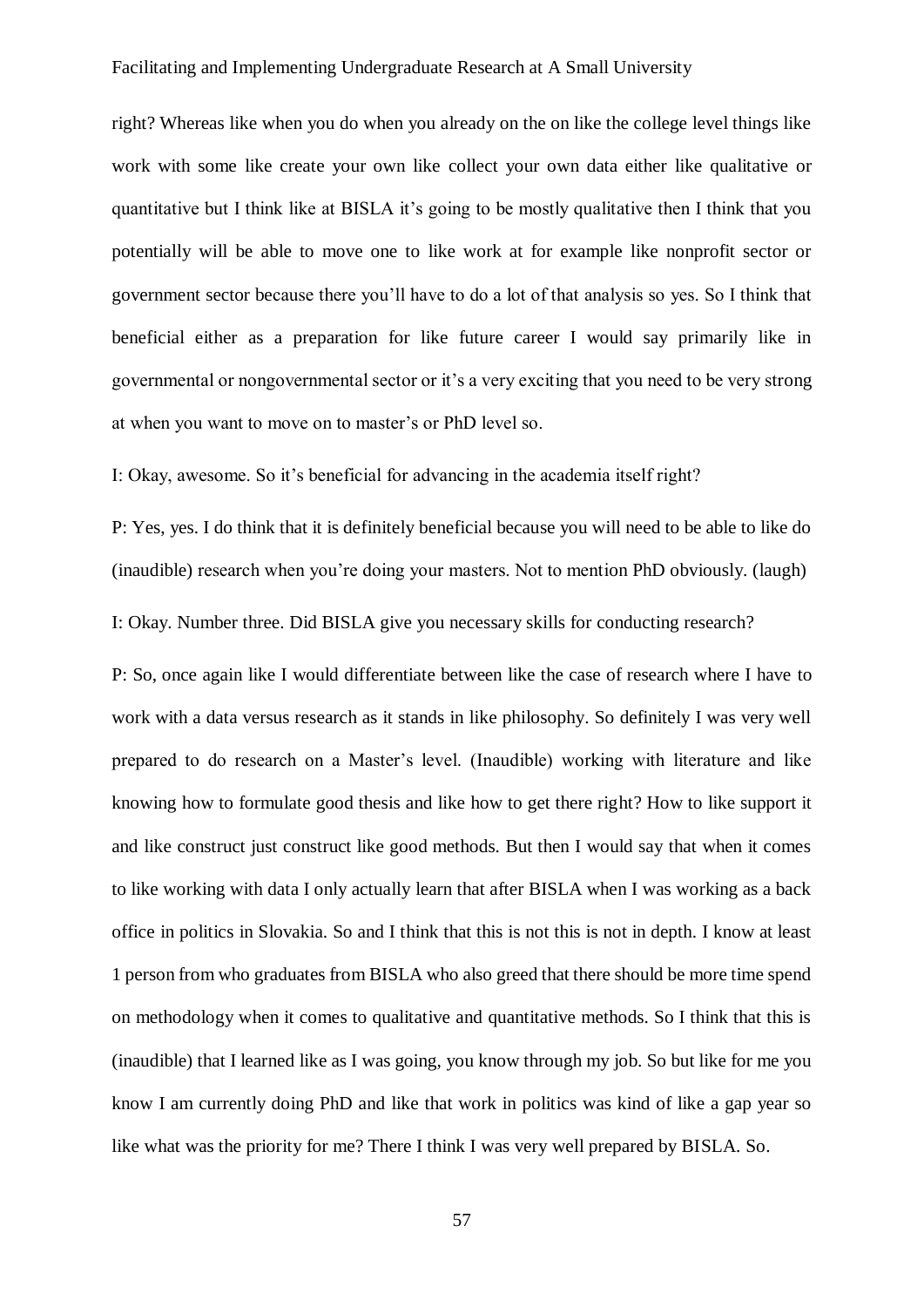I: Okay, number 4. What problems or lacking of preparation did you encounter on BISLA in relations to conducting research?

P: Yes, so I would say I think I already hinted on my previous answers so we only had like six you how BISLA has those like trainings or like courses between the semesters.

I: (inaudible)

P: [laughing] so we only had I don't know how is it like now because I graduated like four years ago I would say, I can't remember right now but at that point you only has like one methodology course it was like five or six-week intense course and I don't think it was enough. I think that I learned how to like some basic things when it comes to working with qualitative data but I think it would be extremely beneficial for us to like be able to like learn how to work with like quantitative data as well and I think that it's possible that some of my former classmates learned that while they were working on their bachelors thesis but it wasn't part of any you know course so it definitely wasn't covered (inaudible) that was covered for everyone at that point and I think that that's something I had to like you know catch up on later so yes so. (laugh)

I: Number five is kind of related. If you could return to BISLA what sort of skills would you teach yourselves yourself in order to help you with research?

P: Yes, so this would be the first thing I guess, first thing would be yes working with data and the second thing would be probably so obviously like when you're doing research the like the final output usually comes in a form of paper right? And I think that how to like structure paper well. That's also going to differ I guess from like field to field which is it's tricky like in liberal arts but maybe like emphasis on like academic writing, I don't know this is I am sorry I'm getting little lost because we did have a course like writing on politics but I don't think that it was showing you it was teaching like how to write like a bit I don't think in terms of in terms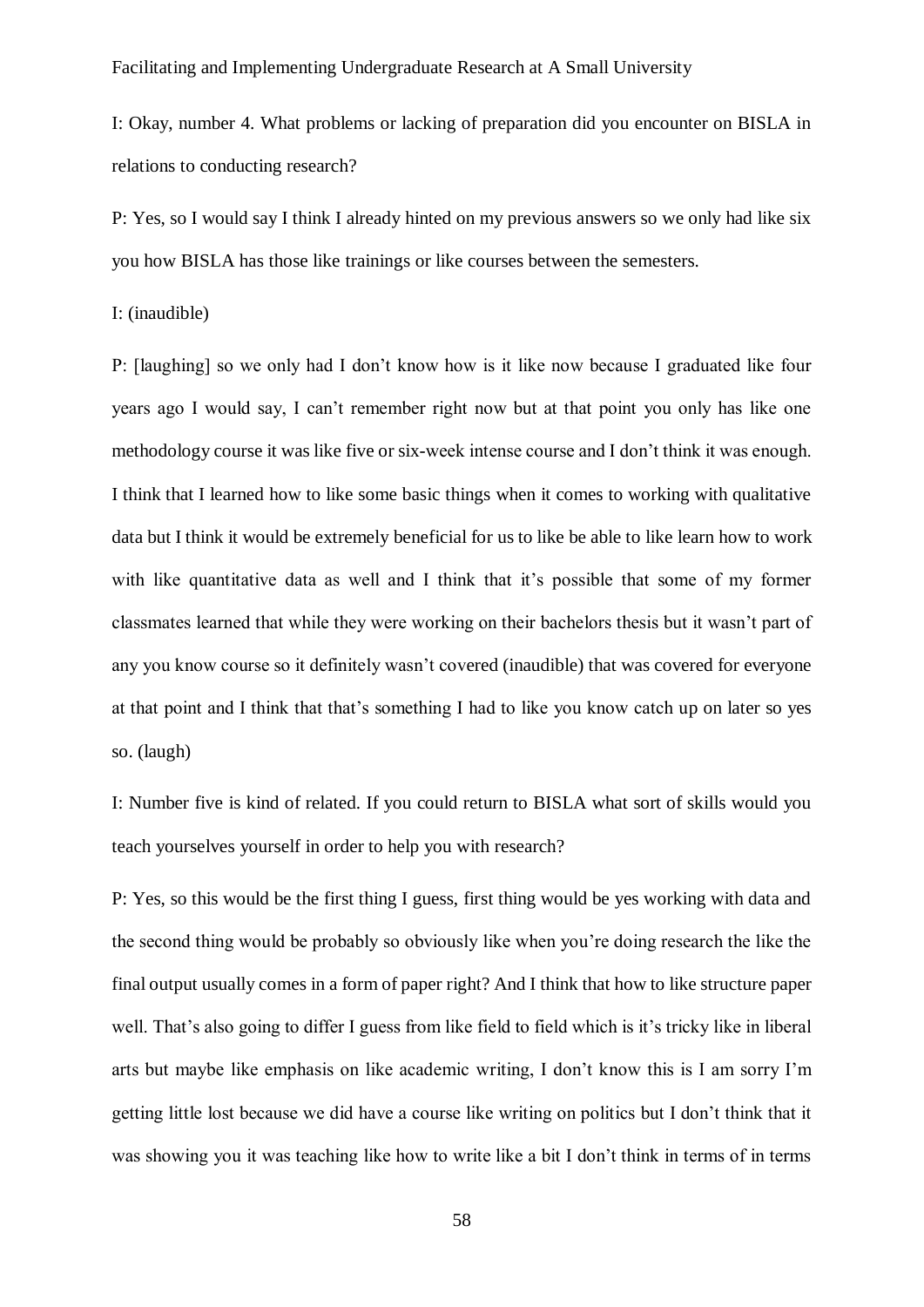of structure of an academic paper I guess I something that I (inaudible) like I didn't have that figured out like by the end of a first year or something like that and I think I should have you know. So yes but I also think that you know BISLA is like young institution and it's improving itself like by each year so I think that some of these things that were like common concern at my, at my times there might already be not. They might already have disappeared so yes. So these two things I guess.

I: Okay. Well hopefully [laughing] it did improve. Number six, do you believe undergraduate research require supervision? Why or why not?

P: So I think that it does because it does require supervision like even on like higher level like you know like I'm doing PhD and I am supervised and when I was doing masters I was supervised so I think that you always need to have that guidance and I think that especially like on BA level when you're still learning like the core methods right? That you'll be like using either in your career or like as you gone to like you know postgraduate studies I think that the supervision there should be quite intense I guess. So yes I think that is should be supervised definitely.

I: Okay, please describe the supervision you received.

P: So at BISLA right? Yes, so I as I said like I was in you know how like people in BISLA like they sort of like everyone can like write their BA thesis on you know there's like this difference themes right? So I was like in my year I was like one of the few people (inaudible) philosophy and I received the professor is no longer at BISLA but I received very good supervision and so basically like he imposed few deadlines on me and was like checking on me as I was progressing with my thesis making sure that my arguments are set up and that I have appropriate sources and also he recommended sources to me. I think that especially when you're a bachelor student, you might not be able to you know to you might not have like the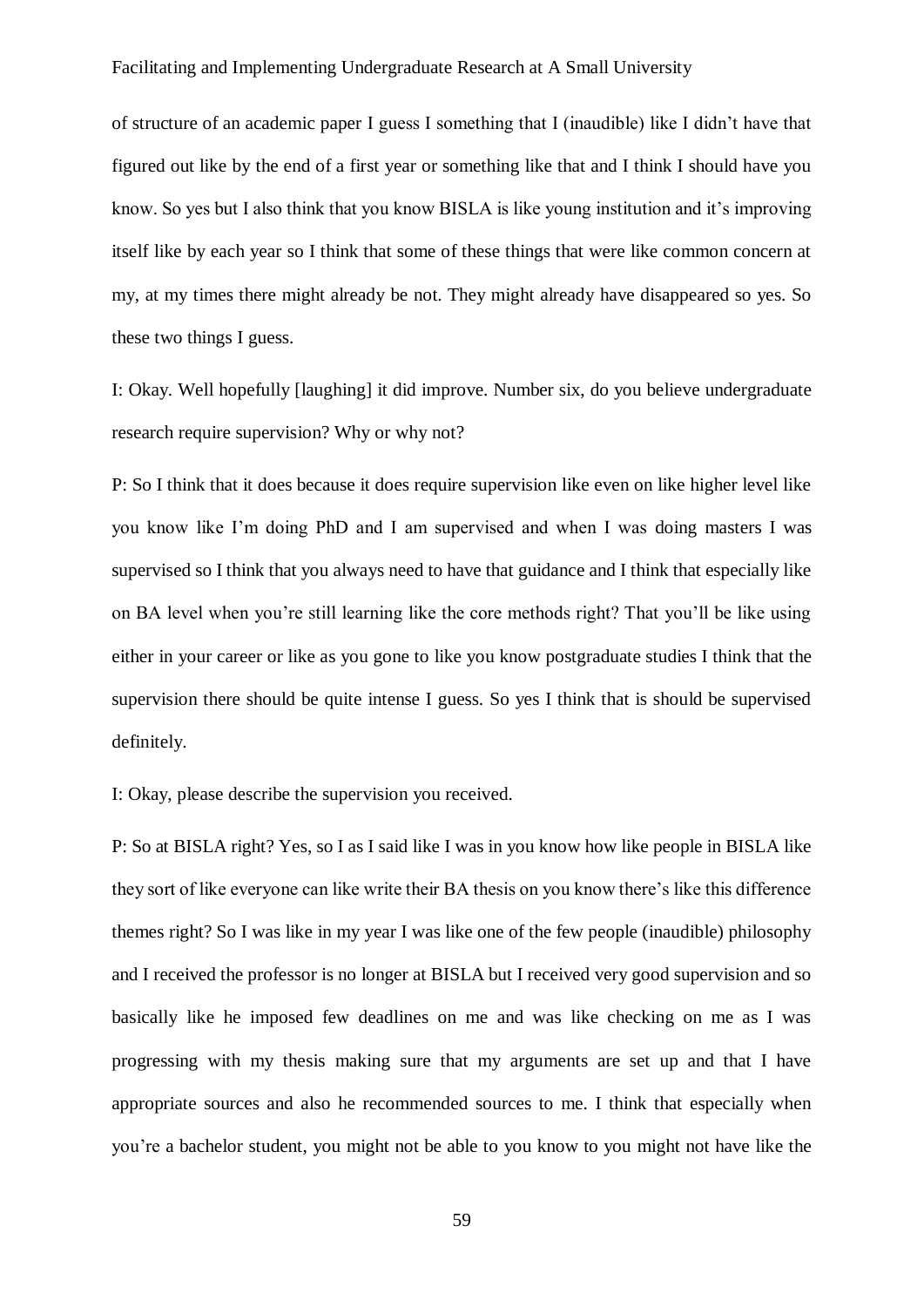orientation like the current literatures yet which is I think normal because you're like at the beginning of like becoming an expert on something so yes so I would say literature recommendations and also checking my arguments against possible objections and things like this.

I: Okay, awesome. While conducting research, what facilities that BISLA provides did you use?

P: So once again like in you know in like in humanities I guess you mostly just need well equipped library so I was just using (inaudible) library and also obviously like online journal databases. So in my case it's not you know I don't need much you know in order to like be able to work well so yes.

I: Okay and did you did you think that these facilities were sufficient? Were you lacking anything?

P: So I think that I don't know like I think that (pause) the core books on my thesis I just yes I had to get them on my own but when it comes to like database of like the subscription to like databases where I was getting my articles that that was covered so but some primarily literature I had to yes I had to get it on my own but I think that that's very common even when you're at like much bigger institution you know so yes.

I: Okay great. Those were all the questions [laughing]. Thank you for answering.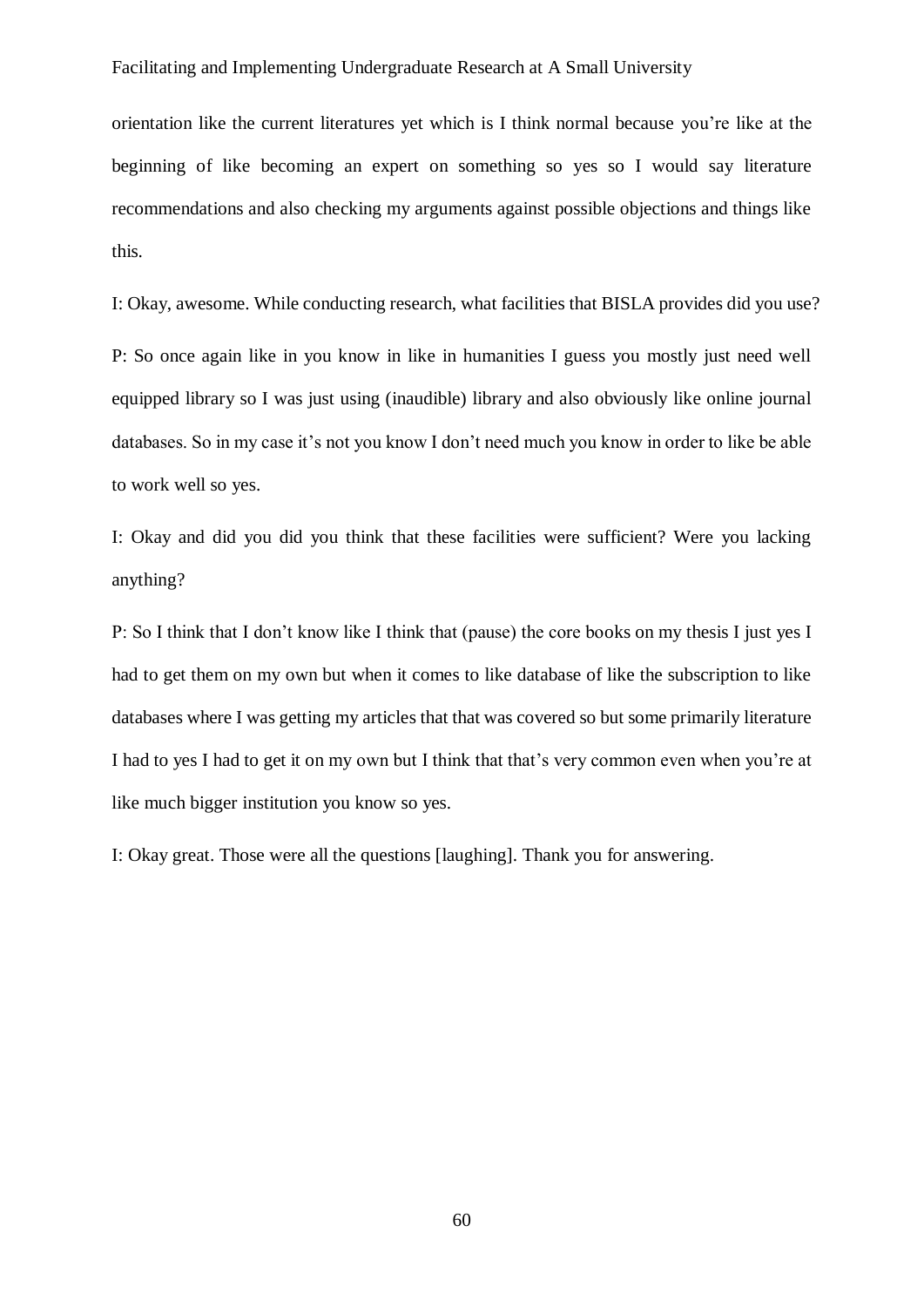# **Participant 11 (female, completed MA program, currently working full-time for a multinational NGO)**

I: So, the first question is, how would you define undergraduate research?

P: Well from my own experience undergraduate research is rather descriptive research than some, well serious analytical work, because as an undergraduate student you don't still have enough, maybe even materials, even not enough skills or your skills are not developed enough to do like the serious, serious analytical research that would eventually have some effect or some further work. I mean you can provide very good basis and then in the future build it up, but I wouldn't call it like some bachelor thesis real research, but rather something that can be build up into research.

I: Continue on word, what would you think would be the effect of conducting undergraduate research?

P: Well as I said. You can still build it up and you can (pause). If you, depends on also on a methodology you use of course, if you conduct some poll or survey that can have a really huge impact on any on political sphere, on sociological sphere or any other, but it has to be done right, but I am not really persuaded 100% that undergrads are capable of doing it on their own. You still need to have some some supervisor, that can help, so which is I guess you have the professor for that but but that's the effect I would see.

I: Number three is, did BISLA specifically give you necessary skills for conducting research? P: Well yeah of course BISLA give you, gives you really lot of space for developing your skills and then see actually who you are, what your (inaudible) weak and strong characteristic are, so definitely yes and BISLA also I mean, you have so, you have plenty of opportunities to. But it depends on you, of course it's not just BISLA. BISLA gives you all the necessary things, all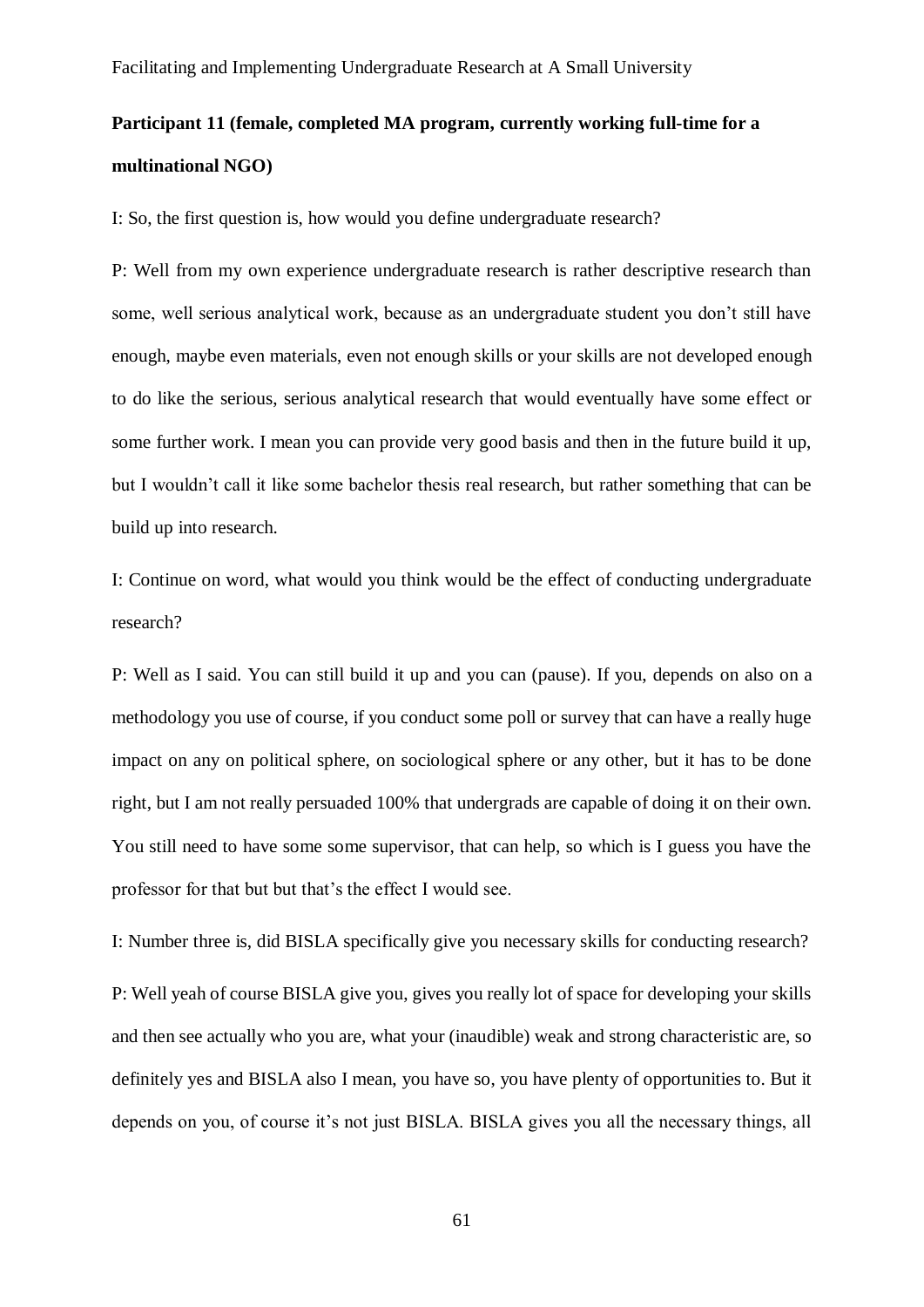the support you need but it depends on you if you are willing to develop your skills and then you can do really good research. BISLA will help always.

I: What problems or lacking of preparation did you encounter on BISLA in relation to conducting research?

P: Well I think (pause). I think methodology was always something BISLA students lack and that's maybe something they should start with even (inaudible) with a first year students like it should be definitely involved in one semester for a good methodology approaches so student can see how they can start because without that you cannot have a good research of course.

I: If you could return to BISLA, what sort of skills would you teach yourself in order to help you with research?

P: Well I think you need to have at least basic level in each skill like, you know, critical thinking, analytical thinking. You need to organize your time, you need to prioritize and maybe BISLA can really help in telling you like these are the skills you really should work on. And you have individual approach. Every single professor looks at you as individual person, not as on some number or some you know, you're not like 200 people in class, it's just couple. I don't know like 20, 15, depends and I think what I would do and what would help me would be that, okay you are this kind of person, you have these and these skills you can build on and you can do a good research. I don't know these are your weak points, maybe you should focus more on prioritizing things, on your time management and then you can. So maybe not the skill itself or skills themselves, but rather you know, to teach you how to use what you have and how to improve what you don't have or you should have.

I: So focus on personal improvement would be the key?

P: Yes.

I: Do you believe undergraduate research require supervision? Why or why not?

62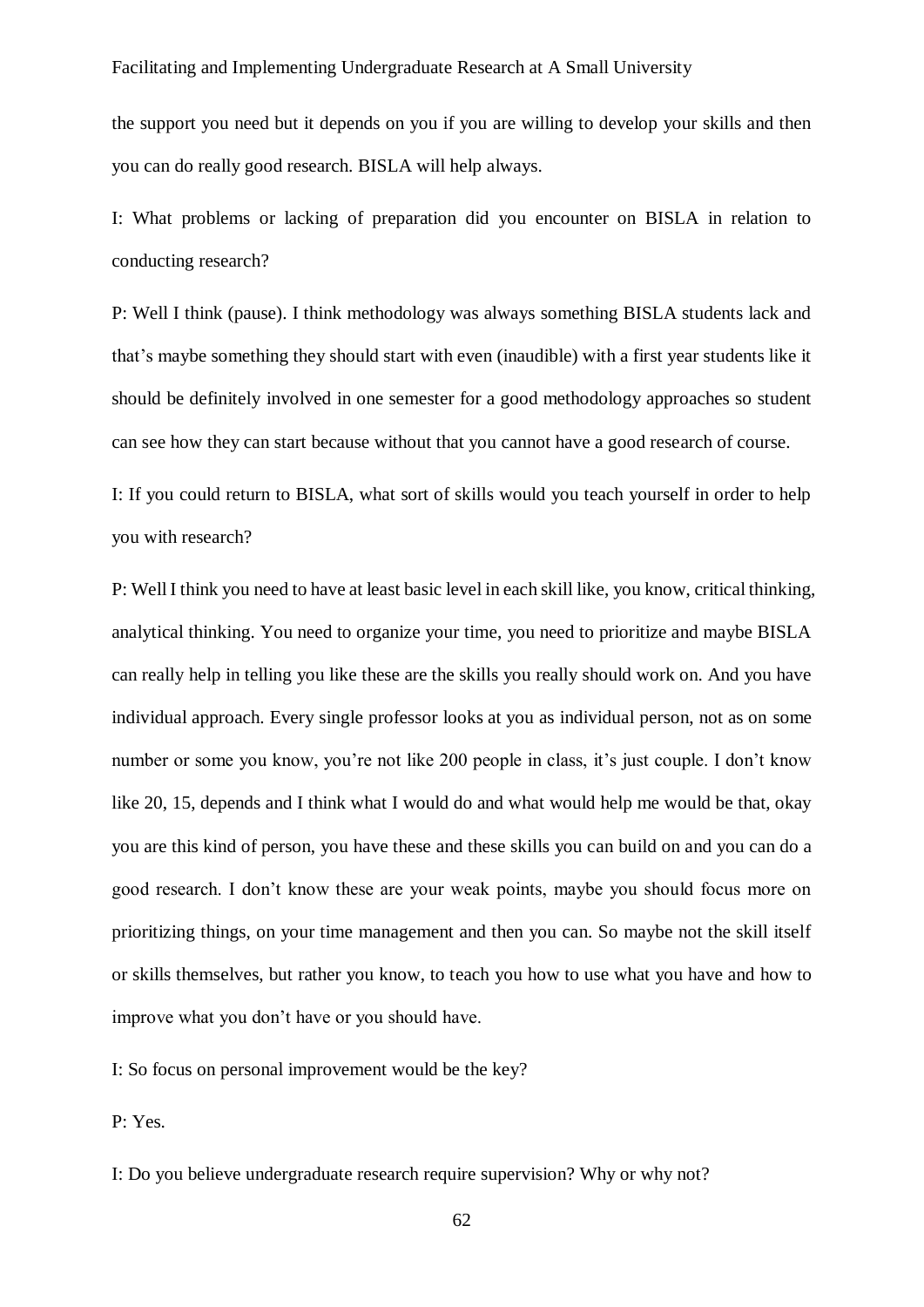P: Yeah definitely. I mean you as an undergrad you basically just come from the high school, you don't know what research is, you were just learning things by (inaudible) because professors told you, but here at BISLA it's mostly up to you, how you look at things and this in a very first years of your like university life, you need some supervision, definitely. So you know how to look at things. No one is gonna tell you if your opinion is right or wrong, but you still need to know how to argue, how to support your argument and that needs definitely supervision. You cannot have that without it.

I: Would you please describe a supervision you received?

P: Well, can I also name a person? [laughing] So I received most of like supervision or supervising time from Dagmar Kusá and we were actually working on a research together and she was my supervisor on my bachelor thesis, so how I received it? So, she was a great in terms of teaching me methodology, methodological approach, then to look at the theoretical backgrounds and that's actually a supervision I received. Because then analytical part or the practical part that can be written by you, that's not a big deal that much. But rather really using the right methodology, having the right background, having the right theoretical background for your research is much more important, so and that's. I think everybody in BISLA could receive this and I think you still have a chance; they are still doing it so. Yeah, that was what I got.

I: While conducting research, what facilities did BISLA provides you that you use?

P: So you mean like technical things?

I: Yeah.

P: So of course, like computers and then a lot of like library. That's the most important thing. Access to some databases you need to use and magazines, I mean that's actually all you need as undergrad. So that what I got also.

63